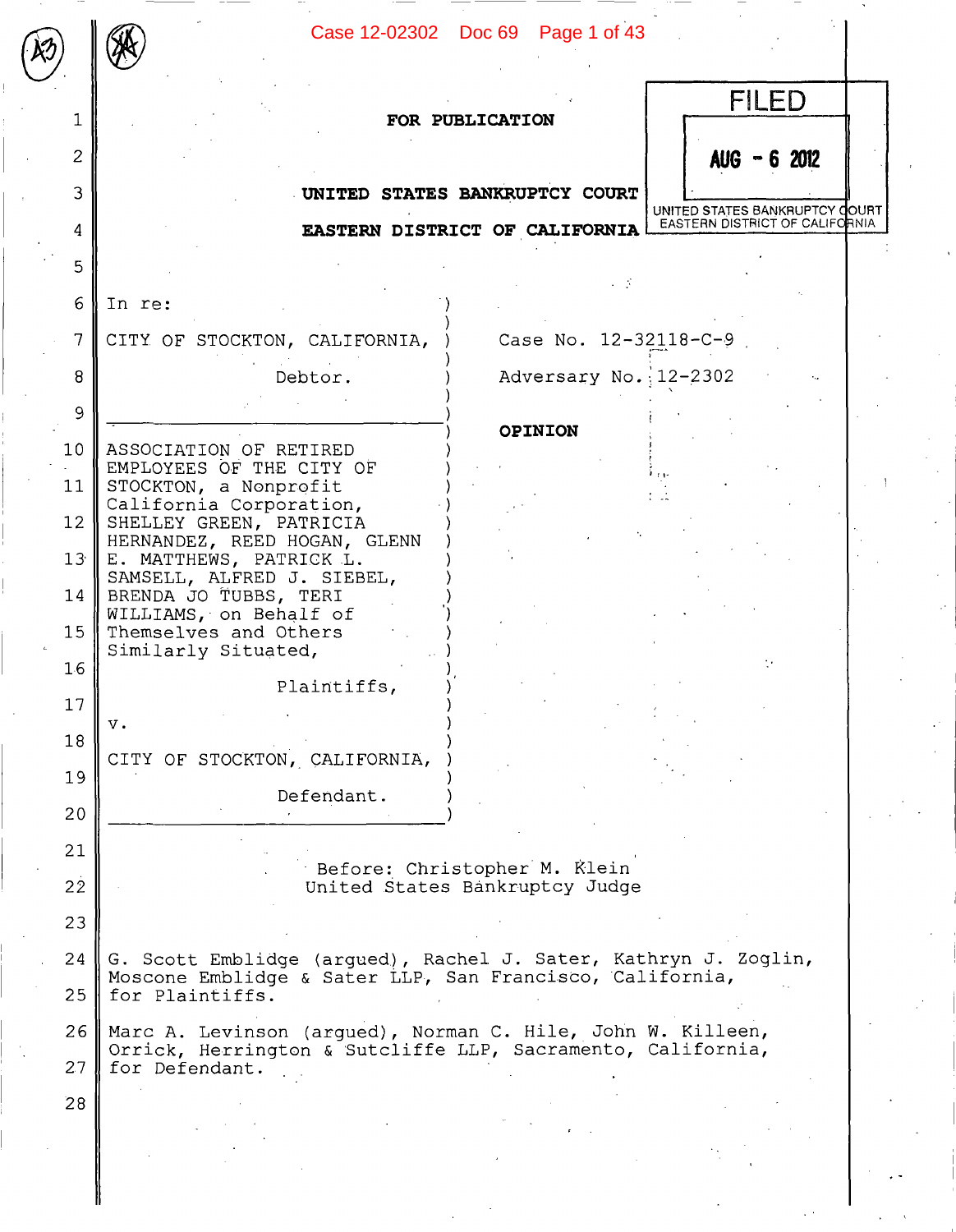#### Case 12-02302 Doc 69 Page 2 of 43

KLEIN, Bankruptcy Judge:  $\mathbf{1}$ 

 $14$ 

15

27

28

The retired employees of the City of Stockton want this  $\overline{2}$ court to order the City to keep paying for their health benefits 3 during this chapter 9 case. The difficulty is that 11 U.S.C. 4 § 904 forbids the court from using any of its powers to 5 "interfere with" property or revenues of a chapter 9 debtor. 6 Accordingly, although the City's unilateral interim reduction of 7 retiree health benefit payments may lead to tragic hardships for 8 individuals in the interval before their claims are redressed in 9 a chapter 9 plan of adjustment, the motion for injunctive relief  $10<sub>1</sub>$ must be DENIED. No relief being available and determining that  $11$ this is an "arising in" core proceeding under 28 U.S.C. § 1334 (b)  $12$ and § 157(b)(2), the adversary proceeding will be DISMISSED.  $13$ 

# Procedural Posture

 $16$ This adversary proceeding was filed as a class action by the Association of Retired Employees of the City of Stockton  $17$ ("ARECOS") and eight retirees on July 10, 2012, together with an  $18$ Application for Temporary Restraining Order ("TRO") or 19 Preliminary Injunction or in the Alternative Relief From Stay. 20

The retirees contend they have vested contractual rights 21 that are protected from impairment by the Contracts Clause of the 22 United States Constitution, a similar clause in the California 23 24 Constitution, and by other provisions of California law. The complaint, the application for injunctive relief, and 25 the supporting papers conspicuously omit reference to § 904, 26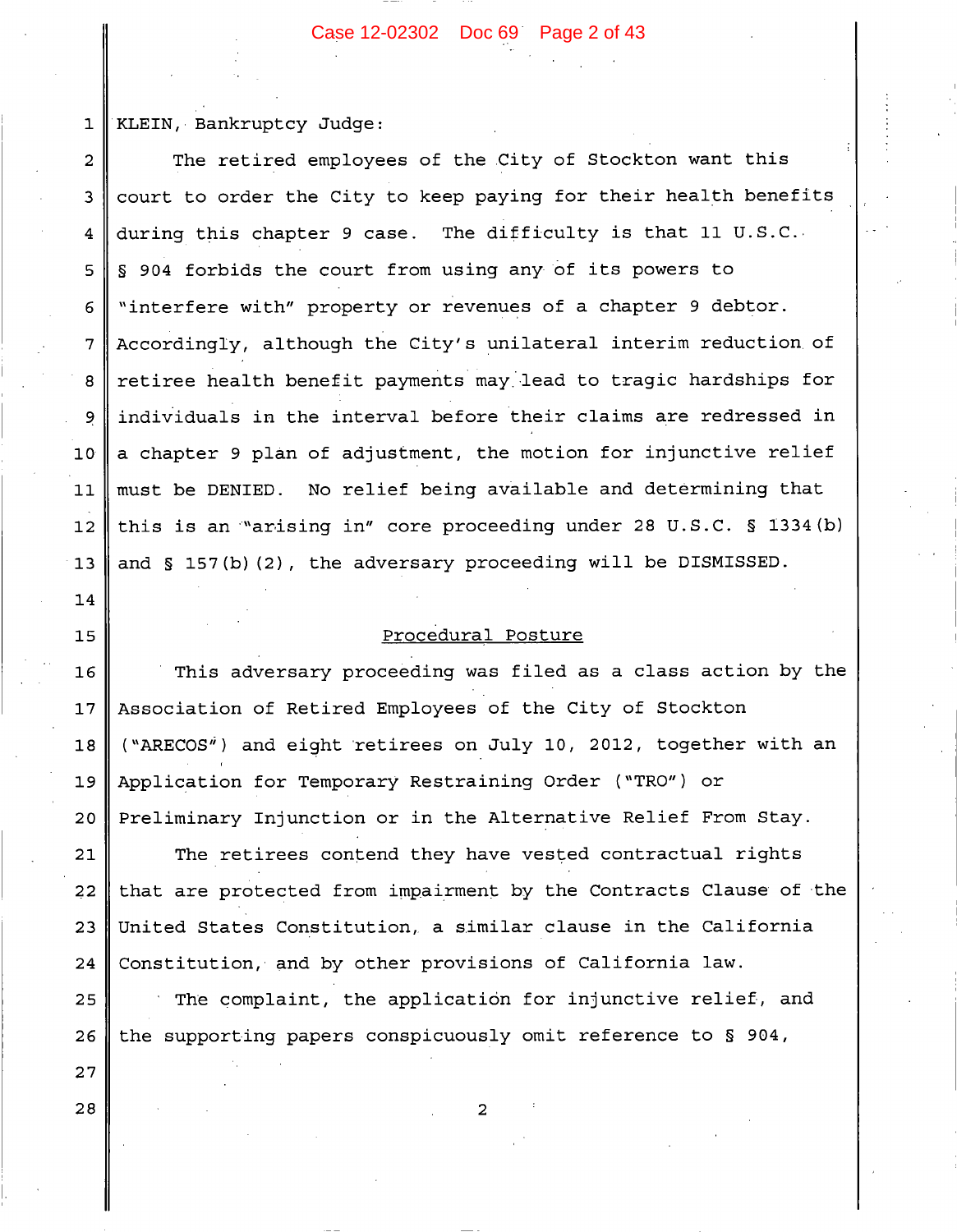which operates as an anti-injunction statute and bars the court, without the municipality's consent, from interfering with its political or governmental powers, property or revenues, and use or enjoyment of income-producing property.

The court set the TRO/preliminary injunction hearing for July 23, 2012, and ordered the parties to brief the question of the effect of § 904 on this adversary proceeding. It further ordered the City to state whether, as permitted by § 904, it consents to this court resolving the interim health benefit payment dispute. Notice was also given that the court might dismiss the adversary proceeding on its own motion if it concludes that § 904 prevents all of the relief being sought.

At the July 23 hearing, the parties addressed all facets of  $13$ the adversary proceeding, questions of jurisdiction, and judicial The City did not consent to permit this court to authority. 16 resolve the interim health benefit payment dispute. This decision announces and explains the court's ruling.

# Facts

 $20$ The City of Stockton filed this chapter 9 case on June 28, The questions of the City's eligibility for chapter 9  $21$ 2012.  $22$ relief and whether to order relief are the subject of a separate 23 process progressing under a schedule fixed by the court.

The Stockton City Council adopted a budget for the Fiscal Year commencing July 1, 2012, that, by state law, must be balanced. The required balance was achieved by cutting costs,

ર

 $27$ 28

24

25

26

 $\mathbf{1}$ 

 $\overline{2}$ 

3

 $\overline{4}$ 

15

 $\epsilon$ 

 $\overline{7}$ 

8

9

 $10$ 

 $11$ 

 $12$ 

14

 $15$ 

 $17$ 

 $18$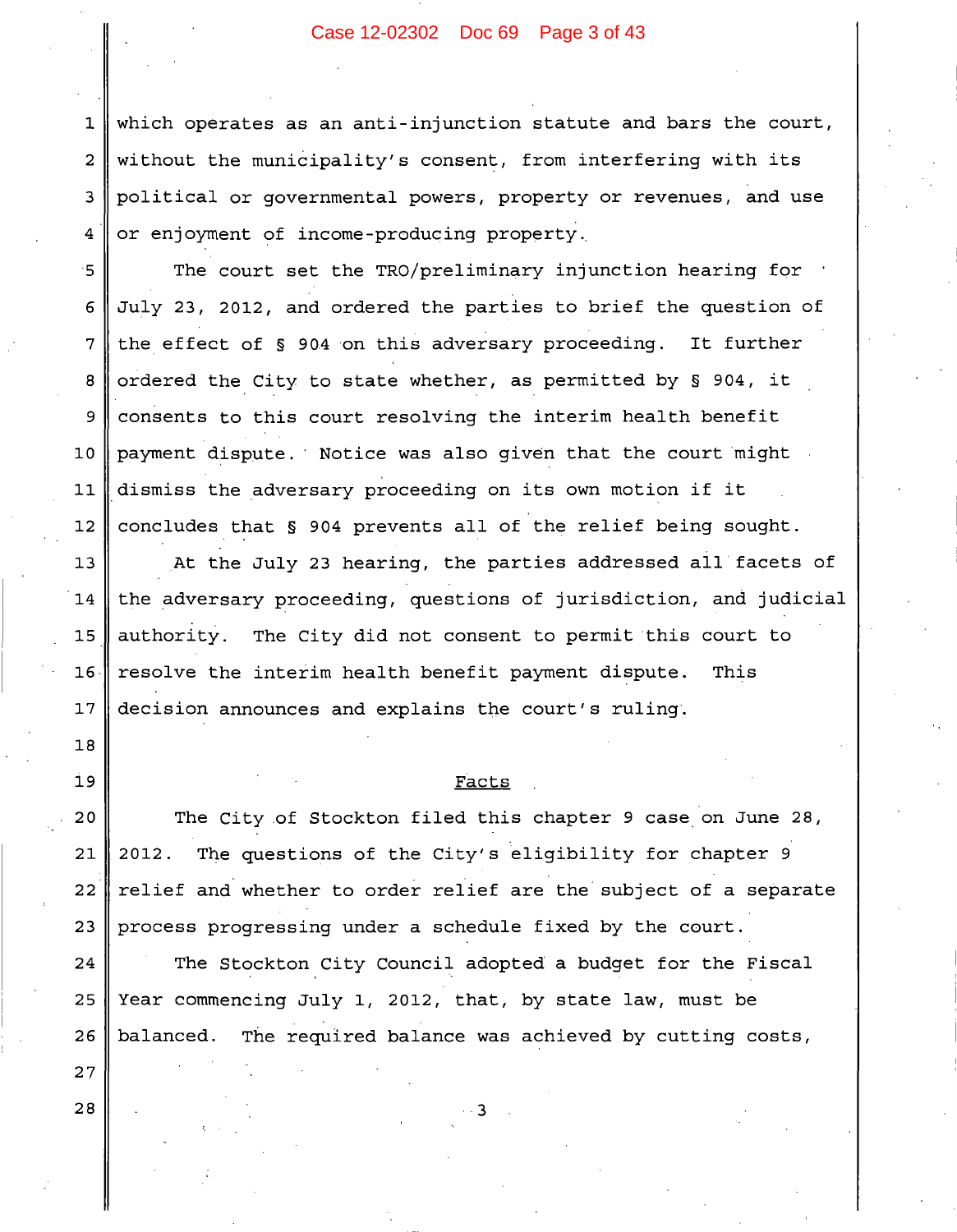# Case 12-02302 Doc 69 Page 4 of 43

1 including unilaterally reducing retiree health benefits.

 $\overline{2}$ This adversary proceeding seeks: an injunction prohibiting the City from implementing the retiree health benefit reduction;  $\cdot$  3 a declaration that the changes are unlawful; and an order 4 5 compelling the City to pay for the retiree health benefit for all retirees entitled to it as of July 1, 2012; and attorney fees.<sup>1</sup> 6 For purposes of the present analysis (but without deciding 7 8 the question), the retiree health benefits are regarded as 9 bargained-for and vested contractual rights.

Persons whose benefits have been reduced may file proofs of  $10$ claim that must be addressed in a plan of adjustment under the  $11$ standards prescribed in the Bankruptcy Code for confirming plans.  $12$ 

# Discussion

Since the complaint relies on the supposed inability of the

<sup>1</sup>The prayer in the complaint seeks:

13

14

 $15$ 

 $16$ 

 $17$ 

18

19

 $20$ 

 $21$ 

22

23

24

25

26

28

A temporary, preliminary and permanent injunction 1. prohibiting the City from implementing the changes to the Retiree Health Benefit;

2. A declaration under 28 U.S.C. § 2201 (The Declaratory Relief Act) that the City Retirees have a vested property interest in the Retiree Health Benefit and that the City's proposed changes eliminating the Retiree Health Benefit are unlawful;

 $3.$ An order compelling the City to maintain the Retiree Health Benefit with respect to the ARECOS' members and Class Plaintiffs and all other City of Stockton retirees entitled to the Retiree Health Benefit as of July 1, 2012.

For an award of reasonable attorney's fees and costs 4. under California Civil Code §§ 1021.5 and 1033.5; California Government Code  $\S$  800 and 31536; 42 U.S.C. § 1988, and any other statute or rule of law authorizing such an award; and

 $27$ Complaint, Prayer for Relief (catchall omitted).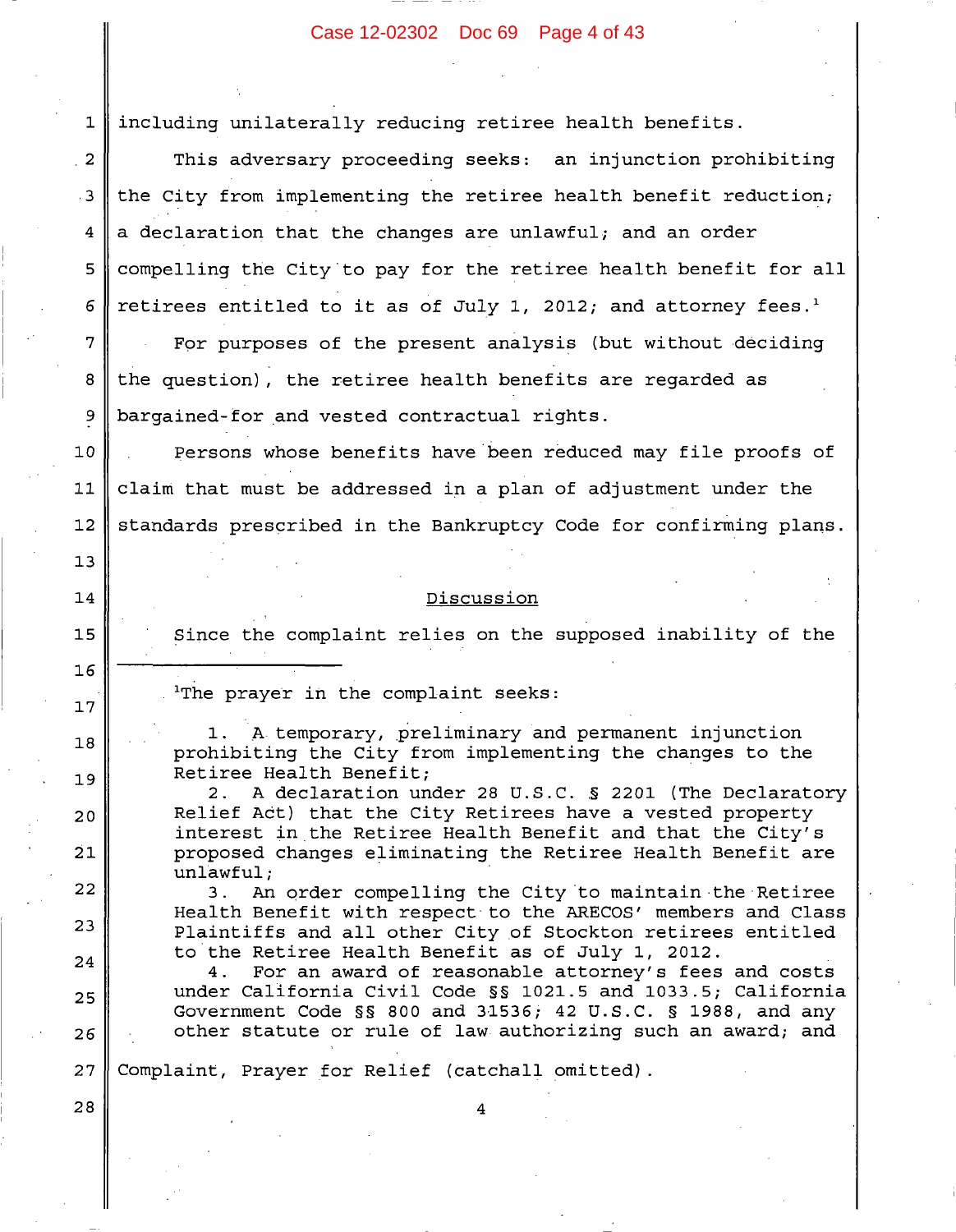Case 12-02302 Doc 69 Page 5 of 43

City to impair contracts, we begin with basic points of  $\mathbf 1$ constitutional law and history that give context to the § 904  $\overline{2}$ limitation on the court's authority. Then the focus shifts to 3 how the plaintiffs' due process rights are protected, and thence 4 to the jurisdictional and procedural status of this proceeding. 5

This adversary proceeding is premised at bottom on the Contracts Clause of the United States Constitution: "No State shall ... pass any ... Law impairing the Obligation of Contracts."  $U.S.$  Const., art. I,  $\S 10$ , cl. 1.

Counsel clarified in open court that an immutable Contracts  $12$ Clause is the centerpiece of plaintiffs' case. The first cause  $13$ of action is: "Impairment of Contract - U.S. Constitution" and 14 alleges that in "unilaterally changing the terms of the Retiree  $15$ Health Benefit, the City impaired contractual obligations, in  $16$ violation of Article I section [10] of the United States  $17$ Constitution and 42 U.S.C. § 1983." Complaint,  $\parallel$  56. The other 18 causes of action flow from that premise.<sup>2</sup> The premise is flawed. 19

21

20

22

23

24

25

26

27

28

6

 $\overline{7}$ 

8

9

 $10$ 

 $11$ 

 $2$ The second paragraph of the complaint states the theory:

 $2.$ This action seeks a temporary restraining order and declaratory and injunctive relief to stop the City from cutting health insurance premium payments for its retired employees. Termination of these health benefits is unlawful because the benefits are a form of deferred compensation which the City's retirees have already earned; therefore, the retirees have a vested right to these benefits protected by the contract clauses of the United States and California Constitutions. Moreover, if the City is permitted to terminate retiree health benefits as planned, it will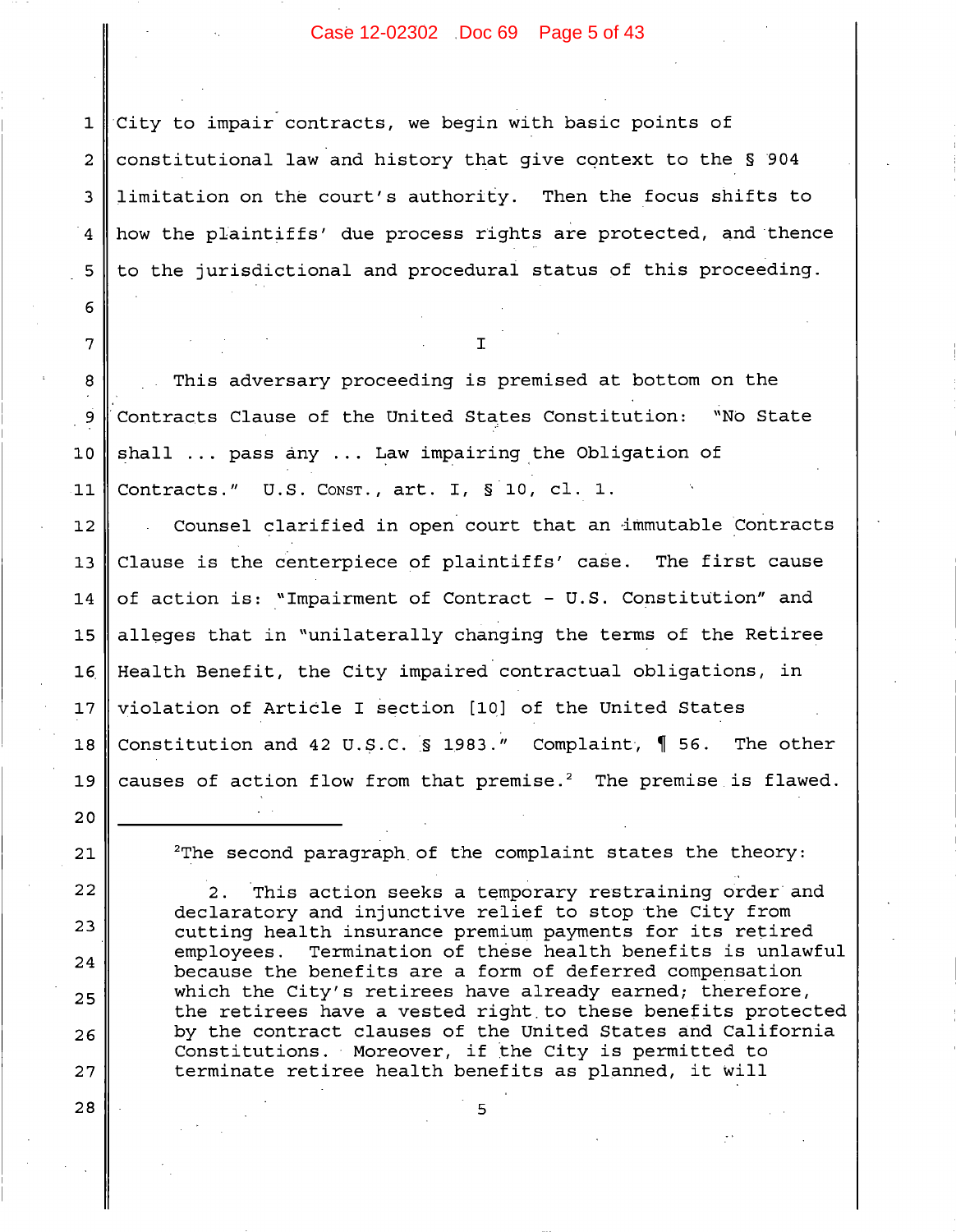# Case 12-02302 Doc 69 Page 6 of 43

While the Contracts Clause is a key navigational star in the  $\mathbf{1}$ firmament of our Constitution and economic universe, it is subject to being eclipsed by the Bankruptcy Clause: "The Congress shall have Power to ... establish ... uniform Laws on the subject of Bankruptcies throughout the United States." U.S. 5 CONST.,  $art. I, S, 8, c1. 4.$ 6

Significantly, the Contracts Clause bans a state from making a law impairing the obligation of contract; it does not ban Congress from making a law impairing the obligation of contract. This asymmetry is no accident.

The Bankruptcy Clause necessarily authorizes Congress to  $11$  $12$ make laws that would impair contracts. It long has been understood that bankruptcy law entails impairment of contracts.  $13$ 14 Sturges v. Crowninshield, 17 U.S. (4 Wheat.) 122, 191 (1819).

In Sturges, the Supreme Court reasoned that Congress "is 15 16 expressly vested with the power of passing bankrupt laws, and is  $17$ not prohibited from passing laws impairing the obligation of  $18$ contracts, and may, consequently, pass a bankrupt law which does impair it; whilst the states have not reserved the power of 19 20 bankrupt laws, and are expressly prohibited from passing laws 21 impairing the obligation of contracts." Id.

In 1936, the Supreme Court noted that the "especial purpose

immediately endanger the lives of scores of elderly and ill retirees and their dependents who are financially unable to purchase health insurance. This Court's intervention is desperately needed to forestall preventable, imminent harm.

27 Complaint,  $\P$  2.

 $\overline{2}$ 

3

4

7

8

9

 $10$ 

22

23

24

25

26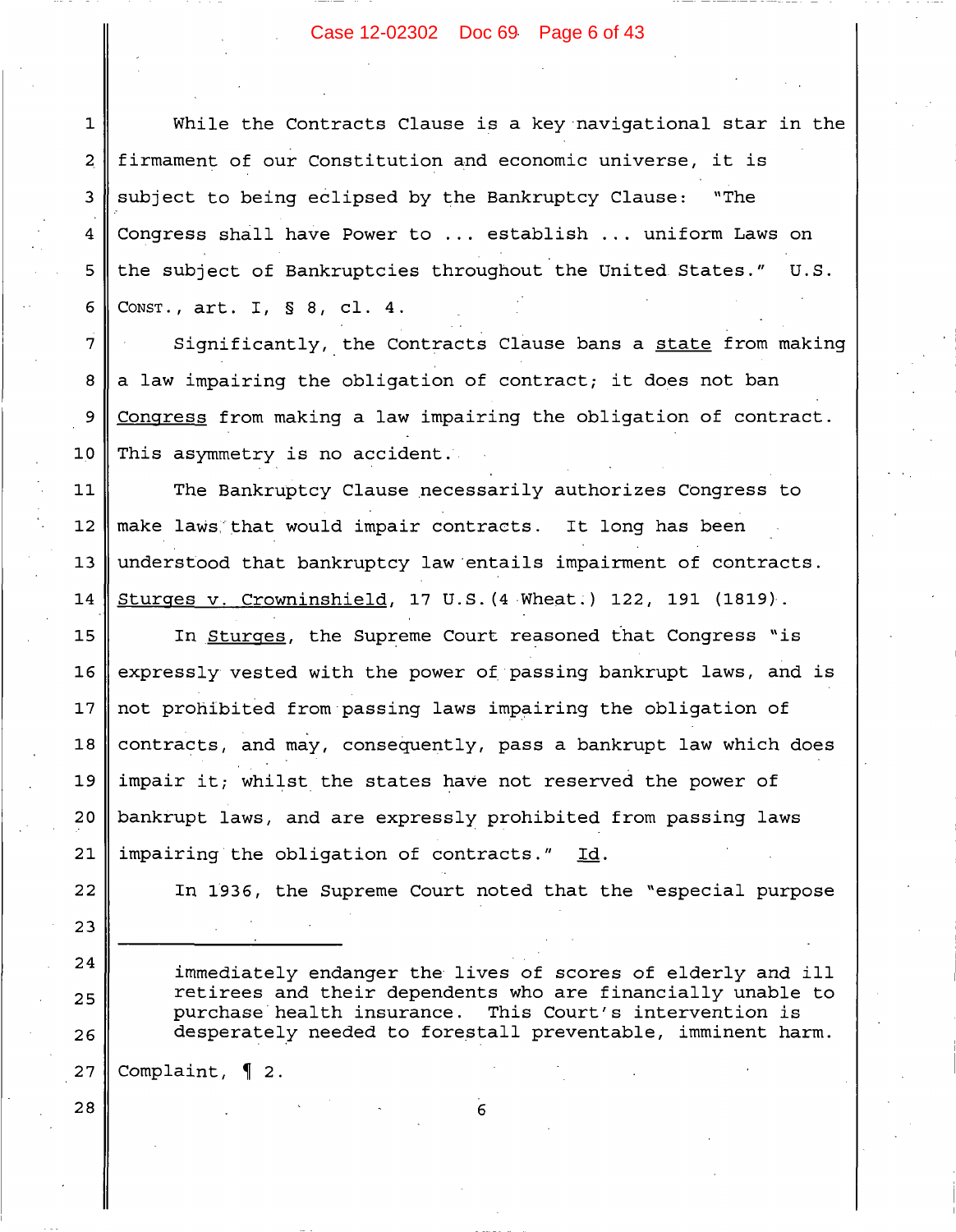Case 12-02302 Doc 69 Page 7 of 43

of all bankruptcy legislation is to interfere with the relations  $\mathbf 1$ between the parties concerned  $-$  to change, modify, or impair the  $\overline{2}$ obligation of their contracts." Ashton v. Cameron Cnty. Water 3 Improvement Dist. No. 1, 298 U.S. 513, 530 (1936). 4

Again, in its 1938 decision validating the second municipal insolvency statute, the Court explained that the "natural and reasonable remedy through composition" is not available under state law "by reason of the restriction imposed by the Federal Constitution upon the impairment of contracts by state legislation" but the "bankruptcy power is competent to give Hence, a state, by authorizing a municipality to file a relief." case, legitimately "invites the intervention of the bankruptcy power to save its agency which the State itself is powerless to rescue." United States v. Bekins, 304 U.S. 27, 54 (1938).

In other words, while a state cannot make a law impairing 15 the obligation of contract, Congress can do so. The goal of the 16 Bankruptcy Code is adjusting the debtor-creditor relationship.  $17$ Every discharge impairs contracts. While bankruptcy law  $18$ endeavors to provide a system of orderly, predictable rules for 19 treatment of parties whose contracts are impaired, that does not  $20$ change the starring role of contract impairment in bankruptcy.  $21$ 

It follows, then, that contracts may be impaired in this 22 chapter 9 case without offending the Constitution. 23 The Bankruptcy Clause gives Congress express power to legislate 24 uniform laws of bankruptcy that result in impairment of contract; 25 26 and Congress is not subject to the restriction that the Contracts

7

28

27

5

6

 $\boldsymbol{7}$ 

8

9

 $10<sup>o</sup>$ 

 $11$ 

 $12$ 

 $13$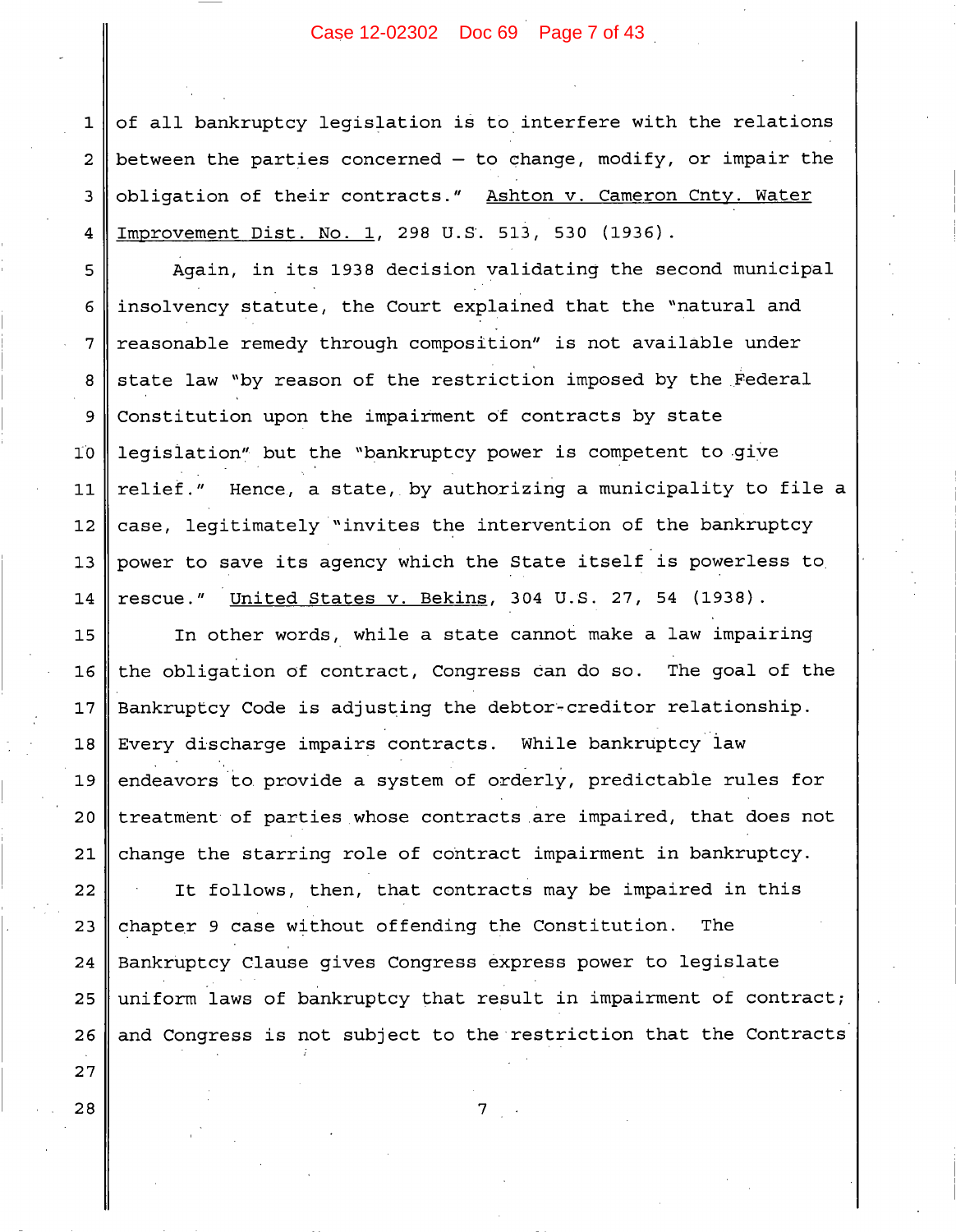# Case 12-02302 Doc 69 Page 8 of 43

| $\mathbf 1$     | Clause places on states. Compare U.S. CONST. art. I, § 8, cl. 4,  |  |  |
|-----------------|-------------------------------------------------------------------|--|--|
| $\overline{2}$  | with § 10, cl. 1. Hence, the key premise of the centerpiece of    |  |  |
| 3               | this lawsuit rests on infirm constitutional ground.               |  |  |
| 4               | The federal bankruptcy power also, by operation of the            |  |  |
| 5               | Supremacy Clause, trumps the similar contracts clause in the      |  |  |
| $6\overline{6}$ | California state constitution. U.S. Const. Art. VI, cl. 2; CAL.   |  |  |
| 7               | CONST. Art. I, § 9 ("A bill of attainder, ex post facto law, or   |  |  |
| 8               | law impairing the obligation of contracts may not be passed.");   |  |  |
| 9               | Int'l Bhd. of Elec. Workers, Local 2376 v. City of Vallejo (In re |  |  |
| 10              | City of Vallejo), 432 B.R. 262, 268-70 (E.D. Cal. 2010), aff'g,   |  |  |
| 11              | 403 B.R. 72, 76-77 (Bankr. E.D. Cal. 2009). For the same reason,  |  |  |
| 12              | the plaintiffs' other theories also fall.                         |  |  |
| 13              | In sum, even if the plaintiffs' benefits are vested property      |  |  |
| 14              | interests, the shield of the Contracts Clause crumbles in the     |  |  |
|                 |                                                                   |  |  |
| 15              | bankruptcy arena.                                                 |  |  |
| 16              |                                                                   |  |  |
| 17              | IJ                                                                |  |  |
| 18              | A delicate state-federal relationship of mutual sovereigns        |  |  |
| 19              | in which the Tenth Amendment looms large provides the framework   |  |  |
| 20              | for municipal bankruptcy and gives context to this dispute.       |  |  |
| 21              |                                                                   |  |  |
| 22              | Α                                                                 |  |  |
| 23              | A pair of chapter 9 provisions honors state-federal balance       |  |  |
| 24              | by reserving certain state powers and by correlatively limiting   |  |  |
| 2.5             | the powers of the federal court:<br>11 U.S.C. §§ 903 and 904.     |  |  |
| 26              |                                                                   |  |  |
| 27              |                                                                   |  |  |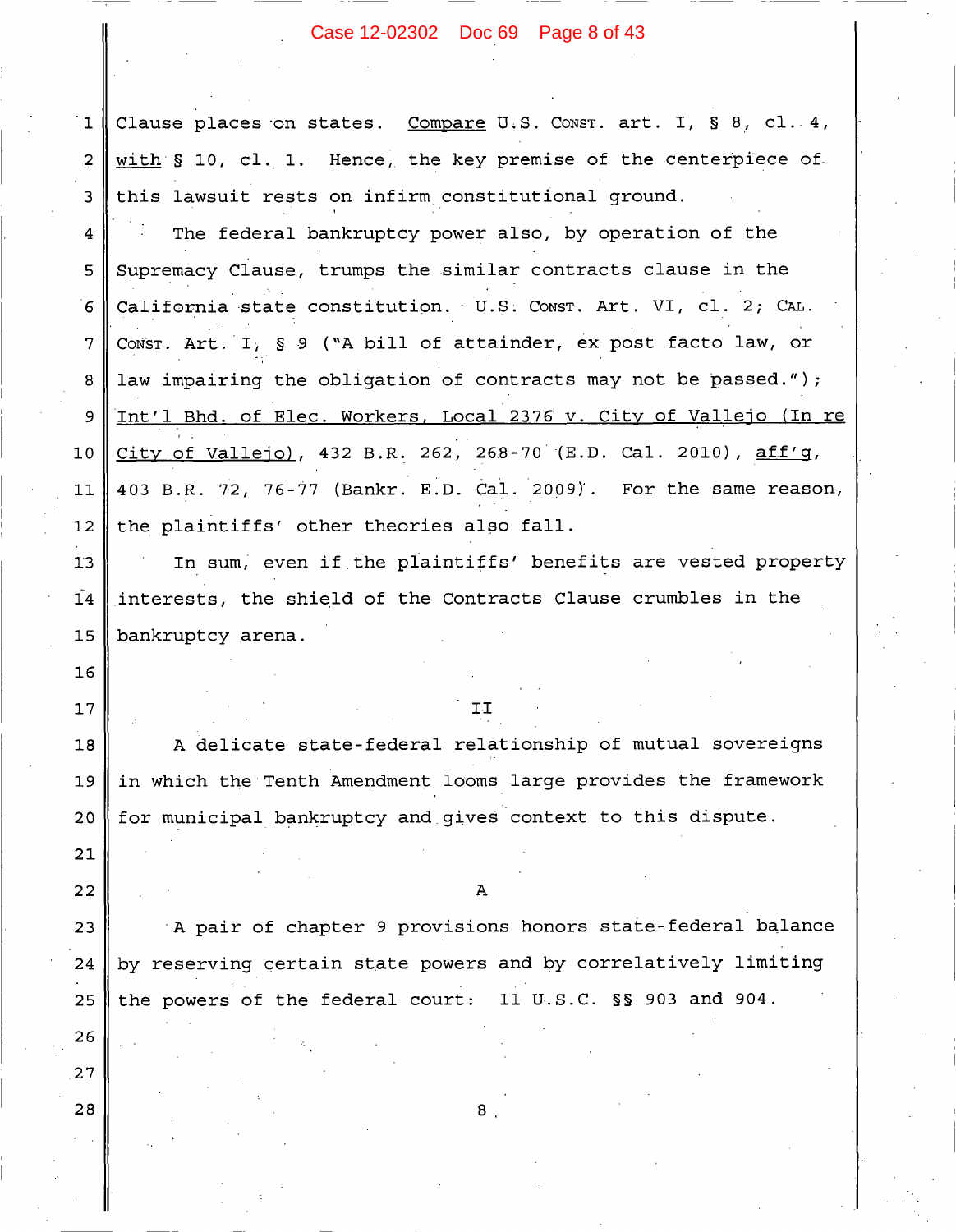Reservation of State power to control municipalities

Section 903 reserves to the state the power to control

political and governmental powers, as well as expenditures:

1

 $\overline{c}$ 

 $\overline{3}$ 

 $\overline{4}$ 

5

6

 $\overline{7}$ 

8

9

 $10$ 

 $11$ 

 $12$ 

 $13$ 

 $14$ 

 $15$ 

 $16$ 

 $17$ 

18

19

20

21

22

23

24

25

26

 $27$ 

28

 $$903.$ 

This chapter does not limit or impair the power of a State to control, by legislation or otherwise, a municipality of or in such State in the exercise of the political or governmental powers of such municipality, including expenditures for such exercise, but -(1) a State law prescribing a method of composition of indebtedness of such municipality may not bind any creditor that does not consent to such composition; and (2) a judgment entered under such a law may not bind a creditor that does not consent to such composition. 11 U.S.C. § 903. This reservation is limited by the Supremacy Clause.  $\mathbf{A}$ state cannot rely on the § 903 reservation of state power to condition or to qualify, i.e. to "cherry pick," the application of the Bankruptcy Code provisions that apply in chapter 9 cases after such a case has been filed. Mission Indep. School Dist. v. Texas, 116 F. 175, 176-78 (5th Cir. 1940) (chapter IX); <u>Vallejo</u>, 403 B.R. at 75-76; In re City of Stockton, 2012 Westlaw 2905523 at \*4 - \*5 (Bankr. E.D. Cal. 2012) ("Stockton I"); In re Cnty. of Orange, 191 B.R. 1001, 1021 (Bankr. C.D. Cal. 1996). While a state may control prerequisites for consenting to permit one of its municipalities (which is an arm of the state cloaked in the state's sovereignty) to file a chapter 9 case, it cannot revise chapter 9. Stockton I, at \*4 - \*5. For example, it cannot immunize bond debt held by the state from impairment. Mission Indep. School Dist., 116 F. at 176-78. 9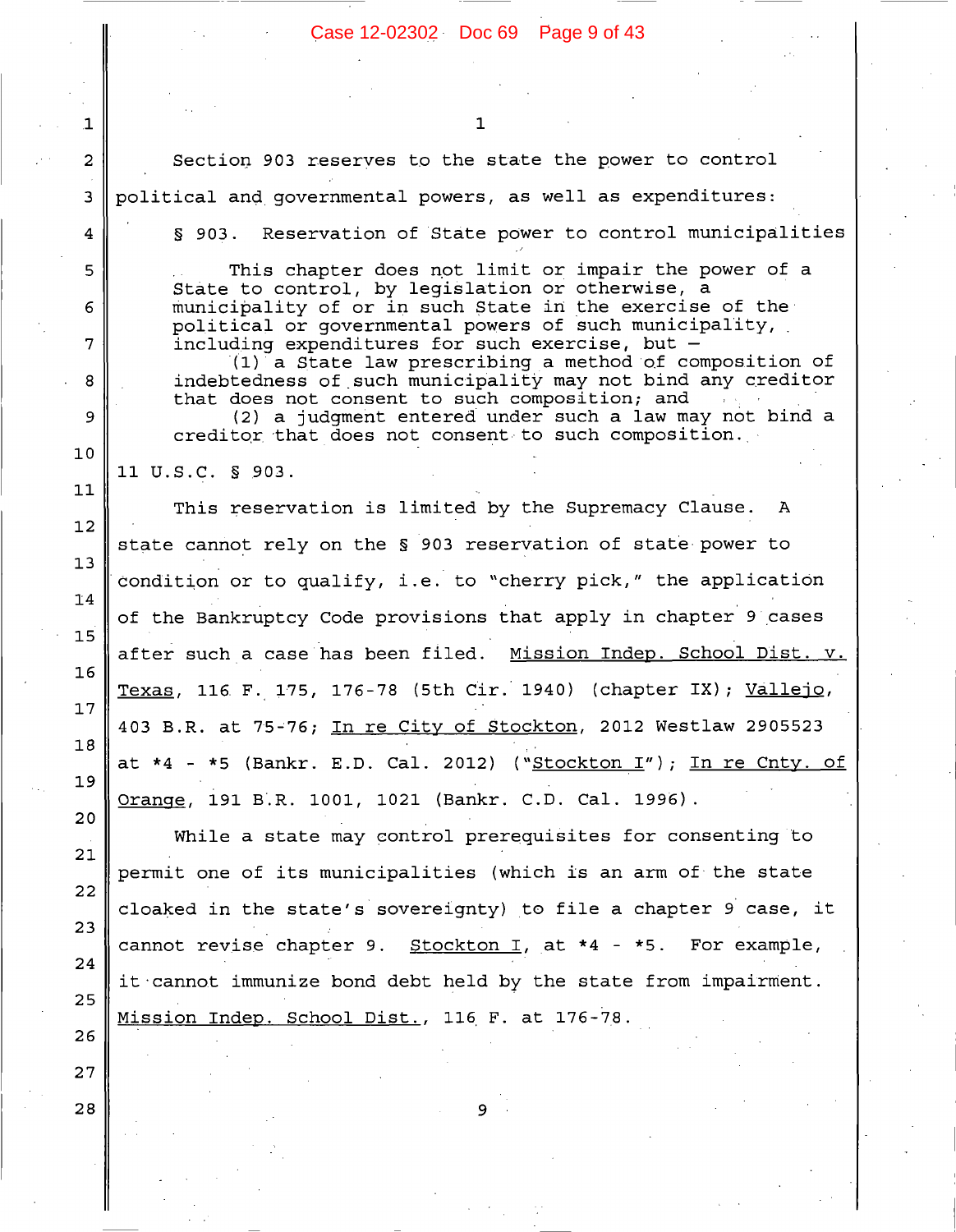In view of the inability of

Section 904 complements § 903.

1

 $\overline{2}$ 

3 a state to control or condition chapter 9 proceedings after the municipal case is filed with the state's permission, § 904 4 imposes limits on the federal court to assure that powers 5 6 reserved to the states are honored: 7 § 904 Limitation on jurisdiction and powers of court Notwithstanding any power of the court, unless the 8 debtor consents or the plan so provides, the court may not, by any stay, order, or decree, in the case or otherwise, 9 interfere with - $10$ (1) any of the political or governmental powers of the debtor;  $11$ (2) any of the property or revenues of the debtor; or (3) the debtor's use or enjoyment of any income- $12$ producing property. 11 U.S.C. § 904.  $13$ 14 As the construction of § 904 is central to the instant  $15$ matter, its history is important. The statutory limit on the authority of the court that is 16  $17$ now § 904 has been enacted four times. Each revision has reduced 18 the latitude within which the court can act. The limit has come 19 to be described as "absolute." 20 The overall goal is a balance that does not offend the Tenth 21 Amendment: "The powers not delegated to the United States by the 22 Constitution, nor prohibited by it to the States, are reserved to 23 the States, or to the people." U.S. CONST. amend. X. 24 25  $\mathbf{B}$ 26 The evolution of the limit on court authority in what is now  $27$ 28 10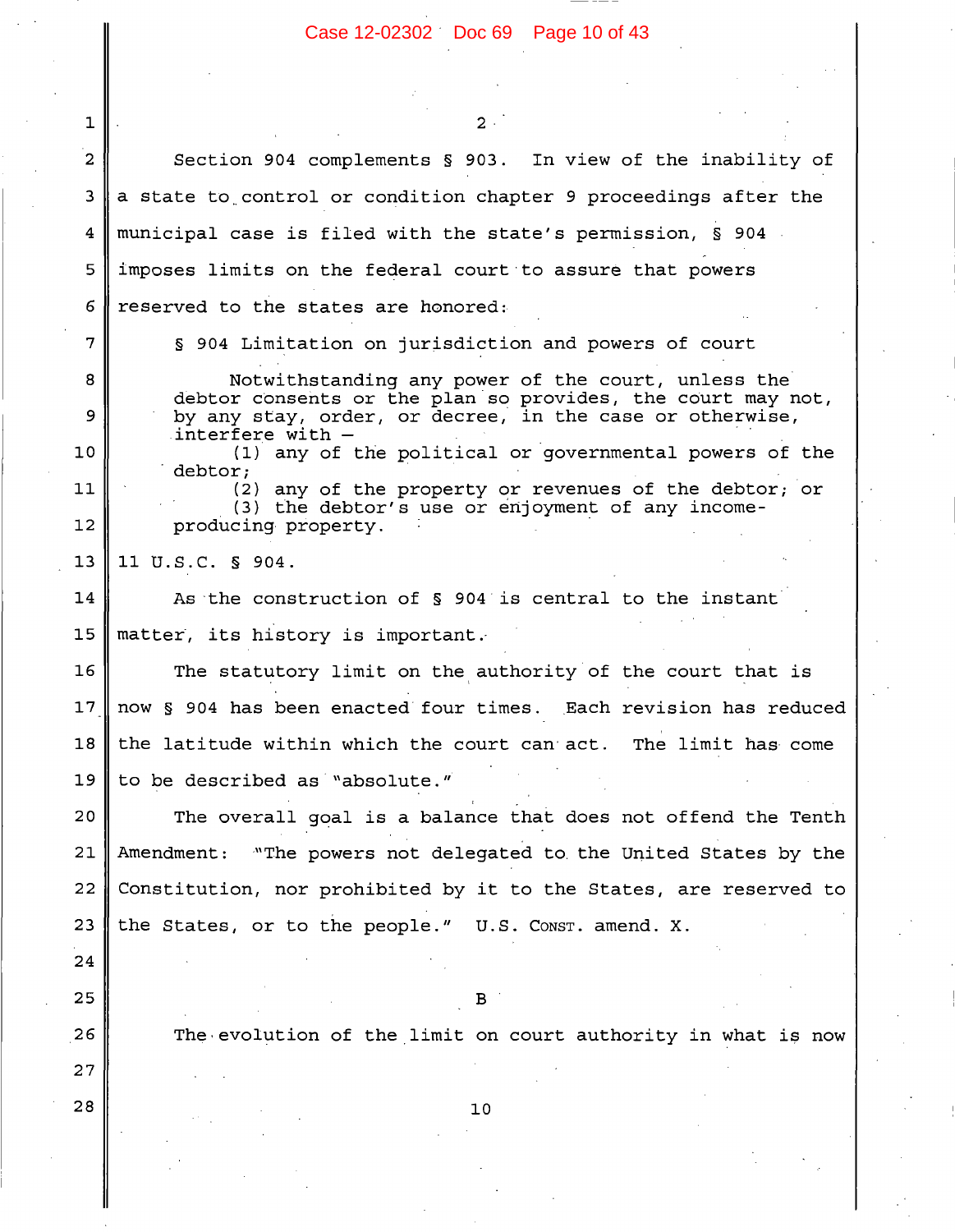Case 12-02302 Doc 69 Page 11 of 43

 $$904$  - from 1934 to its current version - is instructive. Perceived defects in the limit were a basis for invalidating the first municipal bankruptcy law as unconstitutional. Ever since, Congress has keep a weather eye on the constitutionality problem.

 $\mathbf{1}$ 

2

3

4

5

6

7

8

ġ.

 $10$ 

 $11$ 

 $12$ 

26

27

28

The first enactment of the limit on court authority was in the first municipal bankruptcy law in 1934:

1.

The judge  $\dots$  (11) shall not, by any order or decree, in the proceeding or otherwise, interfere with (a) any of the political or governmental powers of the taxing district, or (b) any of the property or revenues of the taxing district necessary in the opinion of the judge for essential governmental purposes, or (c) any income-producing property, unless the plan of readjustment so provides.

Bankruptcy Act § 80(c)(11), Act of May 24, 1934, 48 Stat. 801  $13$ (emphasis supplied). 14

15 The Supreme Court disapproved the 1934 statute as an  $16$ unconstitutional interference with the sovereignty of a state on two theories. First, structurally, municipal bankruptcy was an  $17$ impossible contradiction of federalism. Second, the particular 18 19 statutory terms might enable the federal government to impose its  $20$ will on an unwilling sovereign state. Ashton, 298 U.S. at 532.

Although the Bekins Court repudiated Ashton's structural  $21$ objection when validating the 1937 municipal bankruptcy act, the 22 second Ashton rationale has endured and has influenced Congress 23 always to confine its exercise of the bankruptcy power to 24 25 measures that do not usurp state sovereignty.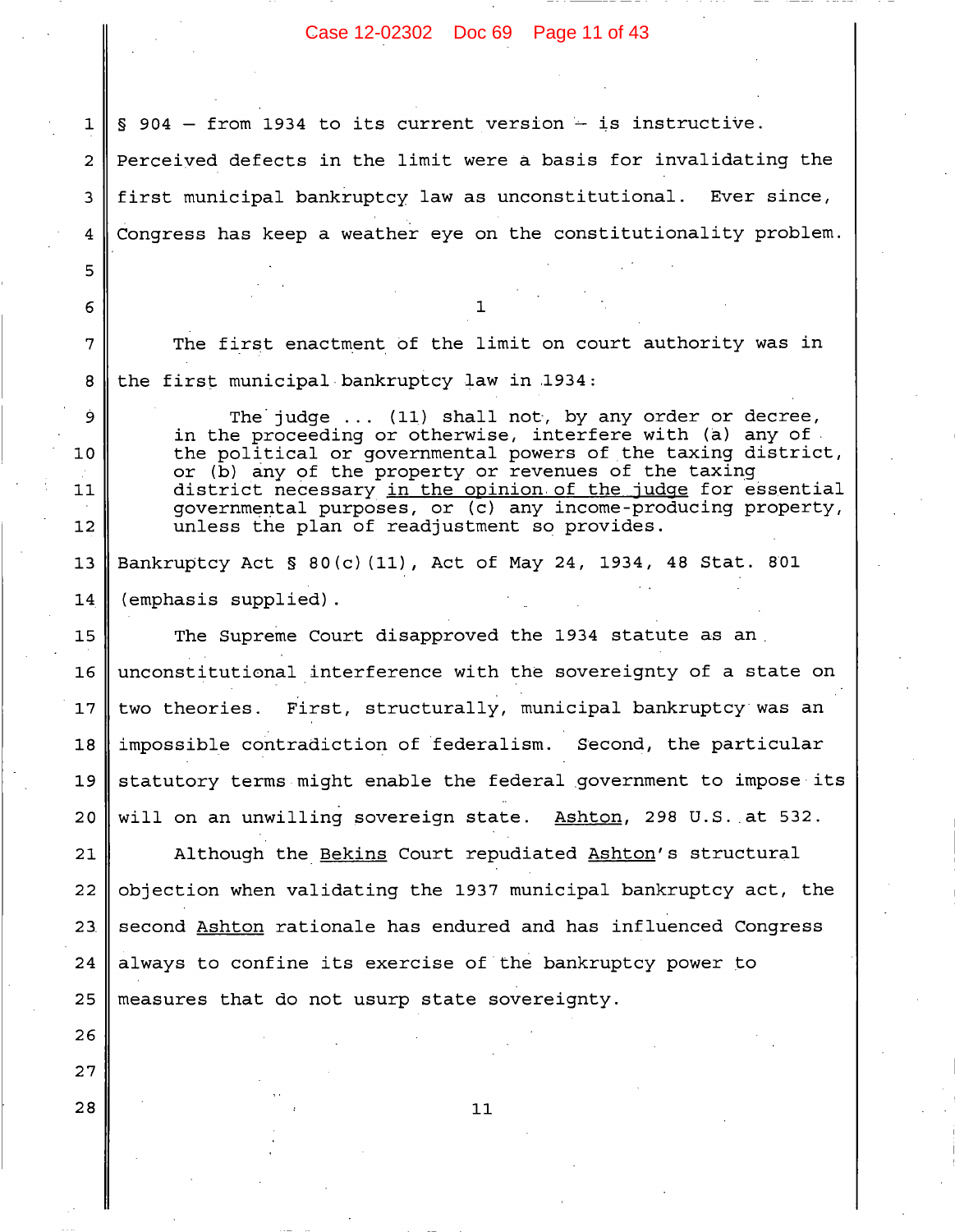# Case 12-02302 Doc 69 Page 12 of 43

っ

Congress reacted to Ashton in 1937 by reenacting the  $\overline{2}$ municipal bankruptcy provisions with revisions designed to reduce 3 the opportunity for excessive federal control over state 4 sovereignty. Act of Aug. 16, 1937, 50 Stat. 653. 5

One significant change was deletion of the phrase "in the opinion of the judge" so as to make the concept of "property or revenues necessary for essential services" less dependant on the subjective view of a federal judge.

The revised provision, with that deletion and with shifts in  $10$ nomenclature from "taxing district" to "petitioner" and "plan of  $11$ arrangement" to "plan of composition," was otherwise unchanged:  $12$ 

The judge ... shall not, by any order or decree, in the proceeding or otherwise, interfere with (a) any of the political or governmental powers of the petitioner; or (b) any of the property or revenues of the petitioner necessary for essential qovernmental purposes; or (c) any incomeproducing property, unless the plan of composition so provides.

Bankruptcy Act § 83(c), Act of Aug. 16, 1937, 50 Stat. 657.  $17$ 

The Supreme Court validated the 1937 municipal bankruptcy 18 statute in Bekins, reasoning that it was a cooperative enterprise 19 by state and federal sovereigns that was carefully drawn so as  $20$ not to infringe state sovereignty. Bekins, 304 U.S. at 51. It. 21 emphasized that a state "retains control of its fiscal affairs" 22 and that "no control or jurisdiction over that property and those 23 24 revenues of the petitioning agency necessary for essential governmental purposes is conferred" on the federal court. Id. 25

26 27

28

 $\mathbf{1}$ 

6

 $\overline{7}$ 

8

9

 $13$ 

14

15

16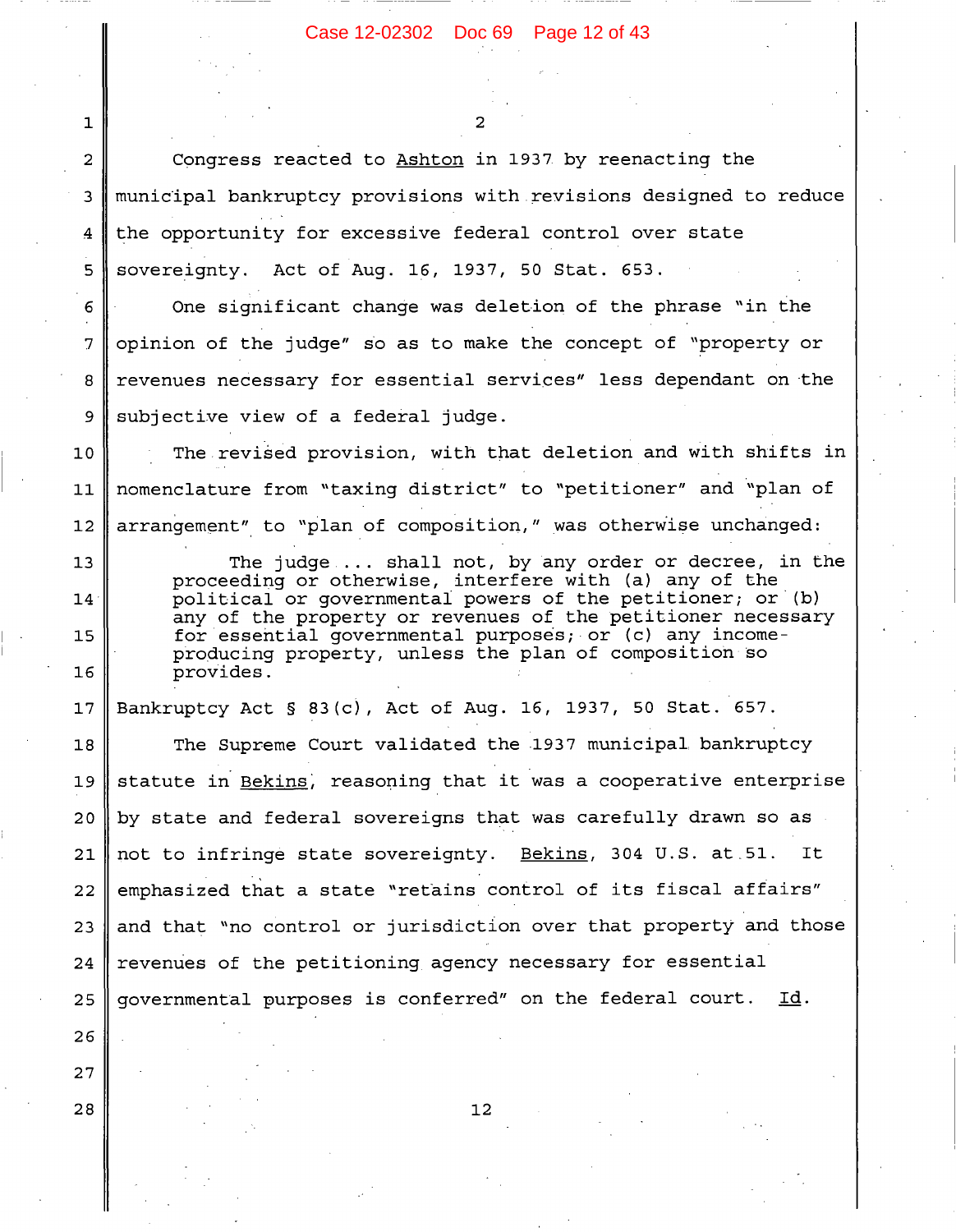#### Case 12-02302 Doc 69 Page 13 of 43

٦

 $\mathbf{1}$ The third version of the statutory limit on court authority 2 was part of a modernization of former Bankruptcy Act chapter IX 3 Act of Apr. 8, 1976, Pub. L. 94-260, 90 Stat. 315.  $\overline{4}$ in 1976. The statutory limit changed in three important respects. 5 First, the municipality could consent to exercise of otherwise-6  $\overline{7}$ prohibited federal judicial authority. Second, it was clarified that the limitation applied to stays, including automatic stays. 8 Third, the qualification "necessary for essential government 9 services" was deleted from the ban on interference with property  $10$  $11$ or revenues of the debtor. This 1976 version, new Bankruptcy Act § 82(c), provided:  $12$ (c) LIMITATION. - Unless the petitioner consents or the  $13$ plan so provides, the court shall not, by any stay, order or decree, in the case or otherwise, interfere with -14 (1) any of the political or governmental powers of the  $15$ petitioner; (2) any of the property or revenues of the petitioner; 16 or (3) the petitioner's use or enjoyment of any income- $17$ producing property. Bankruptcy Act § 82(c), Act of Apr. 8, 1976, 90 Stat. 316. 18 19 Congress made plain that it was preserving the strict  $20$ limitation on judicial interference with political or governmental powers, property or revenue, or income-producing 21 property based on Ashton and Bekins and their progeny: 22 the Supreme Court and Courts of Appeals have "made it very clear that 23 the jurisdiction of the court 'is strictly limited to 24 25 disapproving or to approving and carrying out a proposed composition.' The bill follows these holdings and retains the 26 27

 $13$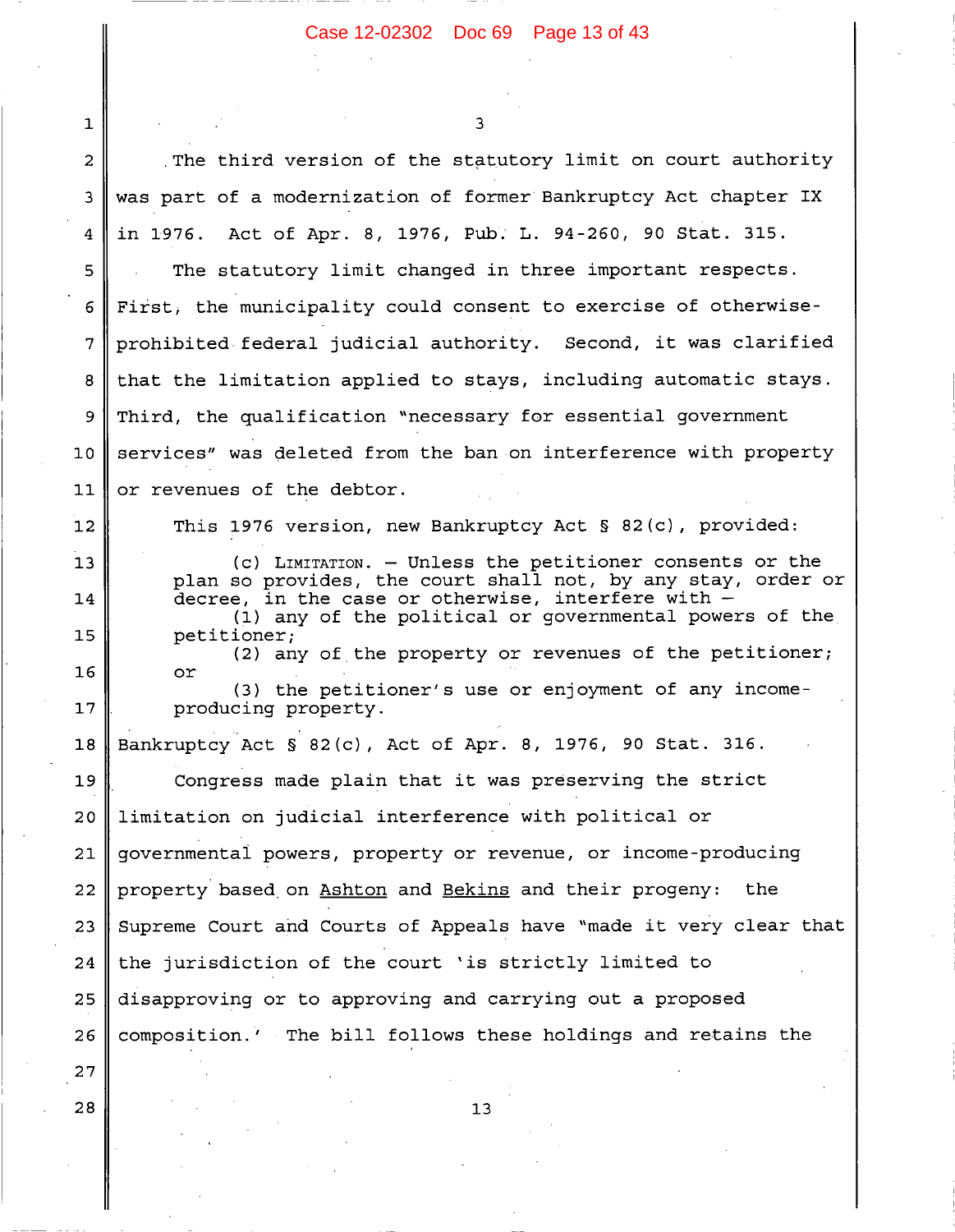#### Case 12-02302 Doc 69 Page 14 of 43

limitation on the court's power." H.R. Rep. No. 94-260, 94th Cong., 1st Sess., at 9-10, reprinted in 1976 USCCAN at 547-48.<sup>3</sup>

3 The deletion of the phrase "necessary for essential qovernment services" from  $\S$  82(c)(2) aimed to broaden the  $\overline{4}$ The words "necessary" and "essential" invited limitation. 5 The "governmental services" language unnecessary litigation. 6 reflected an obsolete distinction between governmental and 7 proprietary functions that the Supreme Court abolished in 1946. 8 The phrase overlapped and confused the related ban on judicial 9 interference with income-producing property.<sup>4</sup>  $10$ 

 $3$ And:

 $\mathbf{1}$ 

 $\overline{2}$ 

 $11$ 

 $12$ 

 $13$ 

14

15

16

 $17$ 

 $18$ 

 $19$ 

20

22

23

24

25

26

 $27$ 

28

Subsection (c) repeats and broadens the limitation in section  $83(c)$ , paragraph 1, of current law on the power granted to the court under subsection (b) and elsewhere in the chapter, by prohibiting any interference by the court, by any order or decree, in any of the political or governmental powers of the petitioner; any of the property or revenues of the petitioner, or which is used or enjoyed by the petitioner. The Committee feels that this limitation is required by Ashton and Bekins [citations omitted], which defined the limits of Congress' power under the bankruptcy clause, and the extent to which Congress may grant power to the courts to assist in the management of the affairs of a distressed municipality.

H.R. Rep. No. 94-260, 94th Cong., 1st Sess., at 18, reprinted in 21 1976 USCCAN at 556.

<sup>4</sup>The House Committee explained:

The second change broadens the limitation by eliminating the phrase "necessary for essential governmental services" from the second paragraph of the subsection. The phrase was deleted for three reasons. First, the words "necessary" and Second, and more "essential" were conducive to litigation. importantly, the Supreme Court in <u>New York v. United States</u>, 326 U.S. 572, abolished the distinction between governmental and proprietary functions. Thus, it is now appropriate to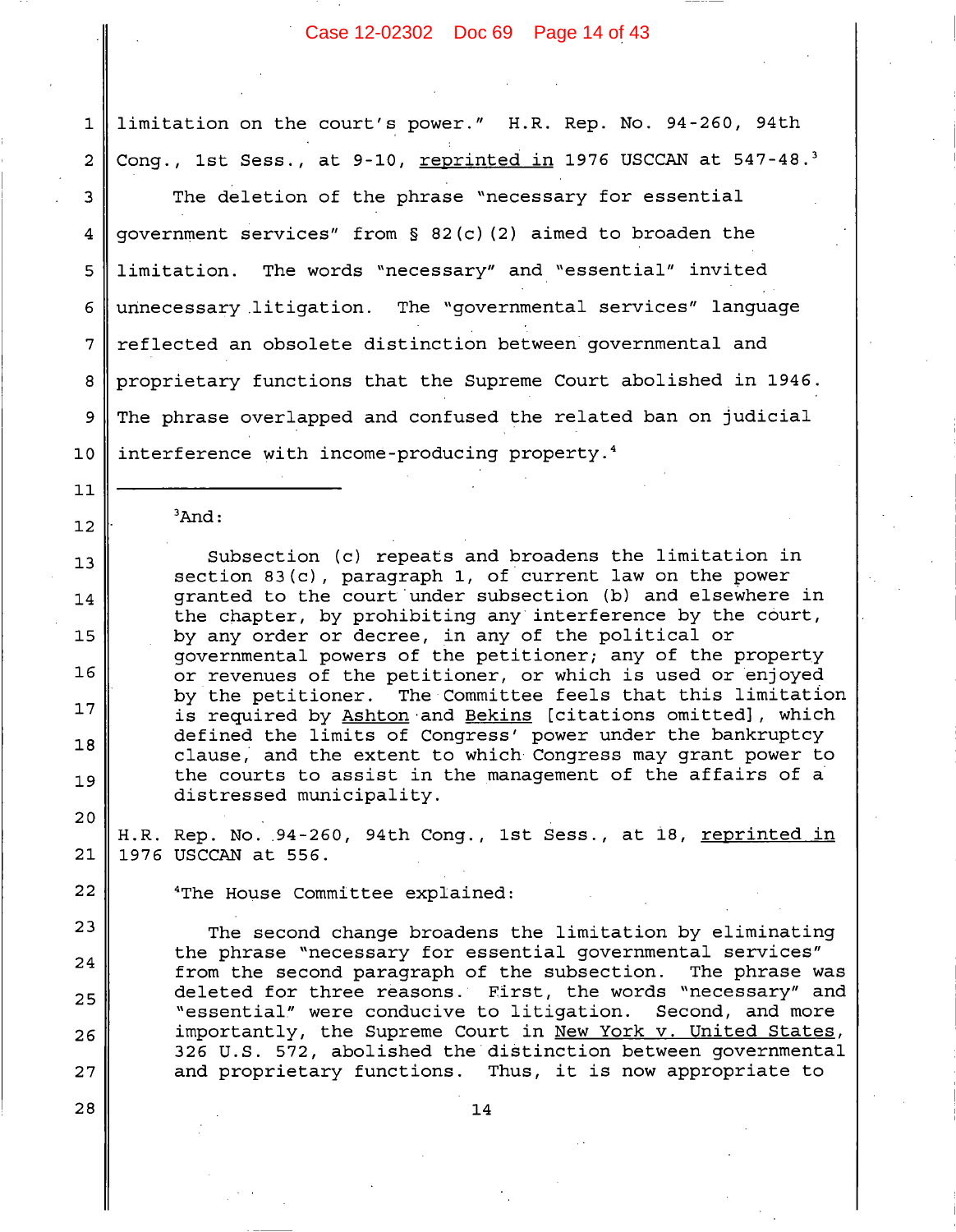Case 12-02302 Doc 69 Page 15 of 43

The 1976 version was reenacted in 1978 as 11 U.S.C. § 904 with the addition of the preambular phrase "Notwithstanding any power of the court."

5 This additional limiting language forbids resort to a 6 federal court's inherent or equitable powers. It reflects 7 reinvigorated sensitivity in 1978 by Congress to the need to 8 avoid unnecessary intrusions of state sovereignty in order to obviate the risk of invalidation by the Supreme Court. 9

 $10$ That heightened concern stemmed, in part, from the Supreme Court's then-recent invocation of the Tenth Amendment to  $11$  $12$ invalidate part of a labor statute. Nat'l League of Cities v. Usery, 426 U.S. 833, 842-52 (1976), overruled, Garcia v. San  $13$  $14$ Antonio Metro. Transit Auth., 469 U.S. 528, 531 (1985).

Usery worried the drafters of the Bankruptcy Code. The

prohibit interference by the court in any of the municipalities' functions, for they are all equally governmental functions.

Third, the limitation, on interference with any incomeproducing property, seems to deprive the qualification "essential for necessary governmental services" of any effect. Under one, the court is denied the power to interfere with property necessary for governmental services; under the other, the court may not interfere with any income-producing property. There is conceivably a third category of property, non-income-producing property that is not necessary for essential governmental services, but the existence of that category does not warrant the potential for litigation that exists with the old language. In any case, no constitutional problem is anticipated, because the power of the court to interfere with the petitioner is further limited by the change.

26 H.R. Rep. No. 94-260, 94th Cong., 1st Sess., at 18, reprinted in 27 1976 USCCAN at 556 (footnote omitted).

 $15 -$ 

28

 $\mathbf 1$ 

 $\overline{a}$ 

3

4

15

16

 $17$ 

 $18$ 

 $19$ 

 $20$ 

 $21$ 

22

23

24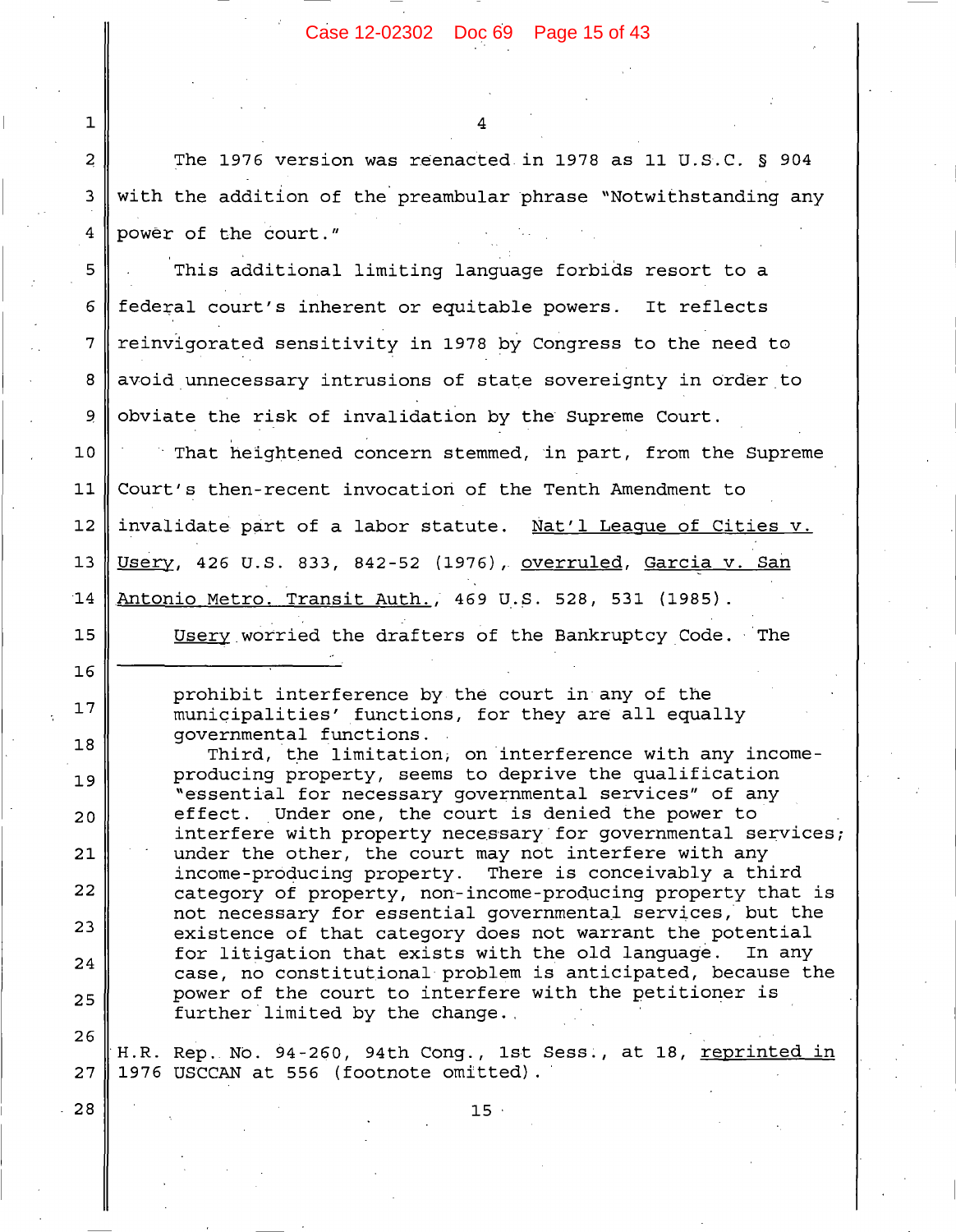#### Case 12-02302 Doc 69 Page 16 of 43

House Committee noted, the "Usery case underlines the need for  $\mathbf 1$ this limitation on the court's powers" and added that § 904. "makes clear that the court may not interfere with the choices a municipality makes as to what services and benefits it will provide to its inhabitants." H.R. Rep. No. 95-595, at 398. Even 5 though later overruled, Usery is a reminder that the Tenth 6 Amendment is a brooding presence over the chapter 9 landscape.

 $\overline{2}$ 

3

4

7

8

9

 $27$ 

28

The message derived from this history regarding the power of  $10$ this court to interfere with the City's actions regarding retiree  $11$ health benefits compels the conclusion that § 904 prevents any  $12$  $13$ federal court from doing what the plaintiffs request, regardless of whether the City's action is fair or unfair. 14

The concern has constitutional proportions. Chapter 9 15 passed constitutional muster on the basis that the federal 16 bankruptcy power be exercised at the request of, but not at the  $17$ expense of, the sovereign state in an exercise of cooperation 18 Bekins, 304 U.S. at 51-53 (here "we have 19 among sovereigns. coöperation to provide a remedy for a serious condition in which  $20$ 21 the States alone were unable to afford relief.").

As a state-federal cooperative enterprise conducted in 22 delicate circumstances in which state sovereignty must be 23 24 respected, Congress has been sedulous to assure that the 25 bankruptcy power not be used in municipal insolvencies in a manner that oversteps delicate state-federal boundaries. 26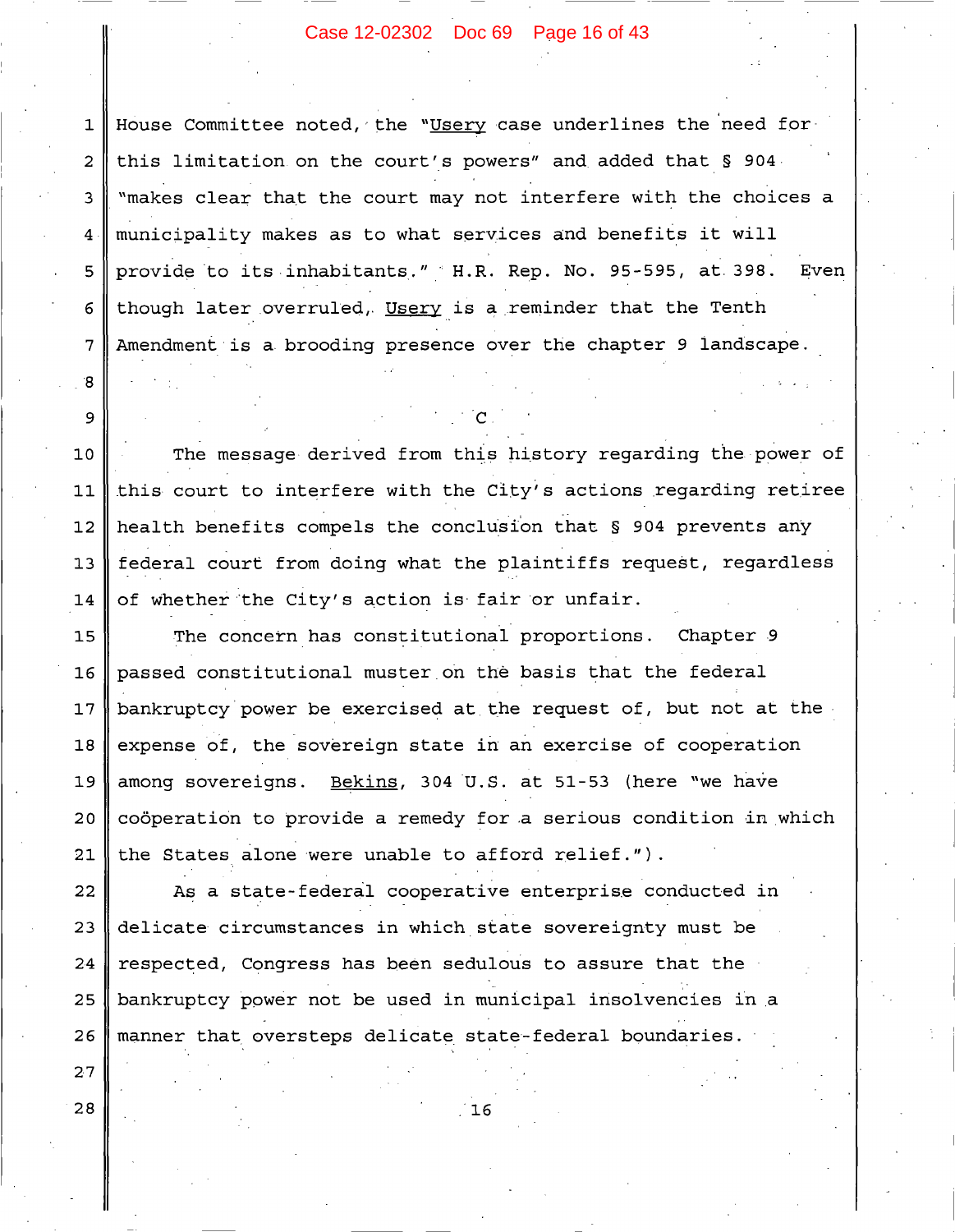# Case 12-02302 Doc 69 Page 17 of 43

The entire structure of chapter 9 has been influenced by  $\mathbf{1}$ this pervasive concern to preserve the niceties of the state- $\overline{2}$ federal relationship. The foundation involves multiple levels of 3 consent. No chapter 9 case can be filed other than a voluntary 4 case filed by the municipality with the consent of the state. 11 5 U.S.C. § 109 $(c)$  (2). The municipality consents by filing the 6 7 voluntary case. 11 U.S.C. § 301, incorporated by § 901(a). Consent is implicit in the restriction that only the municipality  $8$ can propose a plan of adjustment. 11 U.S.C. § 941. Another 9  $10$ consent is the express consent recognized in § 904 that the City  $11$ has declined to give in this proceeding. 11 U.S.C. § 904.  $12$ Other provisions further the Constitutional restriction against encroaching on state sovereignty. For example, the  $13$ Bankruptcy Code's restrictions on use, sale, or lease of property 14  $15$ do not apply in chapter 9. Compare 11 U.S.C. § 901(a), with id. 16 § 363. Nor is there provision for a trustee or examiner in a  $17$ chapter 9 case. Compare 11 U.S.C. § 901(a), with id. § 1104.  $18$ In the overall construct, § 904 performs the role of the 19 clean-up hitter in baseball. Its preambular language 20 "[n]otwithstanding any power of the court, ... the court may not, by any stay, order, or decree, in the case or otherwise ..." is 21

22 so comprehensive that it can only mean that a federal court can 23 use no tool in its toolkit - no inherent authority power, no 24 implied equitable power, no Bankruptcy Code § 105 power, no writ, 25 no stay, no order - to interfere with a municipality regarding political or governmental powers, property or revenues, or use or 26

 $17$ 

28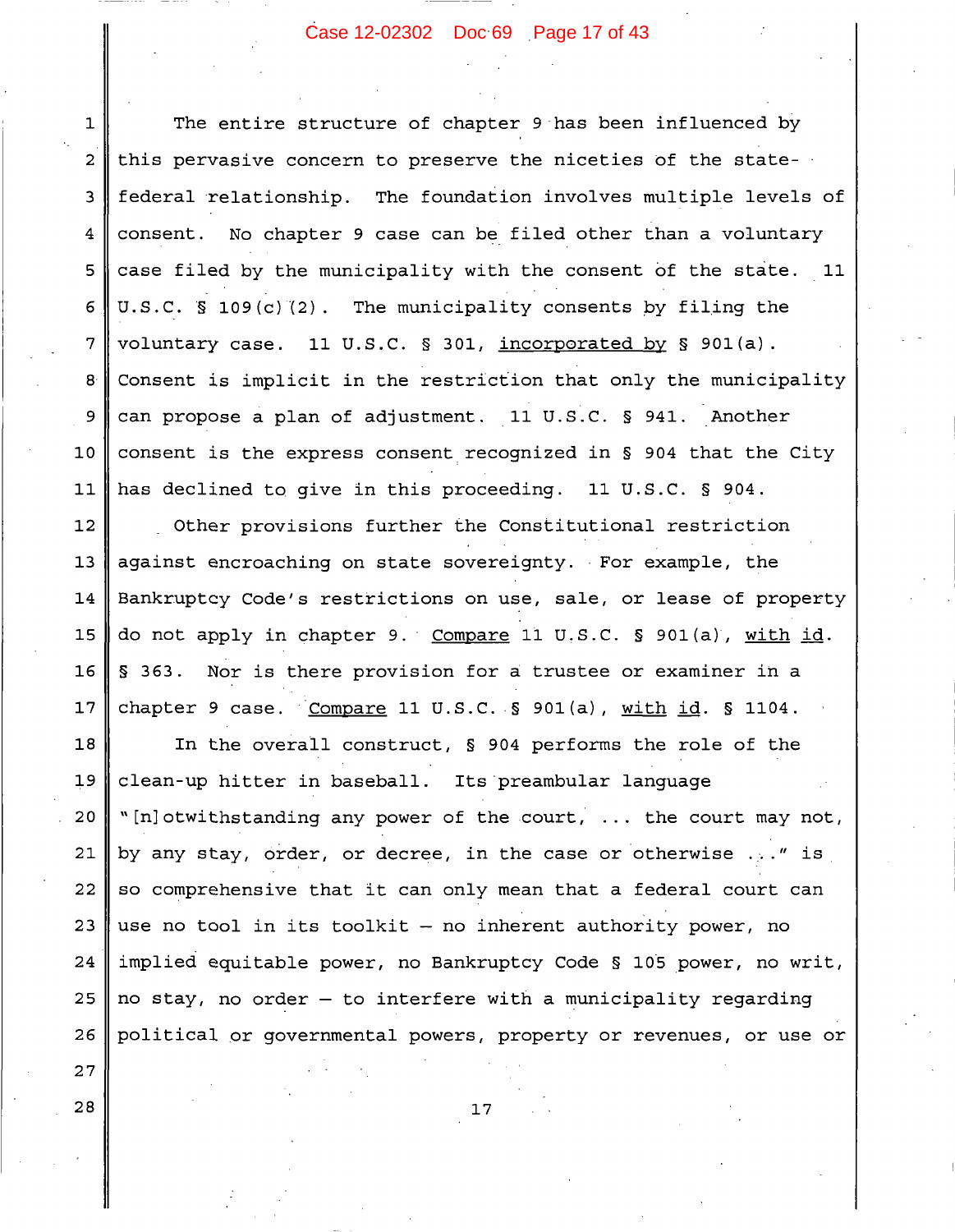# Case 12-02302 Doc 69 Page 18 of 43

enjoyment of income-producing property. 11 U.S.C. § 904. As a practical matter, the § 904 restriction functions as an antiinjunction statute - and more.

In short, the § 904 limitation on the court's authority is absolute, with only the two exceptions stated in § 904: consent; and provision in a plan of adjustment (which can only be proposed by the municipality). 6 COLLIER ON BANKRUPTCY 1904.01 (Alan N. Resnick & Henry J. Sommer eds., 16th ed. 2011) ("COLLIER").

#### III

The plaintiffs contend that § 904 does not apply and does  $11$  $12$ not prevent the relief sought. They say they challenge only the role of the City as employer, not as governmental regulator, and  $13$ that neither  $\S$  904(1) nor  $\S$  904(3) is implicated. While that 14 arqument is weak, § 904(2) is dispositive.  $15$ 

Conceding that the § 904(2) prohibition on interfering with  $18$ the debtor's "property or revenues" poses an obstacle, plaintiffs 19  $20$ arque<sup>5</sup> that their relief would be an innocuous preservation of the status quo that would not directly interfere with City 21 property or revenues, and would not indirectly interfere with 22

24 <sup>5</sup>Supplemental Brief in Support of Application for Temporary Restraining Order and Preliminary Injunction or in the 25 Alternative Relief From Stay, at 3 ("Retirees simply seek an order to preserve the status quo by prohibiting the City from 26 unilaterally modifying Plaintiffs' vested and constitutionallyprotected right to their earned benefits."). 27

18

28

23

 $\mathbf{1}$ 

 $\overline{2}$ 

 $\overline{\mathbf{3}}$ 

4

5

6

 $\overline{7}$ 

8

9

 $10$ 

 $16$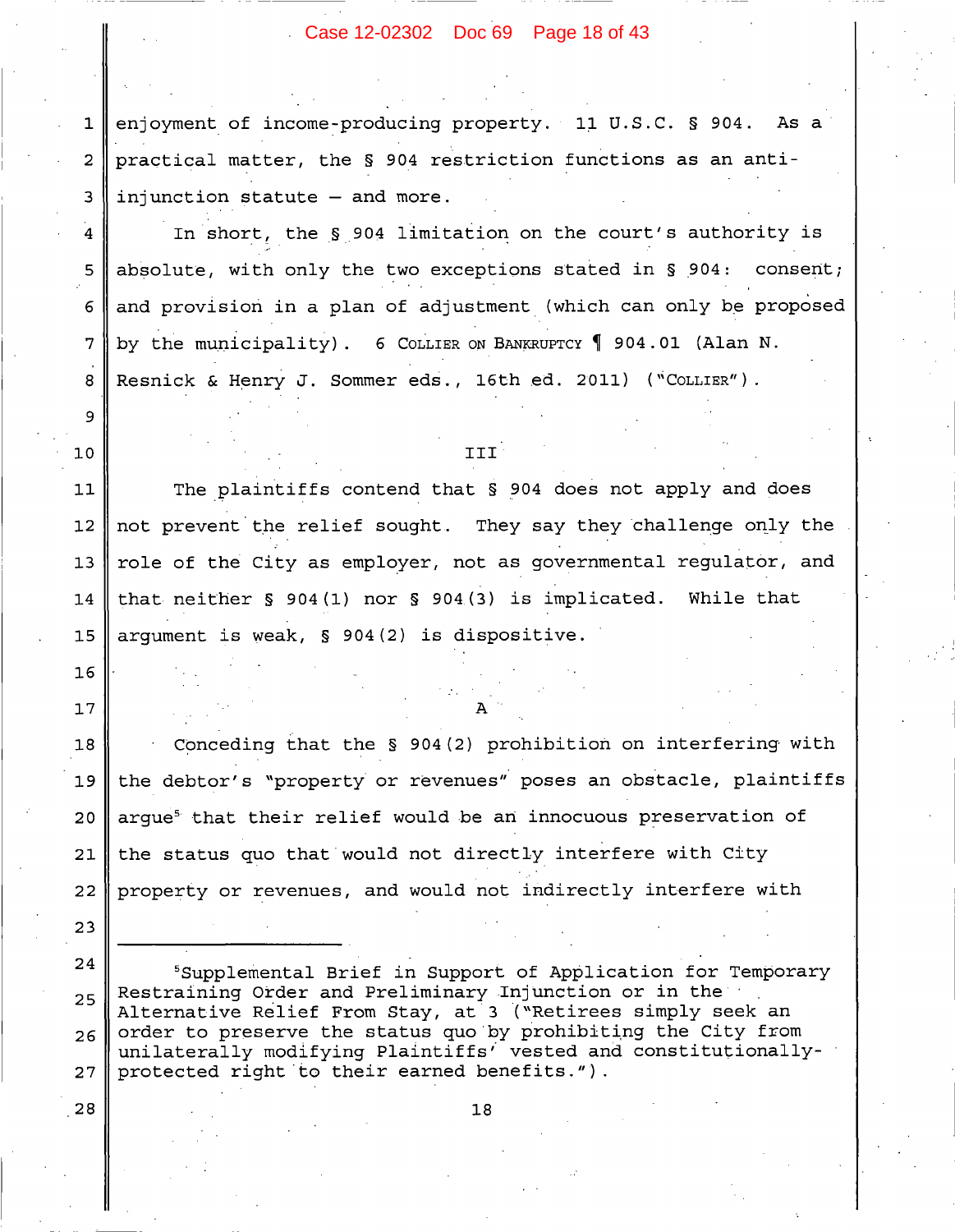# Case 12-02302 Doc 69 Page 19 of 43

revenues, because the retirees' rights to the health benefit is fixed and immutable. That argument is not persuasive.

 $\mathbf 1$ 

 $\overline{2}$ 

3

4

5

6

16

 $17$ 

 $27$ 

28

Coercively preserving a status quo that entails payment of money from the City treasury interferes with the City's choice to suspend such payments. The contents of the City treasury are "property or revenues" within the meaning of § 904(2).

It is impossible to envision how granting the plaintiffs'  $\overline{7}$ prayer for an "order compelling the City to maintain the Retiree 8 Health Benefit with respect to ARECOS members and Class 9 Plaintiffs and all other City of Stockton retirees entitled to  $10$ the Retiree Health Benefit as of July 1, 2012," and to pay  $11$  $12$ attorney's fees, would not require the payment of money from the City's property or revenues. In fact, payment would be required.  $13$ It follows that the relief sought is barred by § 904(2) as 14 an interference with the City's "property or revenues." 15

R

That a TRO was issued in the Orange County chapter 9 case 18 19 does not compel the conclusion that a TRO is permitted here. **The** 20 TRO in that case required that certain employees who had nominally been "permanently" laid off instead be treated as 21 "temporarily" laid off, and required the parties to meet and 22 confer to work out their differences. Orange Cnty. Emps. Ass'n 23 v. Cnty. of Orange (In re Cnty. of Orange), 179 B.R. 177, 185 24 (Bankr. C.D. Cal. 1995) ("Orange County"). It does not appear 25 the "property or revenues" were being interfered with; it also 26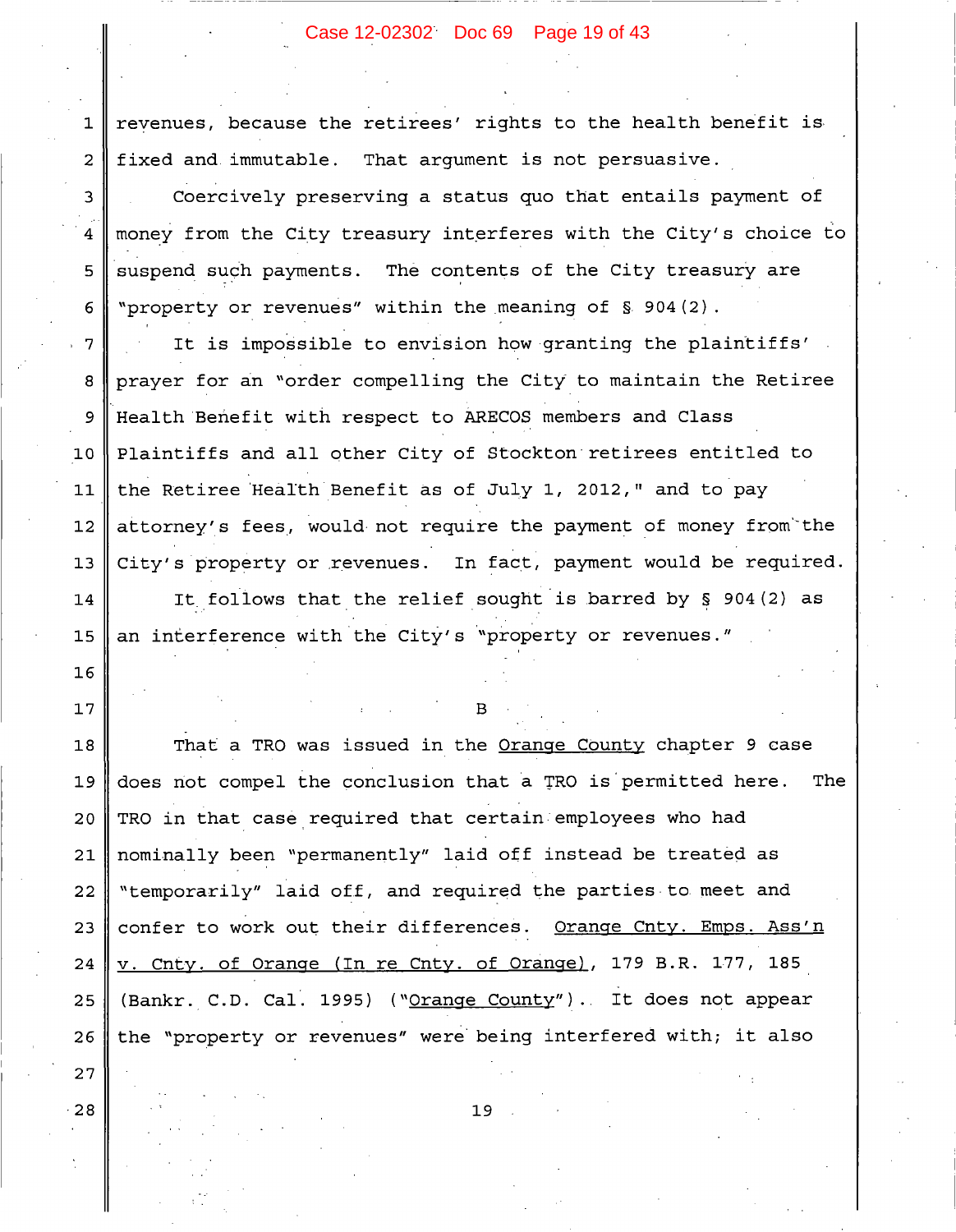# Case 12-02302 Doc 69 Page 20 of 43

|                | Case 12-02302 Doc 69 Page 20 of 43                                                                                       |  |  |
|----------------|--------------------------------------------------------------------------------------------------------------------------|--|--|
|                |                                                                                                                          |  |  |
|                |                                                                                                                          |  |  |
| 1              | was noted that the parties thereafter settled apparently before a                                                        |  |  |
| $\overline{2}$ | monetary consequence ensued. Id. at 185, n.21.                                                                           |  |  |
| 3              | Another distinction is that the Orange County TRO related to                                                             |  |  |
| 4              | the process of assuming or rejecting unexpired collective                                                                |  |  |
| 5              | bargaining agreements as § 365 executory contracts. 11 U.S.C.                                                            |  |  |
| 6              | § 365; NLRB v. Bildisco & Bildisco, 465 U.S. 513, 521-23 (1984)                                                          |  |  |
| 7              | ("Bildisco"); Orange County, 179 B.R. at 183.                                                                            |  |  |
| 8              |                                                                                                                          |  |  |
| 9              |                                                                                                                          |  |  |
| 10             | The formal statutory analysis is as follows. The § 365                                                                   |  |  |
| 11             | executory contract provisions apply in chapter 9 cases by virtue                                                         |  |  |
| 12             | of § 901(a). 11 U.S.C. § 901(a), incorporating id. § 365.                                                                |  |  |
| 13             | Sovereign immunity of a municipality is abrogated as to                                                                  |  |  |
| 14             | $\S$ 901. 11 U.S.C. $\S$ 106(a)(1). All chapter 1 provisions,                                                            |  |  |
| 15             | including § 106(a)(1), apply in chapter 9. 11 U.S.C. § 103(f). <sup>7</sup>                                              |  |  |
| 16             | Since § 901(a) lists sections from chapters other than                                                                   |  |  |
| 17             |                                                                                                                          |  |  |
| 18             | "The section provides, in relevant part:                                                                                 |  |  |
| 19             | (a) Notwithstanding an assertion of sovereign immunity,                                                                  |  |  |
| 20             | sovereign immunity is abrogated as to a governmental unit to<br>the extent set forth in this section with respect to the |  |  |
| 21             | following:                                                                                                               |  |  |
| 22             | (1) Sections , 901, 922, 926, 928, 929, 944,                                                                             |  |  |
| 23             | 11 U.S.C. $\S$ 106(a)(1).                                                                                                |  |  |
| 24             | <sup>7</sup> The section provides:                                                                                       |  |  |
| 25             | (f) Except as provided in section 901 of this title, only<br>chapters 1 and 9 of this title apply in a case under such   |  |  |
| 26             | chapter 9.                                                                                                               |  |  |
| 27             | 11 U.S.C. § 103(f).                                                                                                      |  |  |
| 28             | $-20$                                                                                                                    |  |  |
|                |                                                                                                                          |  |  |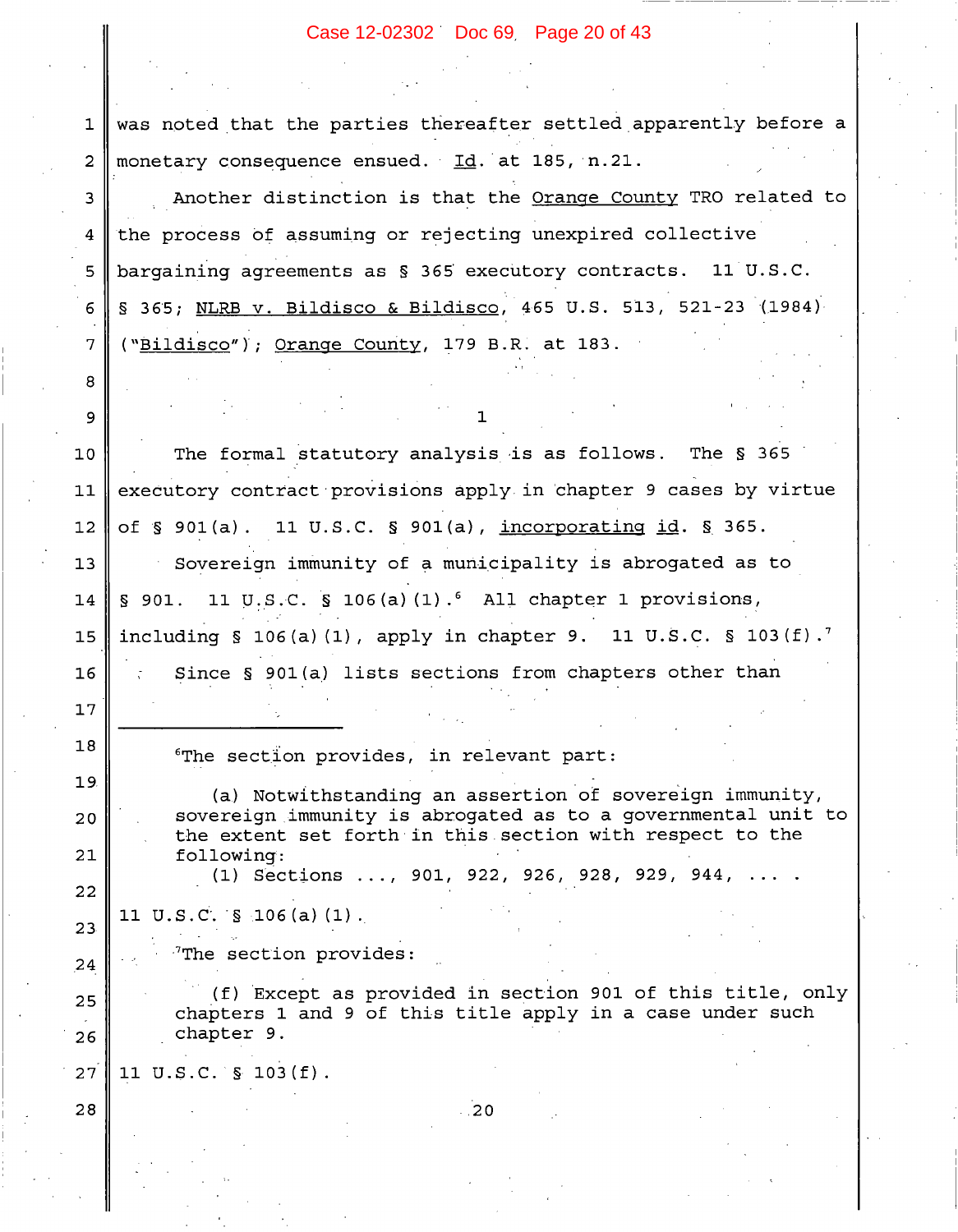# Case 12-02302 Doc 69 Page 21 of 43

chapters 1 or 9 that apply in chapter 9 cases, including § 365,  $\mathbf{1}$ it follows that the municipality's sovereign immunity is abrogated with respect to executory contracts.

 $\overline{2}$ 

 $\overline{3}$ 

 $\overline{\mathbf{4}}$ 

5

6

 $\overline{7}$ 

8

9

 $10$ 

 $11$ 

 $12$ 

 $13$ 

14

15

16

 $17$ 

28

In other words, the municipality's voluntary act of filing a chapter 9 case triggers two relevant consequences. First, the municipality consents, within the meaning of § 904, to interference by a federal court as to the Bankruptcy Code provisions that apply in chapter 9 cases. Vallejo, 403 B.R. at 75-76; In re Cnty. of Orange, 191 B.R. at 1021. Second, sovereign immunity is voluntarily abrogated to the extent provided in § 106.

In short, the naked fact of the issuance of a TRO in Orange County regarding a  $\S$  365 issue did not necessarily offend  $\S$  904, even though the rationale for that TRO seems dubious.<sup>8</sup> The county consented under § 904 to federal judicial interference in the form of assessing the merits of § 365 assumption or rejection

18 <sup>8</sup>Orange County has been criticized as implying that a municipality cannot unilaterally breach collective bargaining 19 agreements before formal rejection. 6 COLLIER  $\parallel$  901.04 [9] [a]. While the decision is opaque and the need for a TRO unclear, the  $20$ actual terms of the TRO requiring that certain employees laid off "permanently" be deemed laid off only "temporarily" (the 21 difference relating to seniority and grievance procedures), and 22 requiring the parties to meet and confer, did not directly affect It is consistent with a court controlling a the County treasury. 23 process preliminary to consideration of the reasonable-effortsto-negotiate-voluntary-modification prong of Bildisco test for 24 § 365 rejection, 465 U.S. at 526-27, that applies collective bargaining agreements. It is not necessarily inconsistent with 25 Bildisco, which permitted contracts to be modified on an interim basis, subject to later § 365 review. 465 U.S. at 527-34. Absent 26 agreement, such contracts ultimately must be rejected with damages dealt with in the claims process or assumed cum onere. 27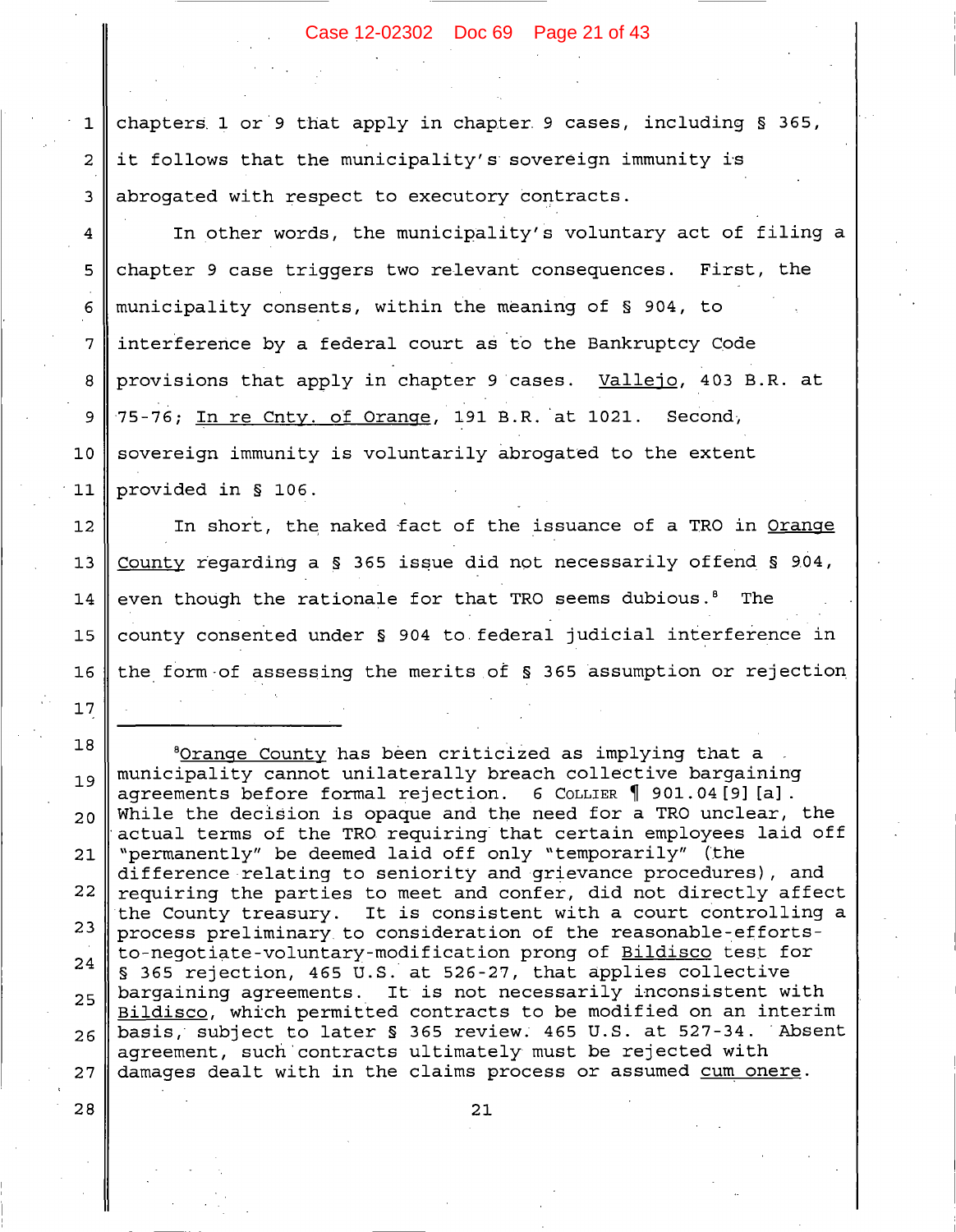# Case 12-02302 Doc 69 Page 22 of 43

of executory contracts and waived its sovereign immunity by  $\mathbf 1$ virtue of § 106 regarding executory contracts.  $\overline{2}$ 

3

 $\overline{\mathbf{4}}$ 

5

6

 $\overline{7}$ 

8

23

24

25

26

27

28

Here, the retiree health benefits are not executory contracts. Performance does not remain due to some extent on both sides - there are no reciprocal obligations with performance due by both parties. Bildisco, 465 U.S. at 522 n.6.

О.

The retirees insist they have performed their side of the 9 "The City already exercised its political discretion to  $10$ bargain: provide the Benefit and accepted the full performance by the  $11$ Retirees of their services to the City to earn the Benefit."  $12$ Supplemental Brief, at 3. And, "Each of the ARECOS members and  $13$ Class Plaintiffs have satisfied their obligations under their 14 respective contracts with the City." Complaint,  $\int$  60. 15

16 Under any definition of a  $\S$  365 executory contract, the plaintiffs' prior full performance means they have no executory  $17$ contract. So viewed, the Orange County TRO regarding an 18 executory contract is inapposite to the question of the effect of 19 20 § 904(2) on the City's interim cost cutting.

21 To the contrary, and it is hereby so held, § 904(2) prevents this court from granting the relief requested in this proceeding. 22

 $\mathbf{3}$ 

Plaintiffs' counsel agreed at oral argument that plaintiffs want the court to impose, by way of its injunctive power, the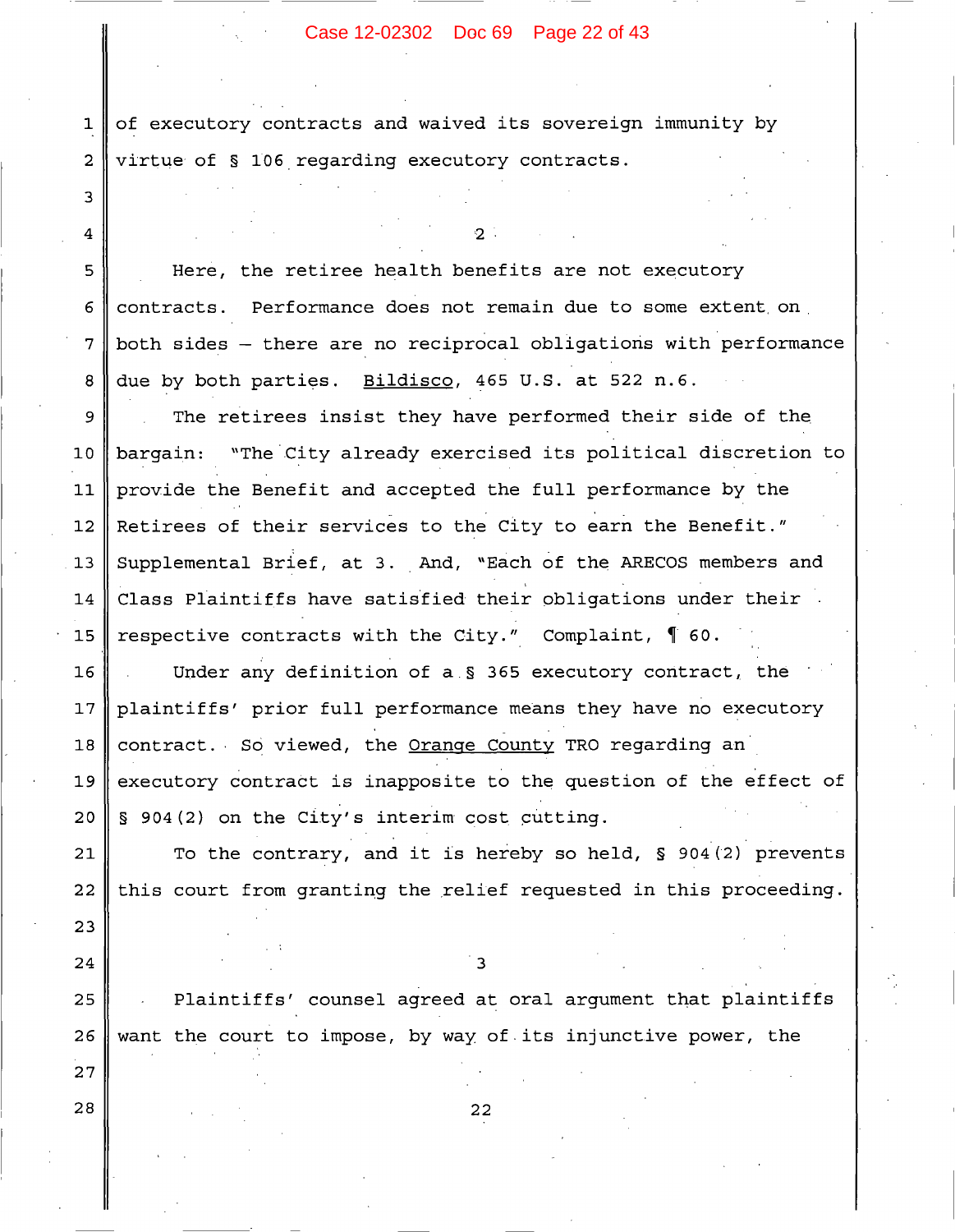# Case 12-02302 Doc 69 Page 23 of 43

equivalent of the provisions of Bankruptcy Code § 1114 relating to "Payment of insurance benefits to retired employees" in chapter 11 cases even though § 1114 is not specifically made applicable in chapter 9 cases. 11 U.S.C. § 1114.

 $\mathbf{1}$ 

 $\overline{2}$ 

 $\overline{3}$ 

 $\overline{4}$ 

5

 $6\overline{6}$ 

 $7<sub>l</sub>$ 

8

9

 $10$ 

 $11$ 

 $12$ 

25

26

27

28

Section 1114 was enacted in 1988 to provide procedures and standards for modifying retiree insurance benefits during a chapter 11 case. The basic rule for chapter 11 is that retiree insurance payments must continue to be made timely during the case unless and until the court approves a modification.  $11$ U.S.C. § 1114(g). Modification requires compliance with a prescribed negotiation process and prescribed standards to be applied by the court. 11 U.S.C.  $\S$ S 1114(f)-(h).

The retiree insurance benefits provisions were modeled on  $13$  $14$ § 1113, which was adopted in 1984 following the Supreme Court's Bildisco decision that collective bargaining agreements are 15 executory contracts eligible for rejection under § 365 and that  $16$ they may be unilaterally rejected or modified before formal  $17$ rejection is approved by the court. Bildisco, 465 U.S. at 521- $18$ New § 1113 imposed rejection procedures and standards for 19 27. chapter 11 cases that were more stringent than the rejection 20 standards prescribed in Bildisco. 21

22 But neither § 1113 nor § 1114 is designated in § 901(a) as applicable in chapter 9 cases. 11 U.S.C. § 901(a) (omitting  $23<sup>2</sup>$  $\S$  1113 and  $\S$  1114).  $2.4$ 

Contentions that the absence of  $\S$  1113 from  $\S$  901(a) should be disregarded as an accident and that courts should apply § 1113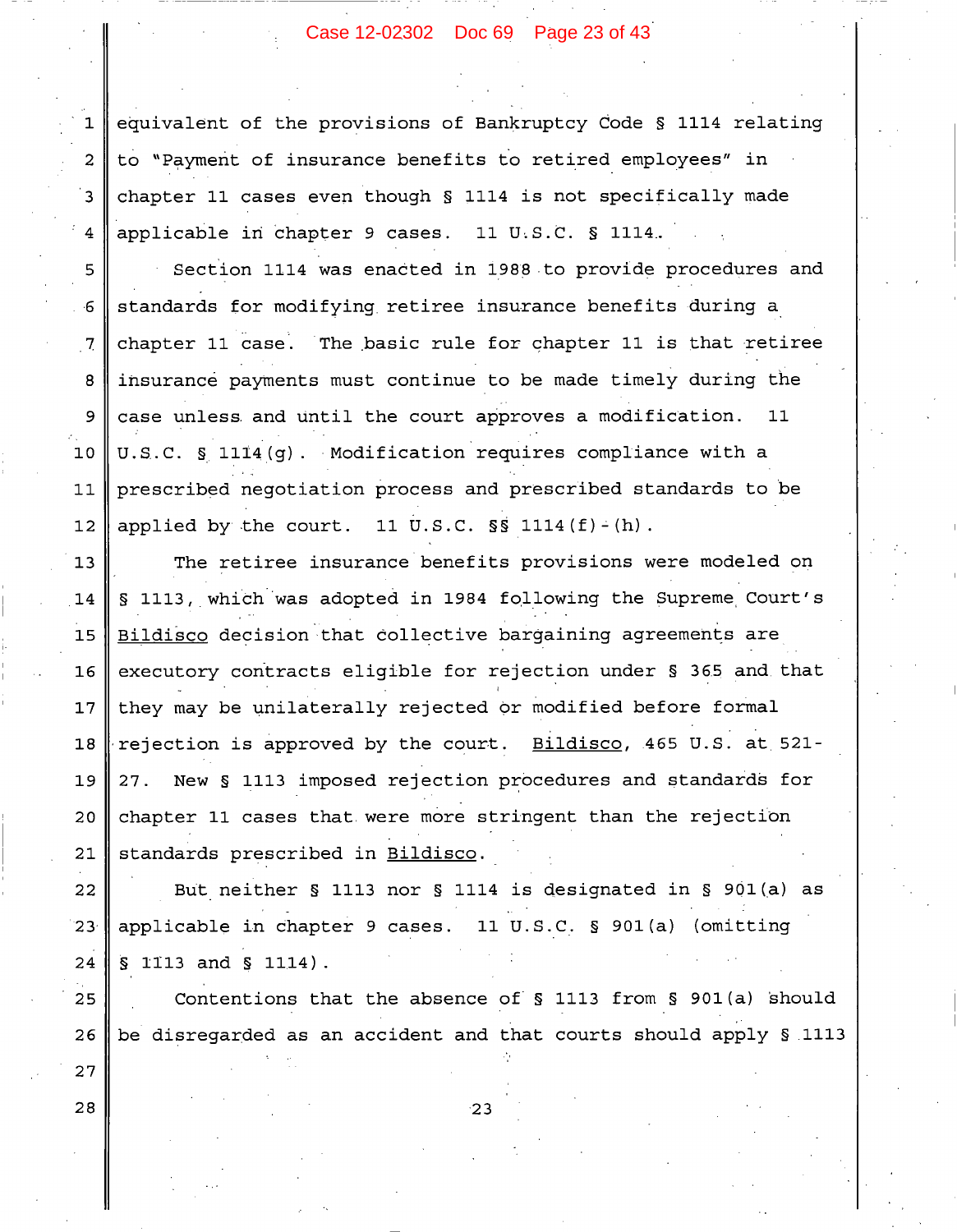# Case 12-02302 Doc 69 Page 24 of 43

in chapter 9, instead of the Bildisco standards, have reqularly been rejected. The judicial consensus is that Bildisco controls rejection of collective bargaining agreements in chapter 9 cases. Vallejo, 432 B.R. at 270-72, aff'g Vallejo, 403 B.R. at 77-78; Orange County, 179 B.R. at 183. This court agrees.

 $\mathbf{1}$ 

 $2^{i}$ 

 $\overline{3}$ 

 $\overline{4}$ 

- 5

 $27$ 

28

The delicate constitutional balance that has loomed large 6 over municipal bankruptcy ever since Ashton further cautions  $\overline{7}$ against taking liberties to cure perceived legislative mistakes. 8 In chapter 9, where Congress has been careful to observe the 9 delicacies of the state-federal relationship, it is particularly  $10$ appropriate to leave to Congress, not the courts, the decision to  $11$ revise § 901(a). See Vallejo, 432 B.R. at 272.  $12$ 

The logic focused on the structure of chapter 9, and the  $13$ attendant importance of § 901(a) in the context of Congress 14 taking care not to overstep the Tenth Amendment constraint,  $15$ applies as much to § 1114 as to § 1113. The omission of § 1114  $16$ from § 901(a) warrants the conclusion, for the same reasons as  $17$ articulated in the Vallejo and Orange County decisions, that 18 19 § 1114 does not apply in chapter 9 cases.

To be sure, this conclusion appears to leave a gap in  $20$ chapter 9 cases in the sense that some retiree insurance benefits 21 are protected from modification by Bildisco's § 365 rejection 22 standards because they are included in collective bargaining 23 24 agreements, while others are not. In reality, any gap is less 25 than meets the eye in view of the Bildisco holding that it is not an unfair labor practice for a debtor unilaterally to modify a 26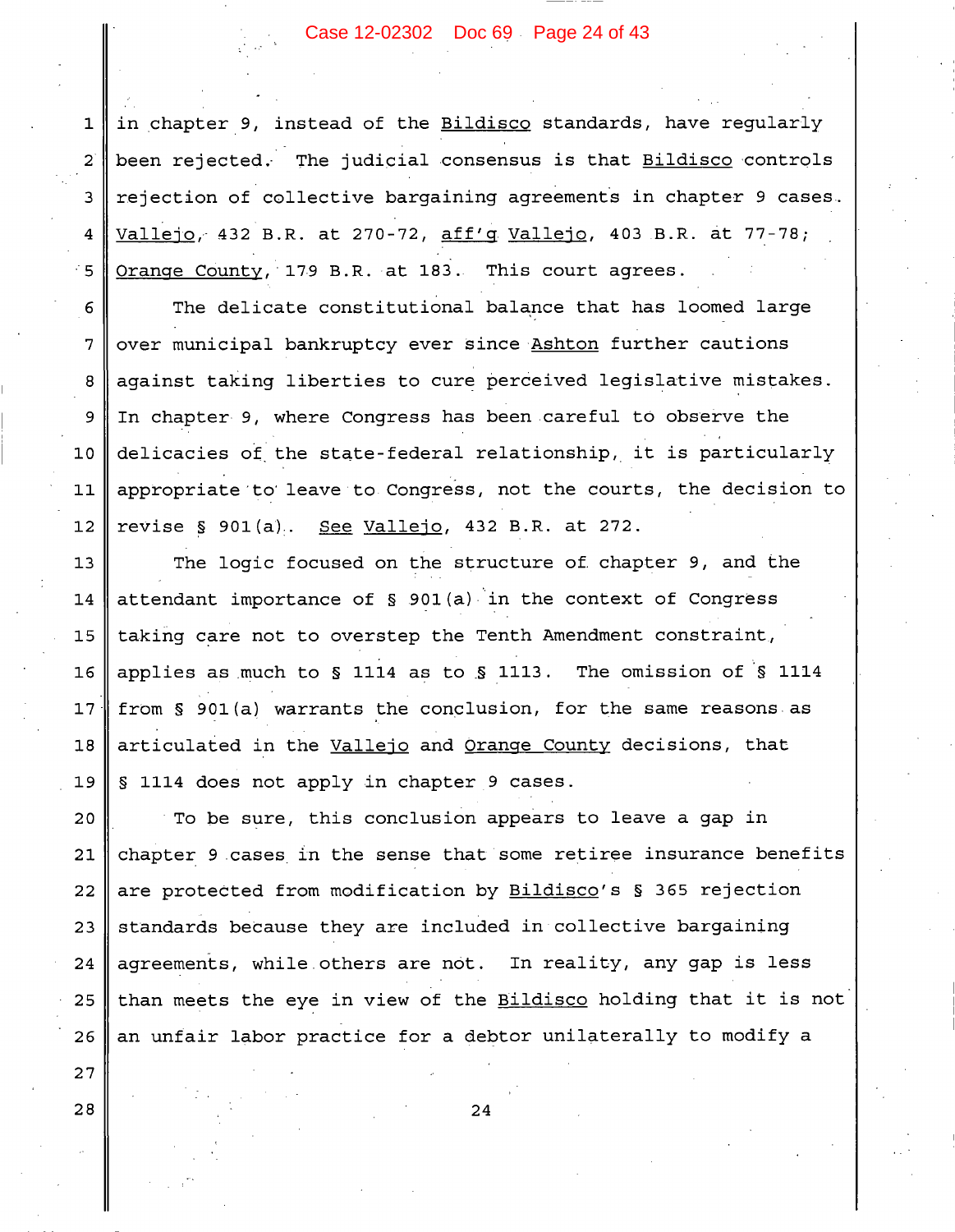# Case 12-02302 Doc 69 Page 25 of 43

collective bargaining agreement during the interval between the  $\mathbf{1}$ filing of the case and the formal rejection of the executory  $\overline{2}$ Bildisco, 465 U.S. at 527-34. In other words, 3 contract. regardless of whether the retiree insurance benefit is part of an 4 executory contract or not, the benefit can be modified or 5 suspended during the pendency of the case. 6

# τ٦

 $\overline{7}$ 

8

14

15

 $27$ 

28

The argument that the City has imposed a plan of adjustment 9 without meeting fundamental requirements of due process, and in  $10$  $11$ circumvention of plan confirmation standards, relies on the false premise that the City's so-called "Pendency Plan" adopted for use  $12$ during the chapter 9 case is a plan of adjustment.  $13$ 

 $16$ The pendency plan is not a plan of adjustment. A formal  $17$ plan of adjustment must be filed as such, either with the petition or at such later time as the court fixes. 11 U.S.C. 18 § 941. No plan was filed with the petition in this case. 19 No.  $20$ plan has yet been filed. This court has not yet fixed a time for filing such a plan. If and when such a plan is filed, the  $21$ confirmation of the plan will be considered under the standards 22 23 prescribed by the statute. 11 U.S.C. § 943.

Rather, the pendency plan is an interim survival mechanism 24 25 that enables the financially embarrassed municipality, in the 26 political and governmental judgment of its governing body, to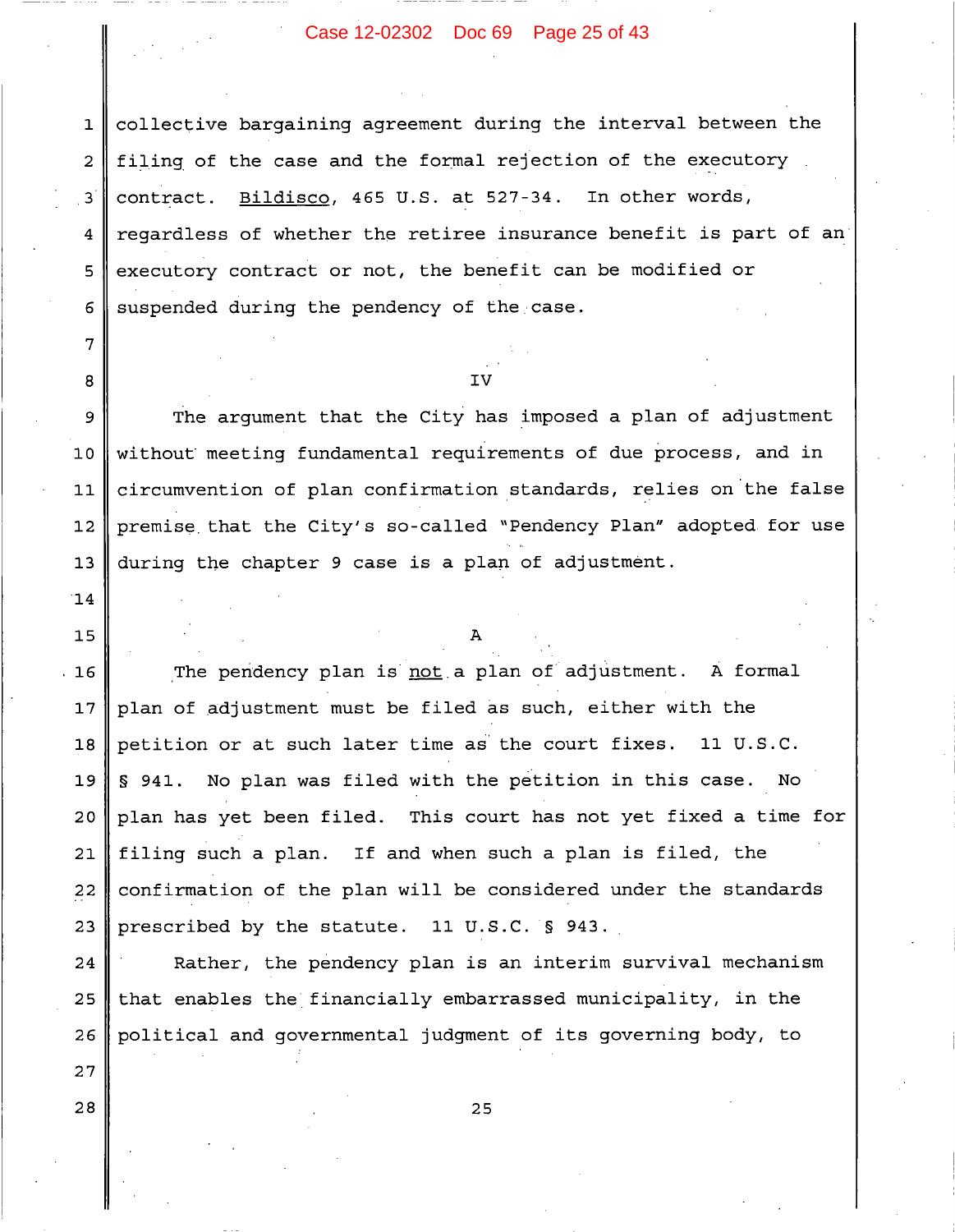# Case 12-02302 Doc 69 Page 26 of 43

continue to provide what it deems to be essential governmental services during the interval between the filing of a chapter 9 case and the confirmation of a plan of adjustment.

Suspending payment of various obligations during a case 4  $\overline{5}$ under the Bankruptcy Code is a routine aspect of the reorganization process. When the Supreme Court clarified in 6 Bildisco that it is not an unfair labor practice for a chapter 11  $\overline{7}$ 8 debtor unilaterally to implement changes to a collective bargaining agreement  $-$  i.e. unilaterally to breach it  $-$  before 9  $10$ the bankruptcy court acts on a § 365 motion to reject the contract, it necessarily determined that such unilateral changes  $11$ do not offend due process. Bildisco, 465 U.S. at 327-34. The  $12$ rationale is that upon filing a chapter 11 case, the debtor  $13$ 14 becomes "empowered by virtue of the Bankruptcy Code to deal with its contracts and property in a manner it could not have done  $15$  $16$ absent the bankruptcy filing." Id. at 528.

Unilaterally-modified contracts are dealt with, as the  $17$ Supreme Court explained, through conventional bankruptcy law 18 provisions that entitle the victim of a breach of a prepetition 19 20 obligation to file a proof of claim that will be dealt with in the ordinary claims process and receive the priority provided by  $21$ the Bankruptcy Code. Id. at 530 n.12. It is most unlikely that 22 the Supreme Court, after having impliedly endorsed the process in 23 24 Bildisco, would regard it as inconsistent with due process.

25 This analysis applies in chapter 9 as § 365 applies in 26 municipality cases. 11 U.S.C. § 901(a), incorporating id. § 365.

28

27

 $\mathbf 1$ 

 $\overline{2}$ 

3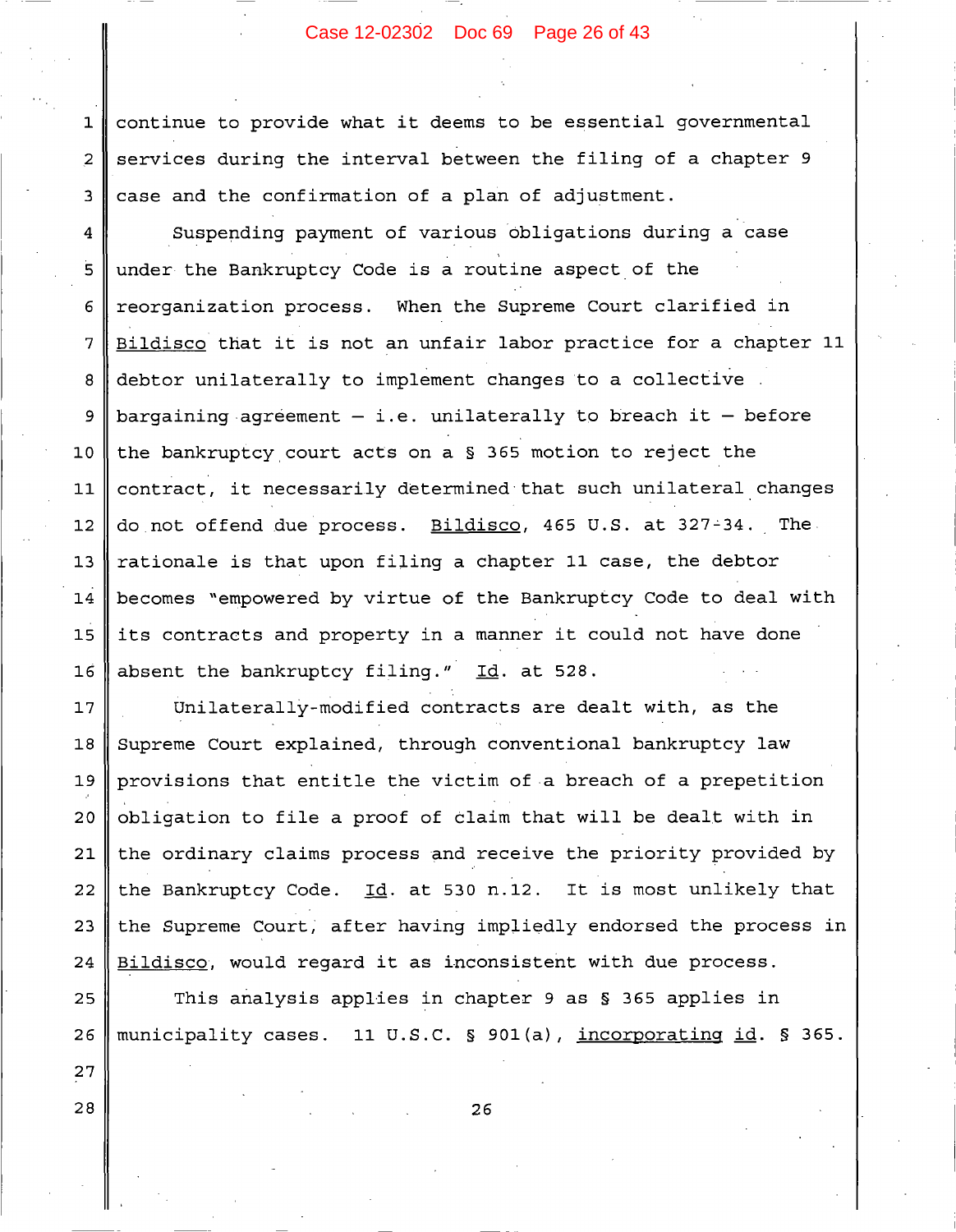# Case 12-02302 Doc 69 Page 27 of 43

The plaintiffs have prepetition claims that, under their own  $\mathbf 1$ theory of the case, are not executory contracts as they fully  $\overline{2}$ performed their bargains before bankruptcy. As noted, they may 3 file proofs of claim on account of their retiree health benefits  $\overline{4}$ that will be addressed and valued during the claims adjustment 5 11 U.S.C. §§ 501-02. In addition, any claim that process. 6 appears on the list of creditors that the City must file is  $\overline{7}$ deemed "filed," and hence "allowed," if not listed as disputed, 8 contingent, or unliquidated. 11 U.S.C. § 925. 9

 $10$ The plan of adjustment, when it is filed, will be confirmed only if it meets the pertinent statutory confirmation standards.  $11$ The plaintiffs will be entitled to accept or  $12<sup>°</sup>$ 11 U.S.C. § 943. 11 U.S.C.  $\S$  1126(a), incorporated by  $\S$  901(a);  $13$ reject the plan. Fed. R. Bankr. P. 3018. They also will be entitled to object to 14 confirmation. Fed. R. Bankr. P. 3020(b). 15

The right to present claims, have them evaluated, to accept or reject the plan, and to object to confirmation is all the process that is due.

 $16$ 

 $17$ 

18

19

20

27

28

 $\mathbf{p}$ 

The real remedy for the plaintiffs lies in participating in 21 the process of formulating a plan of adjustment. As this court 22 has previously explained, the lessons of recent chapter 9 cases 23 24 teach that successful plans of adjustment are most likely to be 25 achieved by the parties in interest all coming to the table and participating in bona fide negotiations. Stockton I, 2012 26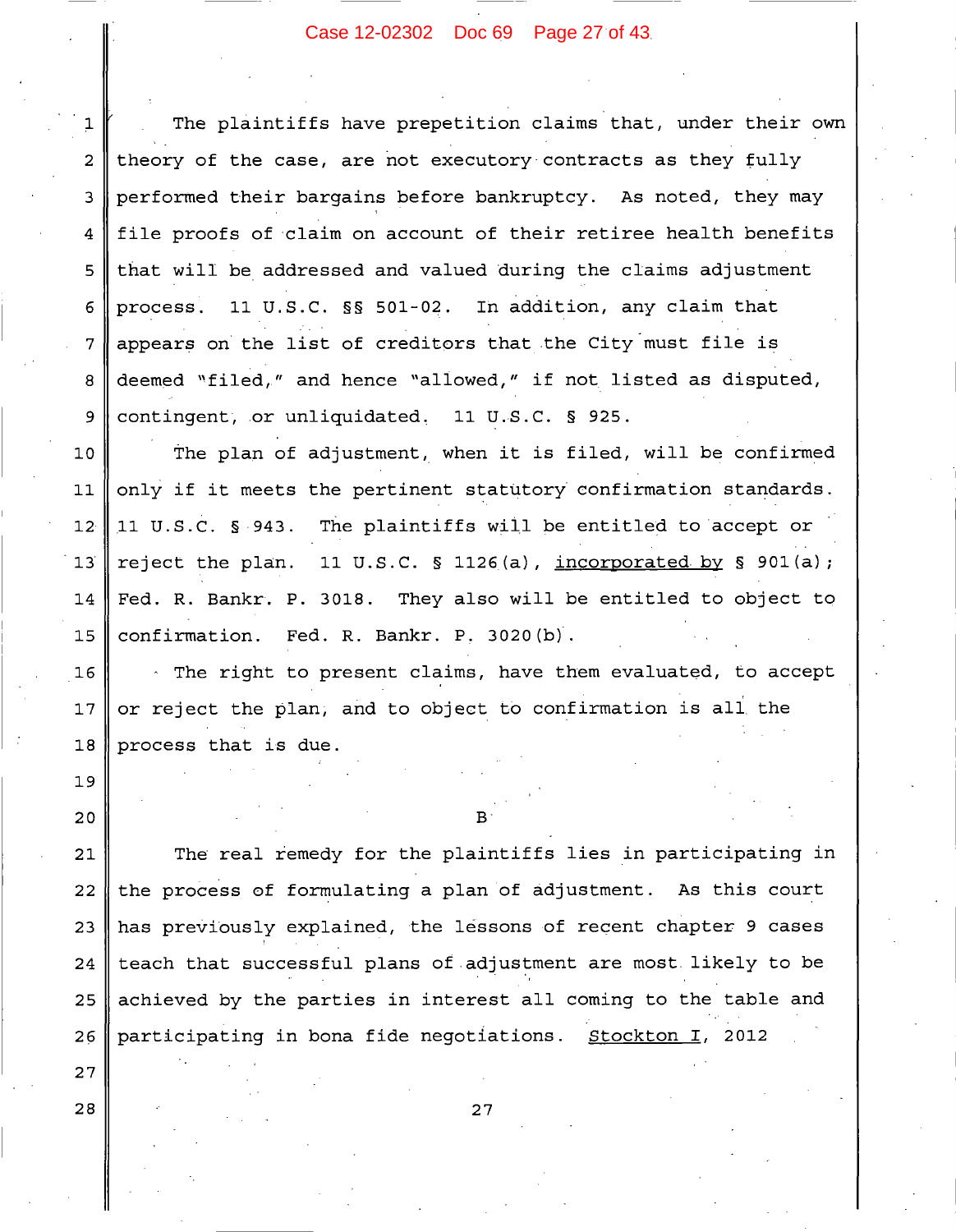# Case 12-02302 Doc 69 Page 28 of 43

Westlaw 2905523 at \*9. Every issue that is resolved by agreement  $\mathbf{1}$ will enhance the prospects for a successful plan of adjustment.  $\overline{2}$ To that end, the court has appointed a judge as standing 3 mediator for this case to facilitate a negotiated solution. 4

In short, even if injunctive relief were permitted, this court is persuaded that injunctive relief is neither necessary nor appropriate to vindicate the rights of the plaintiffs.

5

6

 $\overline{7}$ 

8

9

26

27

28

Having concluded that injunctive relief is not available as  $10$ a matter of law and, in any event, is not necessary and not  $11$ appropriate, the alternative of relief from the automatic stay  $12$ under 11 U.S.C. § 362 warrants discussion.  $13$ 

The City is correct that plaintiffs' request for stay relief 14 is procedurally incorrect. Stay relief is a matter of general 15 16 interest to all creditors (not merely the parties to this adversary proceeding) that needs to be presented by motion in the  $17$ parent chapter 9 case with appropriate notice. See Fed. R.  $18$ Bankr. P. 4001(a) & 9014. If the court were inclined to grant 19  $20$ the relief, it would insist upon procedurally proper notice.

Nevertheless, the court is obliged to construe the rules of 21 procedure so as to secure the just, speedy, and inexpensive 22 determination of every case and proceeding. Fed. R. Bankr. P. 23 24 1001. Here, analysis of why relief from the automatic stay is not warranted may obviate a subsequent wild goose chase. 25

The logic of plaintiffs' request is that, if the bankruptcy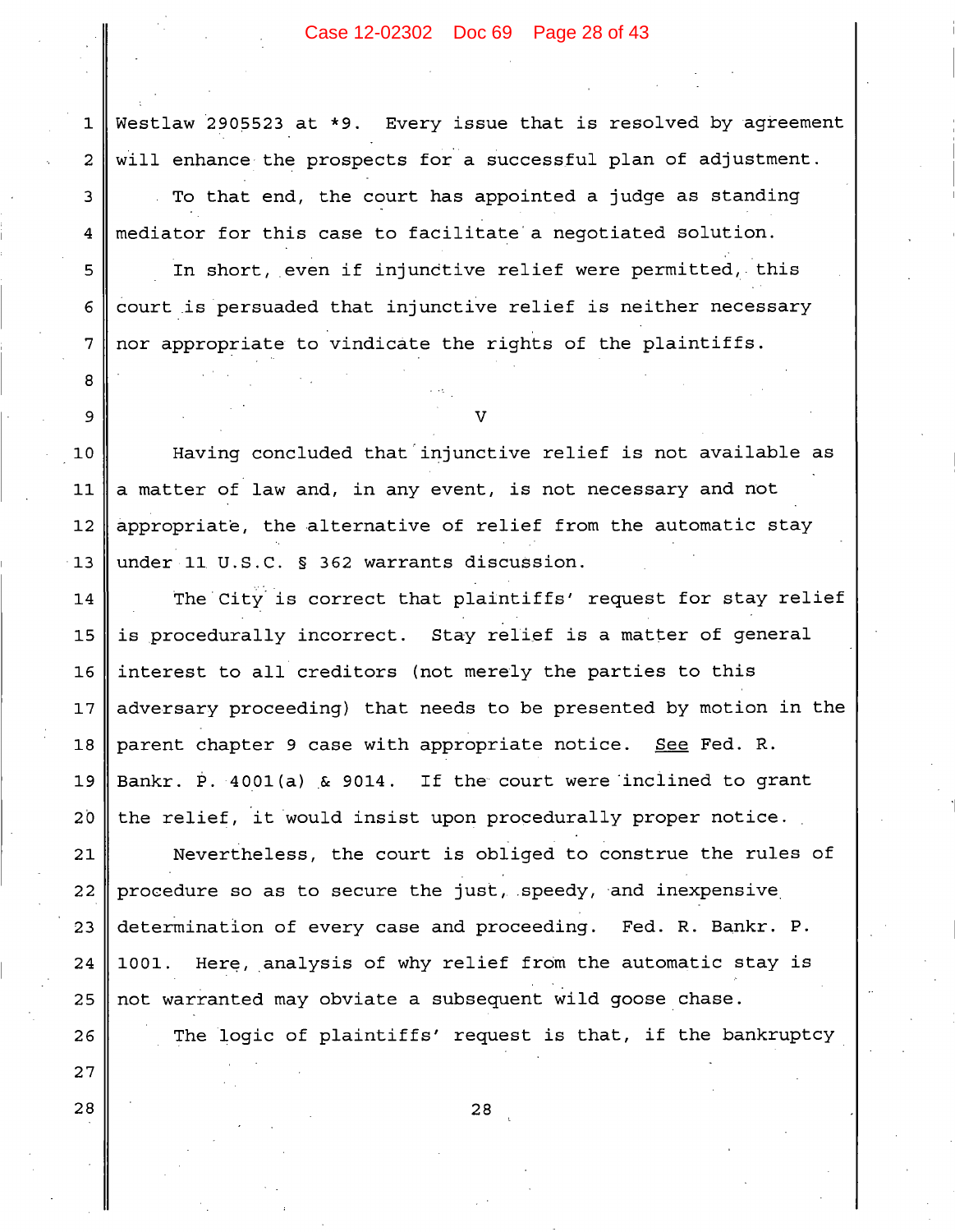# Case 12-02302 Doc 69 Page 29 of 43

court does not have authority to interfere with the City's  $\mathbf{1}$ property or revenues by virtue of § 904, then they should be allowed to go to a forum that does have such authority - i.e., the California state courts. Sometimes, as with a personal injury tort action, that is a good solution. But here it would be fundamentally at odds with basic policy underlying chapter 9.

2

 $\cdot$  3

 $\overline{4}$ 

5

6

 $\overline{7}$ 

8

9

 $10$ 

 $11$ 

 $12$ 

 $13$ 

27

28

The core of a chapter 9 case is adjustment of the debtorcreditor relationship. The plaintiffs here are creditors. They want two things: a judgment that their health benefit claims are valid and an order compelling the City to maintain payments for those benefits. Those issues are central to the debtor-creditor relationship to be dealt with, along with every other unhappy creditor, in the collective chapter 9 proceeding.

No separate judicial proceeding is needed to determine the 14 validity of prepetition claims. In this case, a filed proof of  $15$  $16$ claim will be "deemed allowed" unless someone objects, as will a claim listed by the City without being designated as disputed,  $17$ 11 U.S.C. §§ 502(a) & 925. contingent, or unliquidated.  $18$ 

Any objection to a claim will be litigated in this court 19  $20$ under established procedures that honor due process without extensive and expensive satellite litigation. Fed. R. Bankr. P. 21 Resort to state court would be wasteful of everyone's 22 3007. resources and introduce unnecessary delay and confusion. 23

For a plan of adjustment to be confirmed as to a class of 24 claims that has not accepted the plan, it must be "fair and 25 equitable" and "not discriminate unfairly." 11 U.S.C. 26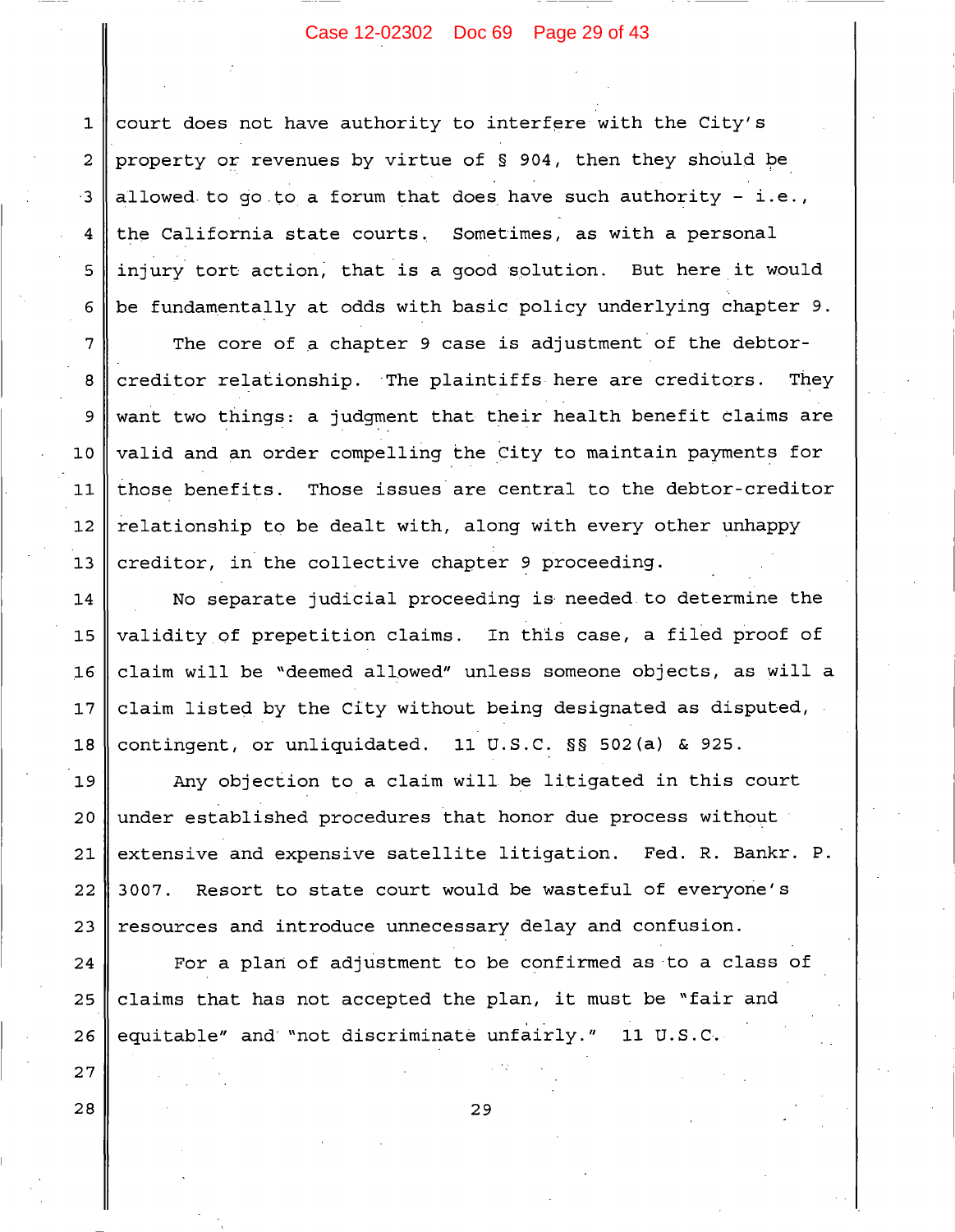# Case 12-02302 Doc 69 Page 30 of 43

 $\S$  1129(b)(1), incorporated by id.  $\S$  901(a).  $\mathbf{1}$ 

If no plan is confirmed, the case must be dismissed in which  $\overline{2}$ event the parties are restored to the prebankruptcy status quo.  $\overline{\mathbf{3}}$ 11 U.S.C. § 349, incorporated by id. § 901(a).  $\overline{\mathbf{4}}$ 

As to the question of a state court compelling the City to 5 pay for benefits during the chapter 9 case, there is another 6 jurisdictional quandary. All City property, wherever located, as  $\overline{7}$ of the commencement of the case is in the exclusive jurisdiction 8 of the United States District Court of which this bankruptcy 9 court is a unit. 28 U.S.C. SS 151 & 1334 (e) (1). This exclusive  $10$ jurisdiction could make it difficult to enforce a state-court  $11$ order requiring payment, and raises fascinating jurisprudential  $12$ complexities that are best left to another day.  $13$ 

The timing of payment on account of claims is important to  $14$ The sooner there is agreement regarding their 15 the plaintiffs.  $16$ treatment in the collective chapter 9 case, the sooner they will salvage something out of this financial predicament.  $17$ 

Accordingly, the bankruptcy policy of favoring a collective 18 proceeding to work out a comprehensive solution to municipal 19 insolvency counsels against permitting nonbankruptcy litigation  $20$ that would materially interfere with the reorganization process.  $21$ 

The request for relief from stay will be denied. If the 22 request were to be revived, it would have to be presented in a 23 procedurally correct manner. 24

25

26

27

28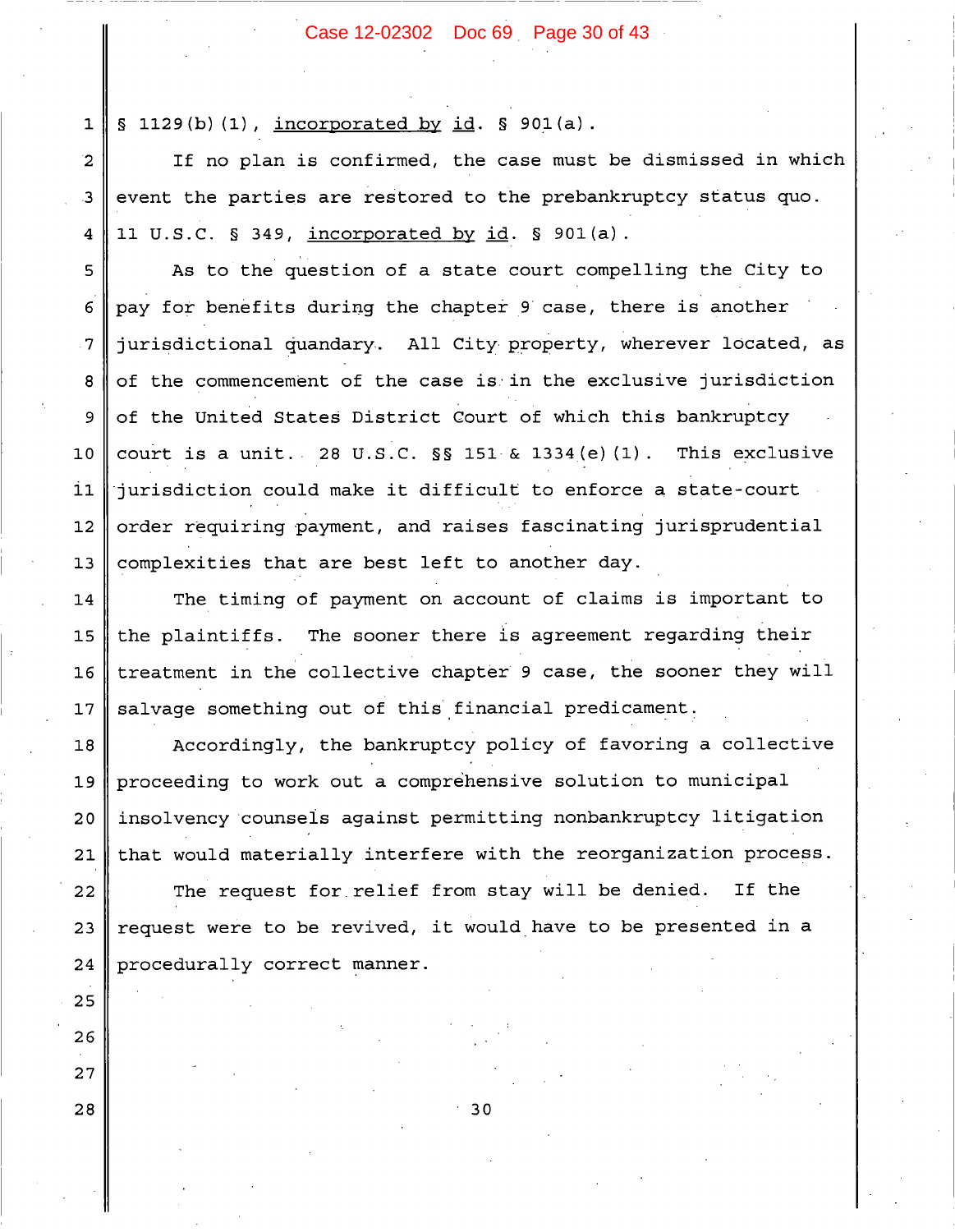VI

 $\mathbf{1}$ 

 $\mathbf{2}$ 

3

 $\overline{4}$ 

5

6

7

21

22

27

28

Having established that there will be no TRO, no injunction, and no relief from the automatic stay, as well as having established that the claims-adjudication procedure within the collective chapter 9 case is adequate to establish and vindicate the legitimate interests of the plaintiffs, the question becomes what is left of this adversary proceeding?

nothing is left of the adversary proceeding. The answer is: 8 The court gave notice that "if this court concludes at or 9 after the July 23, 2012, hearing that 11 U.S.C. § 904 denies  $10$  $11$ jurisdiction to any court exercising authority over the chapter 9 case of the Defendant, then this adversary proceeding will be  $12$  $13$ dismissed on the court's own motion." Order Setting Hearing and Mandatory Briefing Schedule at 2-3. The phrase "any court" 14 15 refers to any federal trial or appellate judge.

 $16$ The § 904 question having been answered with a conclusion that the court lacks authority, and it being plain that nothing  $17$ is left in controversy in this adversary proceeding that is not 18 19 more appropriately resolved through conventional bankruptcy procedures, the adversary proceeding is appropriate to dismiss. 20

VII

The final question is whether this court is permitted to 23 enter an order dismissing the adversary proceeding. The answer  $24$ 25 turns on a two-step analysis focused on the subject-matter jurisdiction statute, 28 U.S.C. § 1334, and then on bankruptcy's 26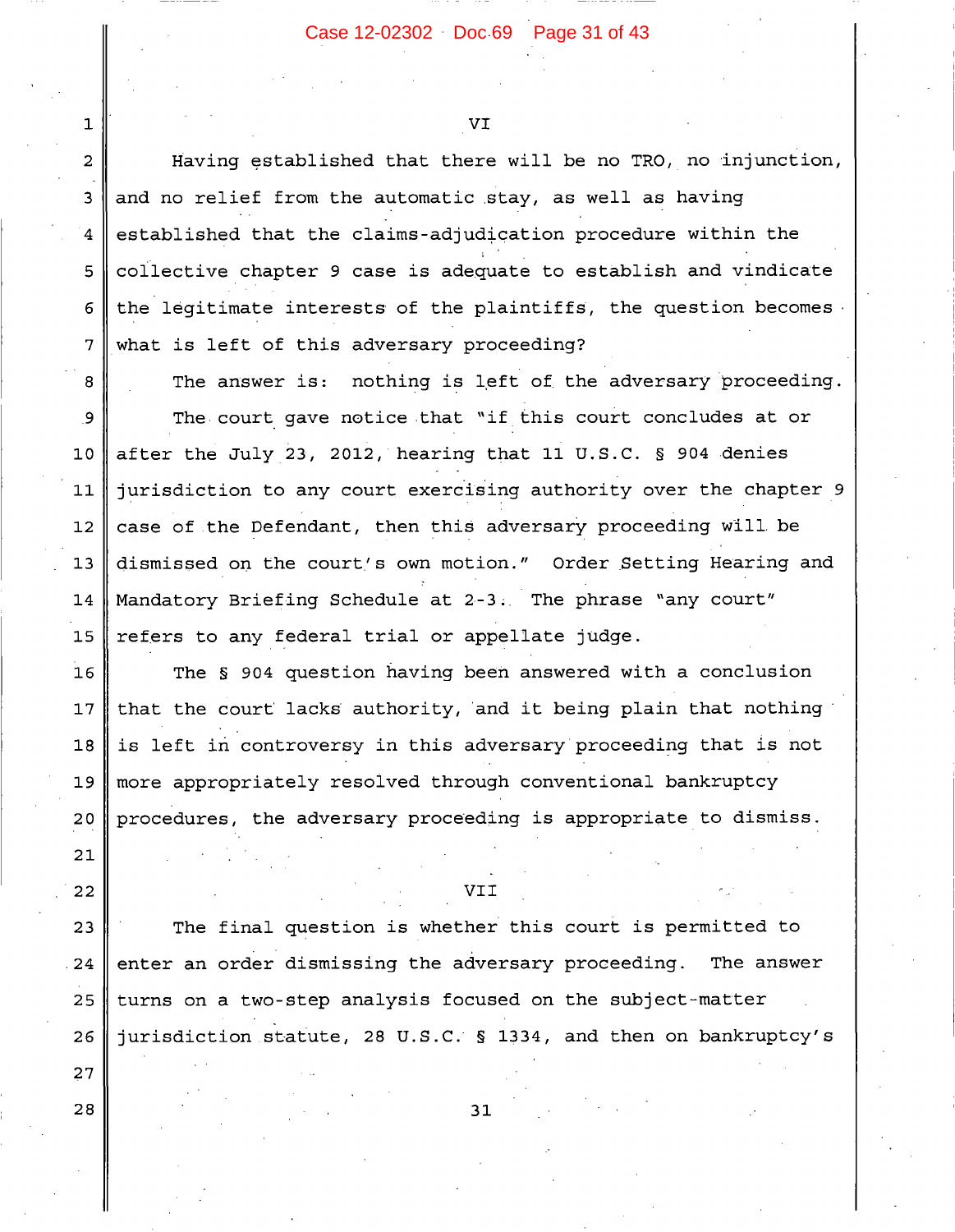Case 12-02302 Doc 69 Page 32 of 43

judicial administration allocation, 28 U.S.C. § 157.  $\mathbf{1}$  $\overline{2}$ 3 Since who the plaintiffs are and what they want influences 4 the analysis at each level, the starting point is to clarify 5 their status in the bankruptcy case. 6  $\overline{7}$ The plaintiffs are "creditors" who have "claims" against the Specifically, a "creditor" includes a person with a debtor. 8 "claim" against the debtor that arose before the order for 9 relief. 11 U.S.C. § 101(10)(A).<sup>9</sup>  $10$ The plaintiffs' asserted right to require the City to  $11$ continue to pay for health benefits based on their prebankruptcy  $12$  $13$ contractual rights are "claims." 11 U.S.C.  $\S$  101(5).<sup>10</sup> 14  $15$ <sup>9</sup>"Creditor" is defined in the Bankruptcy Code:  $16$ (10) The term "creditor" means -(A) entity that has a claim against the debtor that  $17$ arose at the time of or before the order for relief concerning the debtor; 18 (B) entity that has a claim against the estate of a kind specified in section  $348(d)$ ,  $502(f)$ ,  $502(q)$ ,  $502(h)$  or 19 502(i) of this title; or (C) entity that has a community claim.  $20$  $21$ 11 U.S.C. § 101(10). 22 <sup>10</sup>"Claim" is defined in the Bankruptcy Code: 23  $(5)$  The term "claim" means -(A) right to payment, whether or not such right is 24 reduced to judgment, liquidated, unliquidated, fixed, contingent, matured, unmatured, disputed, undisputed, legal,  $25$ equitable, secured, or unsecured; or (B) right to an equitable remedy for breach of 26 performance if such breach gives rise to a right to payment, whether or not such right to an equitable remedy is reduced 27 28  $32$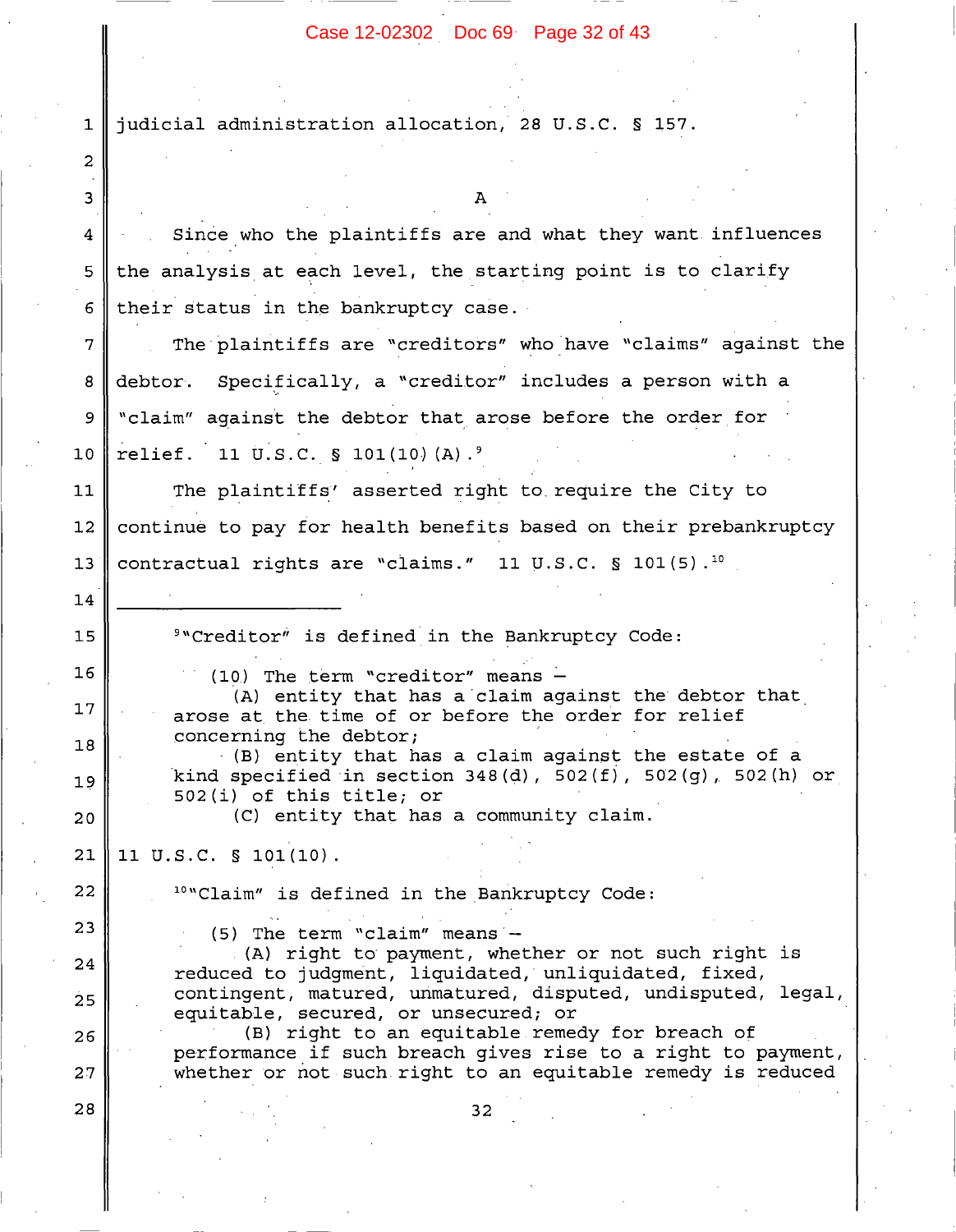R

Federal subject-matter jurisdiction is founded on 28 U.S.C. § 1334(b), which confers jurisdiction on the district court over "all civil proceedings arising under title 11, or arising in or related to cases under title 11."

This bankruptcy court exercises § 1334 jurisdiction as a "unit" of the district court of which this bankruptcy judge is a "judicial officer of the district court." 28 U.S.C. § 151.

The allocation of authority as between district judges and 9  $10$ bankruptcy judges is governed by 28 U.S.C. § 157. A bankruptcy judge may "hear and determine" and may "enter appropriate orders  $11$ and judgments" in core proceedings. 28 U.S.C. § 157(b) (1).  $12.$ 

 $13$ In non-core proceedings that are otherwise "related to" a case under title 11, a bankruptcy judge may "hear" but not 14 "determine" the matter, leaving the latter function to a district 15 judge after considering the bankruptcy judge's proposed findings  $16$  $17$ and conclusions and reviewing de novo matters to which a party has timely and specifically objected. 28 U.S.C. § 157(c)(1).<sup>11</sup> 18

> to judgment, fixed, contingent, matured, unmatured, disputed, undisputed, secured, or unsecured.

11 U.S.C. § 101(5).

 $\mathbf{1}$ 

 $\overline{2}$ 

 $\overline{3}$ 

4

5

6

 $\overline{7}$ 

8

 $19$ 

 $20$ 

 $21$ 

22

23

24

25

26

27

28

"That provision is:

(c) (1) A bankruptcy judge may hear a proceeding that is not a core proceeding but that is otherwise related to a case under title 11. In such proceeding, the bankruptcy judge shall submit proposed findings of fact and conclusions of law to the district court, and any final order or. judgment shall be entered by the district judge after considering the bankruptcy judge's proposed findings and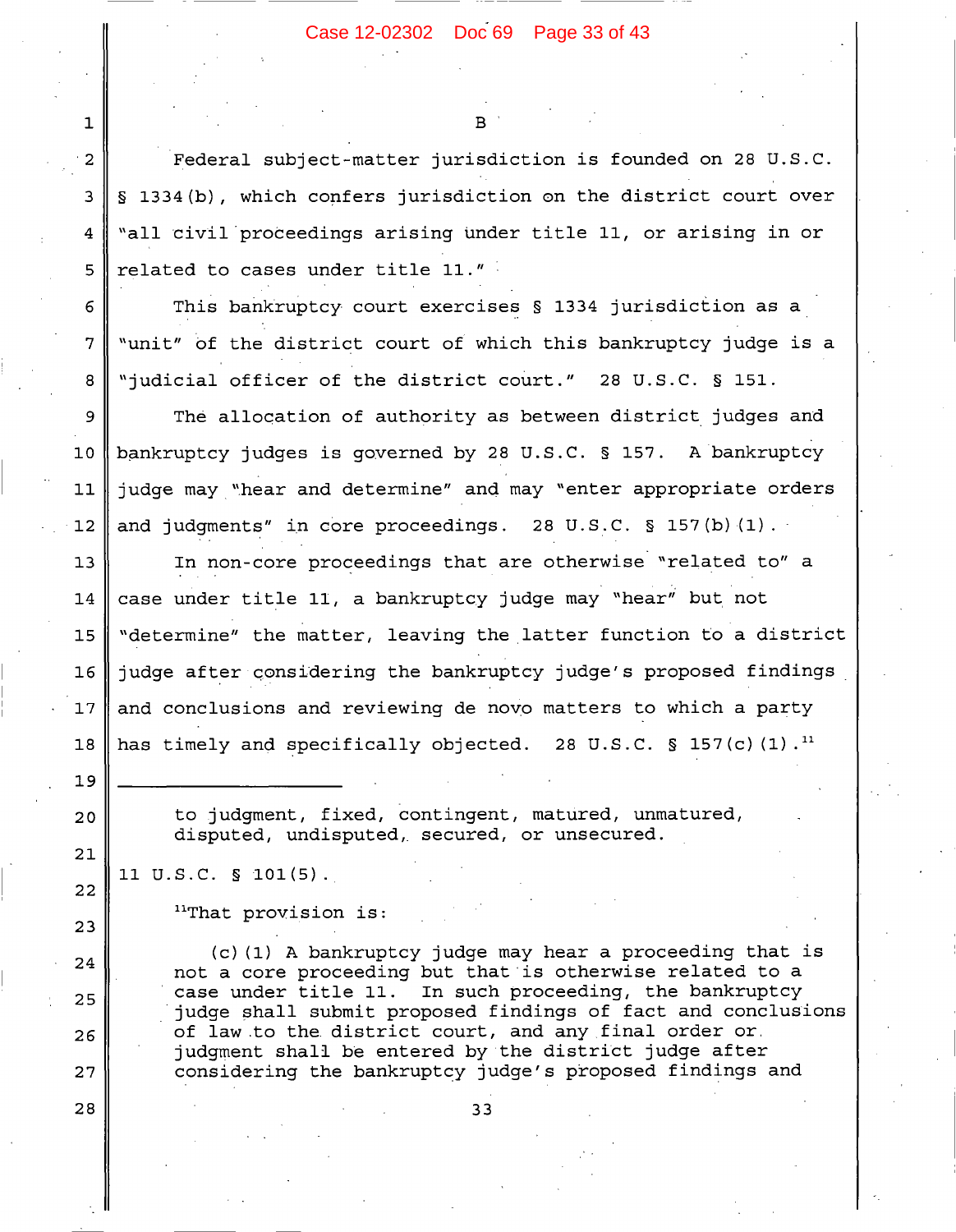#### Case 12-02302 Doc 69 Page 34 of 43

 $\mathbf{1}$ The parties, however, may consent to have a bankruptcy judge  $\overline{2}$ "hear and determine" such a proceeding.

The court has an independent duty to determine the core/noncore status of a proceeding and is not bound by allegations of the parties. 28 U.S.C. § 157(b)(3).<sup>12</sup>

Starting with subject-matter jurisdiction, the problem is which category of  $\S$  1334(b): "arising under" title 11; "arising in" a case under title 11; or "related to" cases under title 11.

 $11$ The plaintiffs' allegation that this action is "related to"  $12$ a case under title 11 is presented as a naked conclusion with no  $13$ facts in support. The syntax of  $\S$  1334(b) appears to make the 14 "related to" category a residual catchall to include matters that 15 are not necessarily part of the bankruptcy case. But the fringes 1 COLLIER  $16$ of this category have led to considerable litigation.  $\left[3.01[3][e][ii]\right]$ . The tendency to overuse this category has been  $17$ 

> conclusions and after reviewing de novo those matters to which any party has timely and specifically objected.

28 U.S.C. § 157(c)(1).

3

 $\overline{4}$ 

5

6

7

8

9

 $10$ 

 $18$ 

19

 $20$ 

21

22

23

 $2.4$ 

25

26

28

 $12$ That duty is:

(3) The bankruptcy judge shall determine, on the judge's own motion or on timely motion of a party, whether a proceeding is a core proceeding under this subsection or is a proceeding that is otherwise related to a case under title 11. A determination that a proceeding is not a core proceeding shall not be made solely on the basis that its resolution may be affected by State law.

 $27<sup>°</sup>$ 28 U.S.C. § 157(b)(3).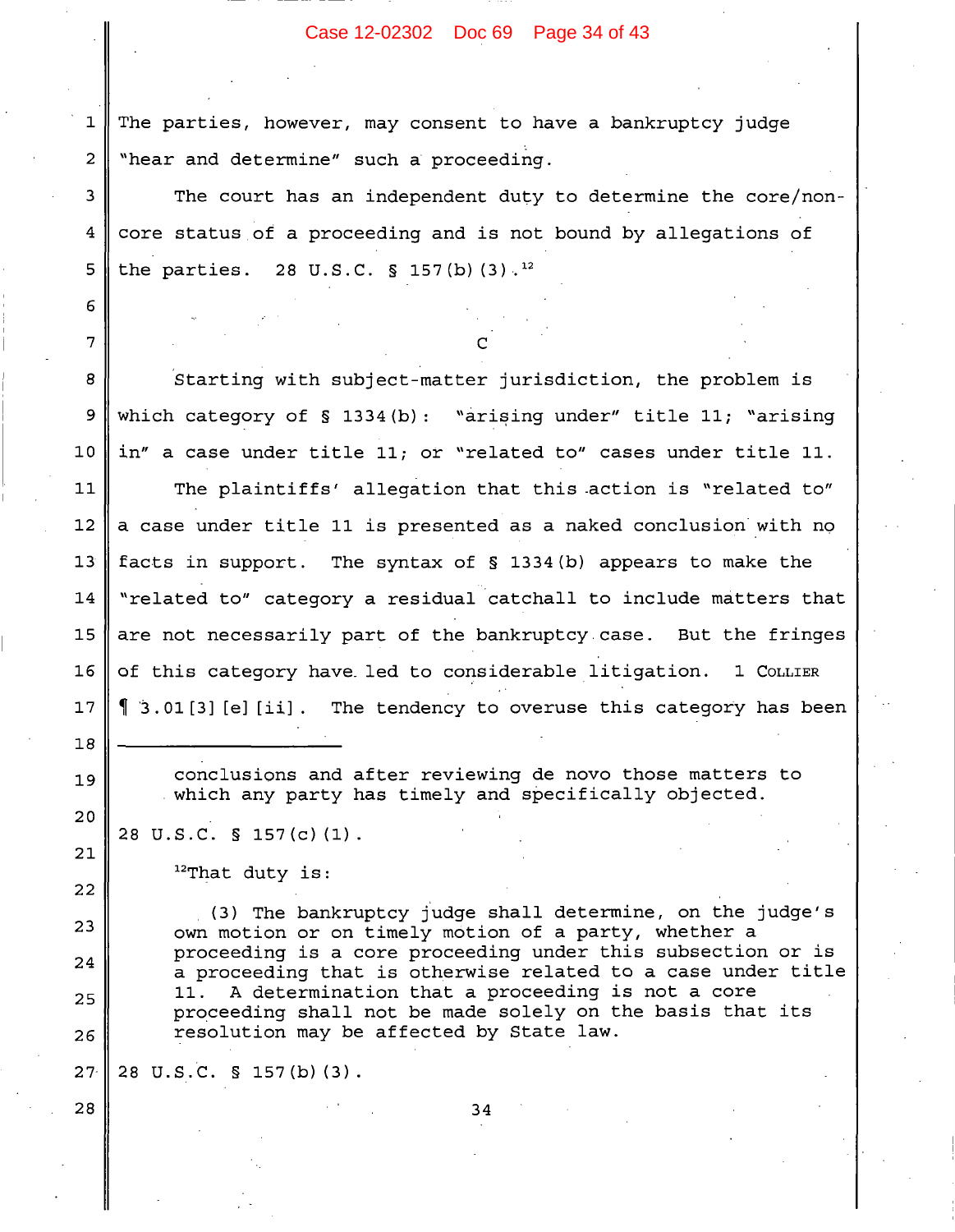# Case 12-02302 Doc 69 Page 35 of 43

criticized. See Ralph Brubaker, On the Nature of Federal  $\mathbf{1}$ Bankruptcy Jurisdiction: A General Statutory and Constitutional 2 Theory, 41 Wm. & MARY L. REV. 743, 862-920 (2000) (arguing "related 3 to" category is narrower than commonly assumed). Now that waters  $\overline{\mathbf{4}}$ are roiling in the wake of Stern v. Marshall, 131 S.Ct. 2594 5 (2011), interests of efficient judicial administration make it  $\epsilon$ important to focus carefully on the § 1334(b) categories.  $\overline{7}$ 

In this adversary proceeding, the counts in the complaint 8 assert rights against the City under nonbankruptcy law that might 9 be considered in a court of general jurisdiction, but the reality  $10$ is that this action would not exist in the absence of this  $11$ chapter 9 case. Without the federal bankruptcy power to impair  $12$ contracts, the City's unilateral reduction of retiree health  $13$ benefits would not be attempted in the first place. In other  $-14$ words, but for the existence of this chapter 9 case, there would  $15$  $16$ be no justiciable dispute. It follows that this dispute is too close to the heart of the bankruptcy case to be regarded as  $17$ merely "related to" a case under title 11. The jurisdictional  $18$ allegation in the complaint is rejected as incorrect. 19

 $20$ The question then becomes whether this dispute "arises under title 11" or "arises in a case under title 11." 21

The "arising under" § 1334(b) category has heretofore been 22 understood to mean causes of action that are created by the 23 Bankruptcy Code. 1 COLLIER 1 3.01[3] [e] [i]. The difficulty here 24  $25$ is that under the conventional view, the complaint does not 26 invoke bankruptcy law; the Bankruptcy Code involvement occurs

 $27$ 28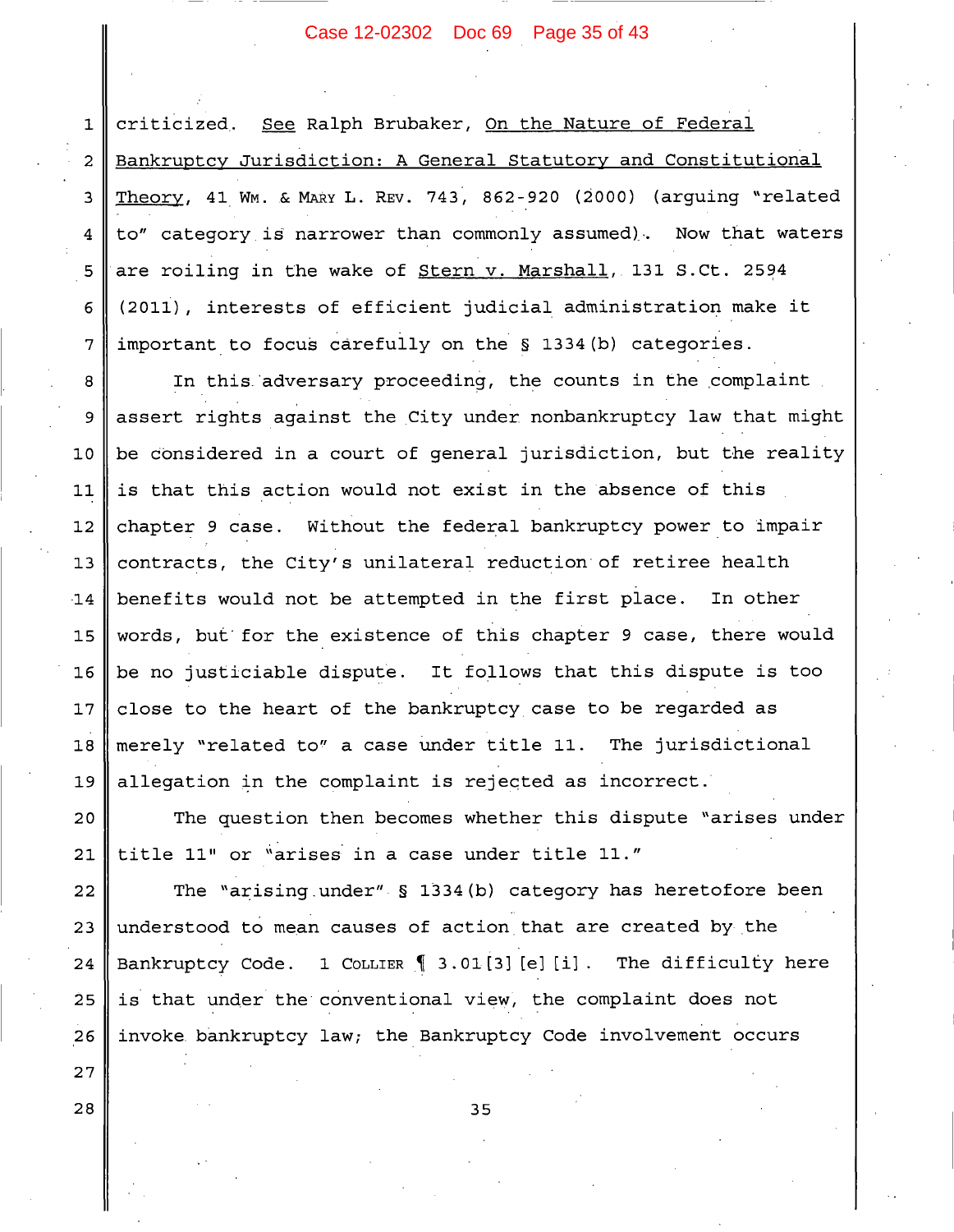# Case 12-02302 Doc 69 Page 36 of 43

when § 904 swoops in from nowhere-mentioned-in-the-complaint to  $\mathbf{1}$ bar the injunction. While the City's unilateral interim action  $\overline{2}$ is permitted to occur during a bankruptcy case, title 11 does not 3 specifically authorize the interim action. Nor are any of the 4 plaintiffs' causes of action created by title 11. 5 In these circumstances, the fit with the "arising under" category is 6  $\overline{7}$ uncomfortable; the "arising in" category may be the better fit. 1 COLLIER 1 3.01[3] [e] [iv]. 8

The third § 1334 (b) category is the proceeding "arising in" 9  $10$ a case under title 11. The parameters of this intermediate category have been poorly outlined in the case law and deserve  $11$ more careful attention. It is arqued in the academic literature  $12$ that, based on historical jurisprudence, more cases qualify as  $13$ "arising in" a case under title 11 than commonly assumed. 14 15 Brubaker, 41 WM. & MARY L. REV. at 755, 859-62, 914 n.599.

 $16$ Regardless of whether the outer dimensions of § 1334(b) "arising in" jurisdiction may be uncertain, existing case law  $17$  $18$ discerns such jurisdiction as including proceedings that, while not based on a right created by title 11, would not exist outside 19 of bankruptcy. Harris v. Wittman (In re Harris), 590 F.3d 730, 20 737 (9th Cir. 2009); Maitland v. Mitchell (In re Harris Pine 21 Mills, Inc.), 44 F.3d 1431, 1434 (9th Cir. 1995); Eastport  $22$ Assocs. v. City of Los Angeles (In re Eastport Assocs.), 935 F.2d  $23$ 24 1071, 1076 (9th Cir. 1991); Wood v. Wood (In re Wood), 825 F.2d 90, 97 (5th Cir. 1987); Menk v. LaPaglia (In re Menk), 241 B.R. 25 896, 909 (9th Cir. BAP 1999). It is sometimes said that "arising 26

36

 $27$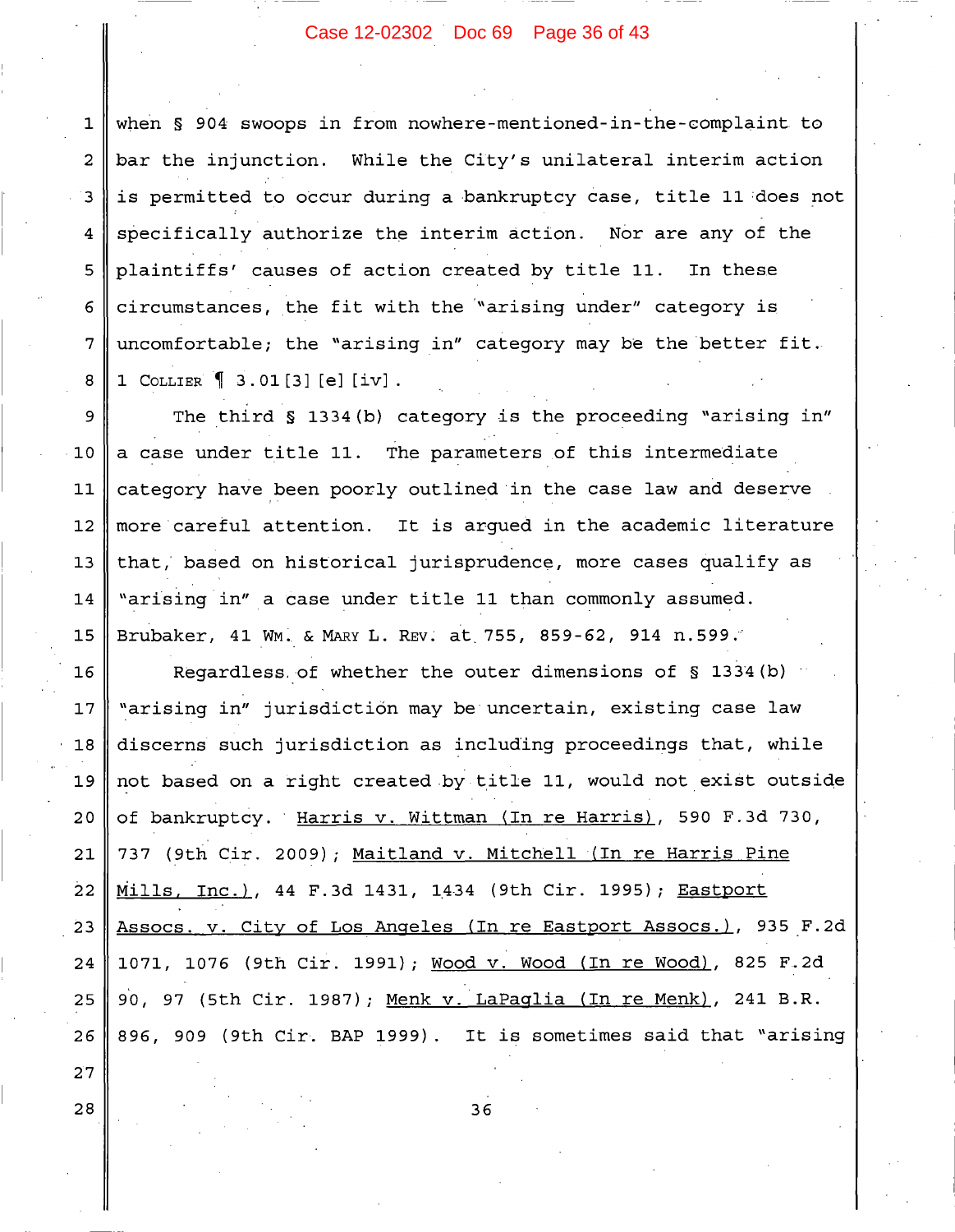#### Case 12-02302 Doc 69 Page 37 of 43

in" relates to the "administration" of the case. E.q. Wood, 825 F.2d at 97; 1 COLLIER  $\left[ 3.01[3][e][iv] \right]$ .

3 Here, the plaintiff creditors allege nonbankruptcy theories  $\bf 4$ to attack interim measures regarding their claims taken under the  $\overline{5}$ authority of bankruptcy law in the course of administration of 6 the case. The basis of the injunction complaint involves the 7 debtor-creditor relationship between the parties and calls into 8 question the enforceability of bankruptcy doctrines. Such a dispute comfortably fits within the established judicial 9  $10$ construction of the § 1334(b) "arises in" category. 28 U.S.C. § 1334(b); Harris, 590 F.3d at 737-38; Menk, 241 B.R. at 909.  $11$ It  $12$ is also sufficient (but not necessary) that the outcome is affected by a section of the Bankruptcy Code  $-$  \$ 904.  $13$ 

14 Accordingly, this proceeding "arises in" a case under title  $15$ 11, within the meaning of 28 U.S.C. § 1334 (b).

The next task is to determine whether the proceeding  $18$ 19 qualifies as a core proceeding. Sixteen examples of core  $20$ proceedings are listed at 28 U.S.C. § 157(b)  $(2)$   $(A) - (P)$ . The list 21 is not limiting. 11 U.S.C. § 102(3); 1 COLLIER  $\P$  3.02[3]. As the 22 definitions overlap and are nonexclusive, the sixteen categories 23 are not mutually exclusive and fall into five general categories: 24 (1) matters of administration; (2) avoidance actions; (3) matters 25 concerning property of the estate; (4) omnibus categories; and (5) chapter 15 cases. 1 COLLIER 1 3.02[3] [a]. The first and 26

 $27$ 28

 $16$ 

 $17$ 

 $\mathbf 1$ 

 $\overline{a}$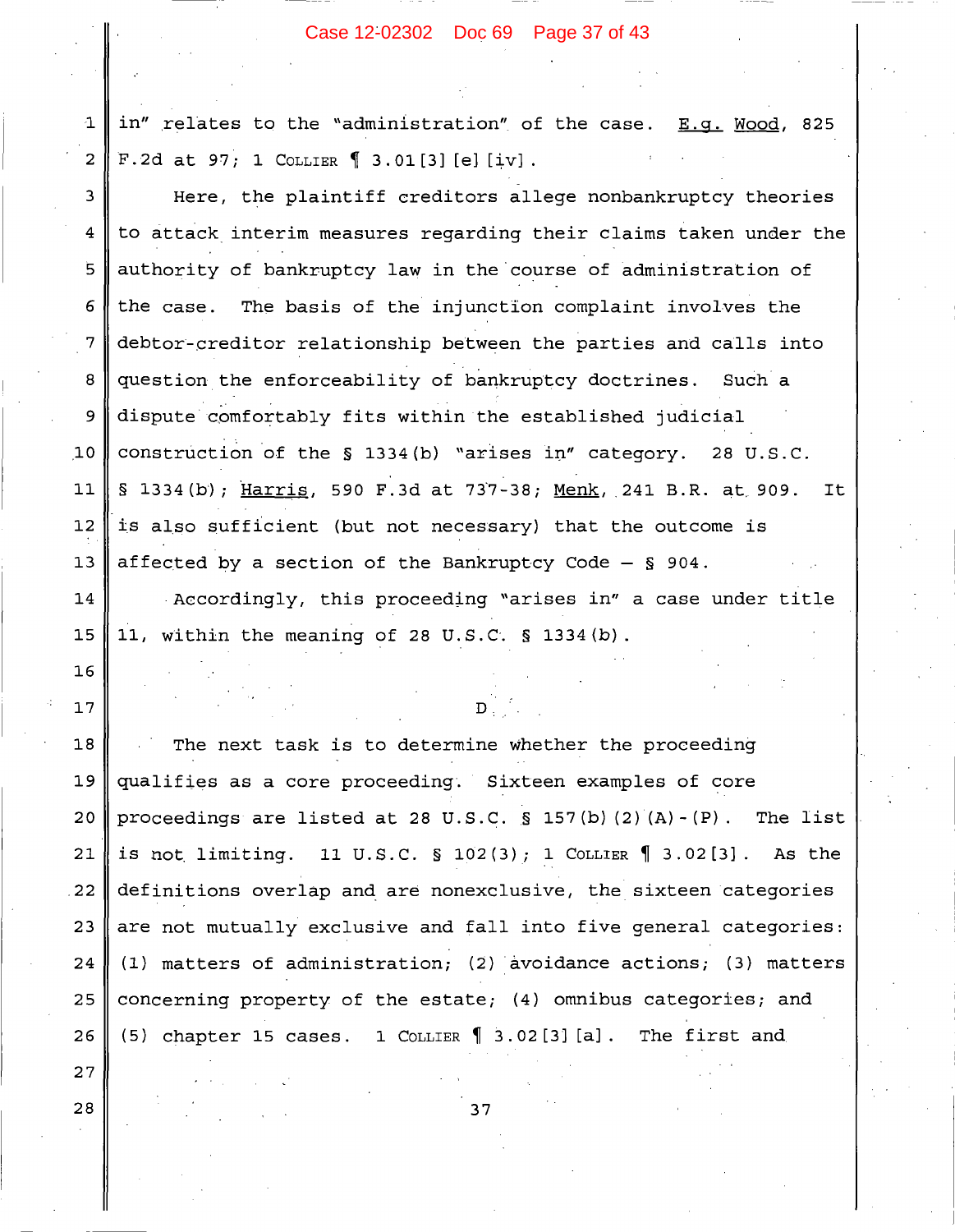# Case 12-02302 Doc 69 Page 38 of 43

 $\mathbf{1}$ fourth categories are implicated in this instance.

This lawsuit is a core proceeding on three adequate, independent grounds:  $\S$ § 157(b)(2)(A), (B), and (O).

Since the gravamen of the complaint challenges interim 4 actions being taken by the City in the course of administering 5 the case, it qualifies as a core proceeding on that basis. 6 28 7 U.S.C. § 157(b)(2)(A); 1 COLLIER  $\left[ \begin{array}{cc} 3.02 & 3 \end{array} \right]$  [a].

The determination that the plaintiffs are "creditors" who 8 have "claims" against the debtor implicates core proceeding 9  $10$ status regarding "allowance or disallowance of claims" of creditors. 28 U.S.C. § 157(b)(2)(B). Thus, the demand for a  $11$  $12$ declaratory judgment that plaintiffs have a vested property interest is merely a premature request that this court determine  $13$ 14 that their claims are allowed; this is the essential routine of the claims administration process. 15

16 Finally, this chapter 9 involves the adjustment of financial relations between the City and all of its creditors, including  $17$ the plaintiffs, in a process that will culminate in a chapter 9  $18$ 19 plan of adjustment. As such, this proceeding that focuses on the 20 relationship between debtor City and creditor plaintiffs is a core proceeding as an "other proceeding" affecting the 21 "adjustment of the debtor-creditor or the equity security holder 22 23 relationship." 28 U.S.C. § 157(b)(2)(0); Harris, 530 F.3d at 24 738-40; 1 COLLIER 1 3.02[3] [d] [ii].

25 Therefore, this entire dispute is a "core proceeding" that "arises in" this chapter 9 case that a bankruptcy judge may "hear 26

38

28

27

 $\overline{2}$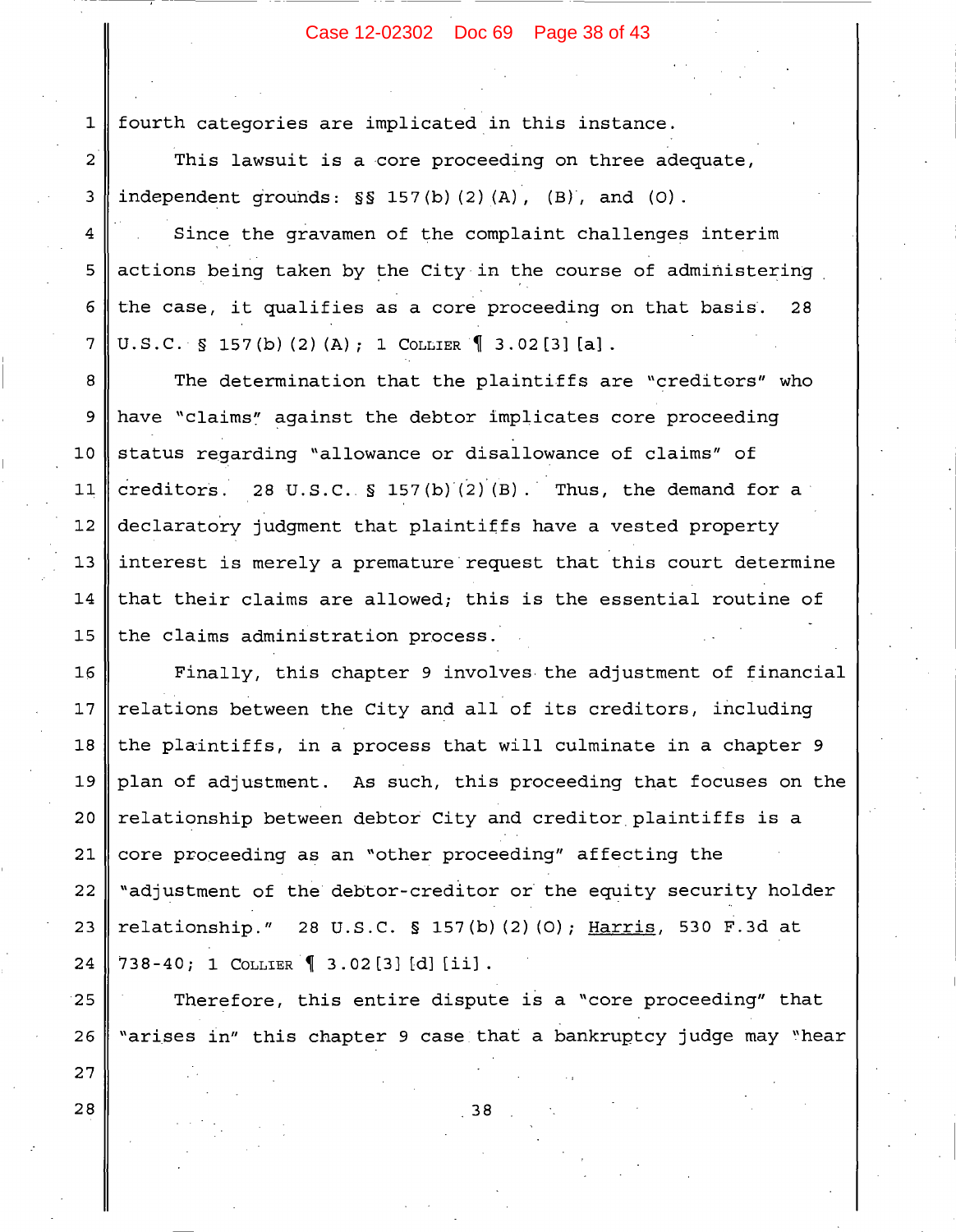#### Case 12-02302 Doc 69 Page 39 of 43

and determine" and "enter appropriate orders and judgments"  $\mathbf{1}$ pursuant to 28 U.S.C. § 157(b)(1).  $\overline{a}$ 

The appropriate order in this instance is an order 3 dismissing this adversary proceeding. The dismissal will be 4 without prejudice to further prosecution of the plaintiffs' 5 claims in the routine course of the reorganization and claims  $\epsilon$ administration process, which process does not ordinarily require  $7\phantom{.}$ 8 an adversary proceeding.

#### Conclusion

9

 $10$ 

27

28

For the reasons stated, Bankruptcy Code § 904 forbids the 11  $12$ injunction requested. Settled bankruptcy law permits the City to implement interim contractual modifications before the  $13$ confirmation of a chapter 9 plan of adjustment but such revisions  $14$ do not, as a matter of law, become permanent unless and until 15  $16$ made part of a confirmed plan of adjustment or otherwise voluntarily agreed. The plaintiffs' substantive claims will be  $17.$ more expeditiously fixed and determined in accordance with  $18$ principles of due process without the need for this adversary  $19$ 20 proceeding. Stay relief is inappropriate because the nature of the dispute is integral to the adjustment of the debtor-creditor 21 relationship that policy dictates occur in a single forum. 22

The remedy for the plaintiffs is to participate in the 23 process of negotiating their treatment under a chapter 9 plan. 24 This is a core proceeding that "arises in" the chapter 9 25 26 case and would not exist "but for" the chapter 9 case.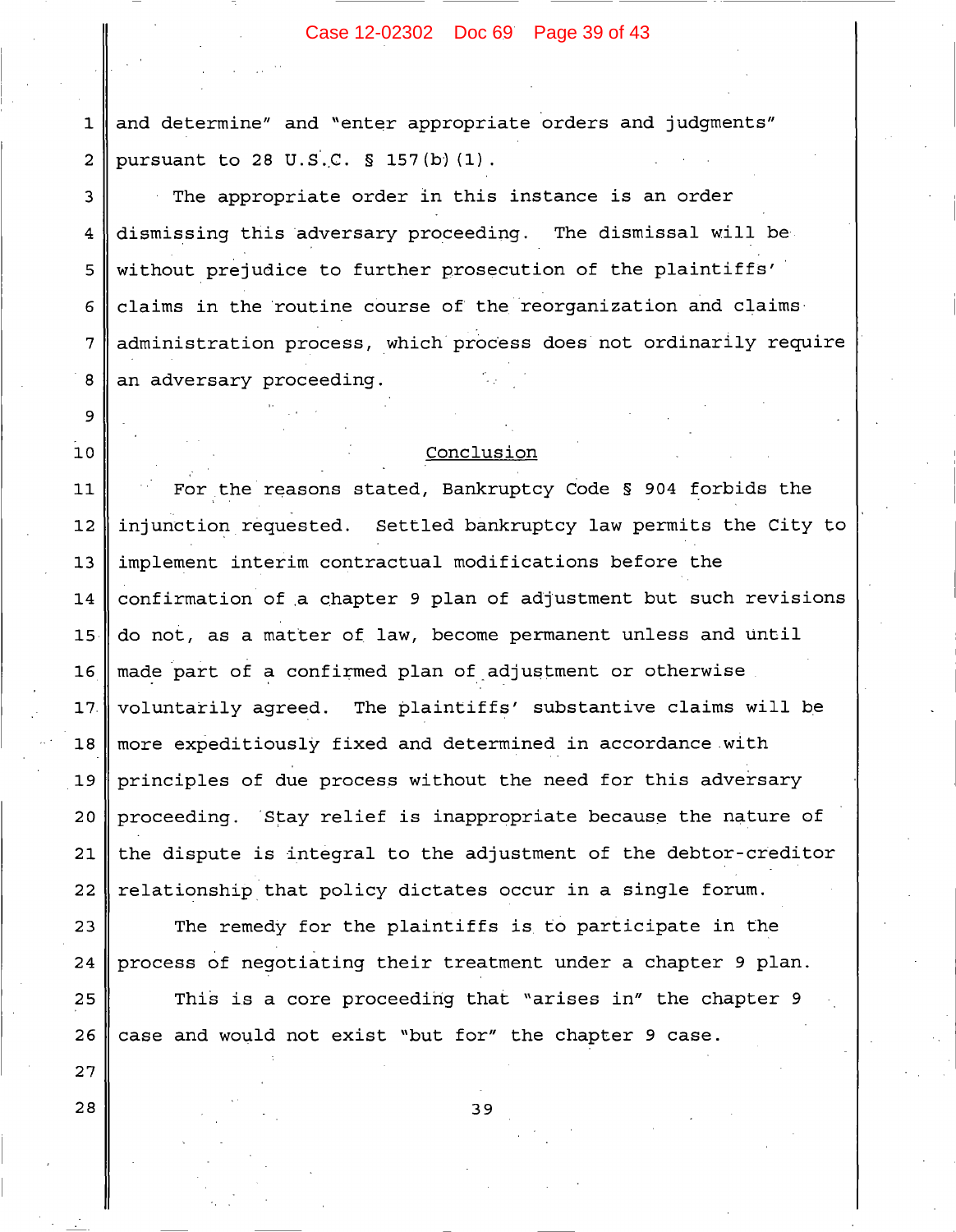# Case 12-02302 Doc 69 Page 40 of 43

Accordingly, orders will be entered DENYING the motion for TRO and preliminary injunction and declining to afford relief from the automatic stay.

This adversary proceeding will be DISMISSED, without  $\overline{4}$ prejudice to the prosecution by the plaintiffs of their various 5 claims through conventional bankruptcy procedure.  $6 \overline{6}$ 

40

Dated: August 6, 2012.

 $\mathbf 1$ 

 $\overline{2}$ 

 $\overline{3}$ 

 $\overline{7}$ 

8

9

 $10$ 

 $11$ 

 $12$ 

 $13$ 

14

15

16

 $17$ 

 $18$ 

19

20

21

22

23

24

25

26

27

28

UNITED STAVES **BANKRUPTCY JUDGE**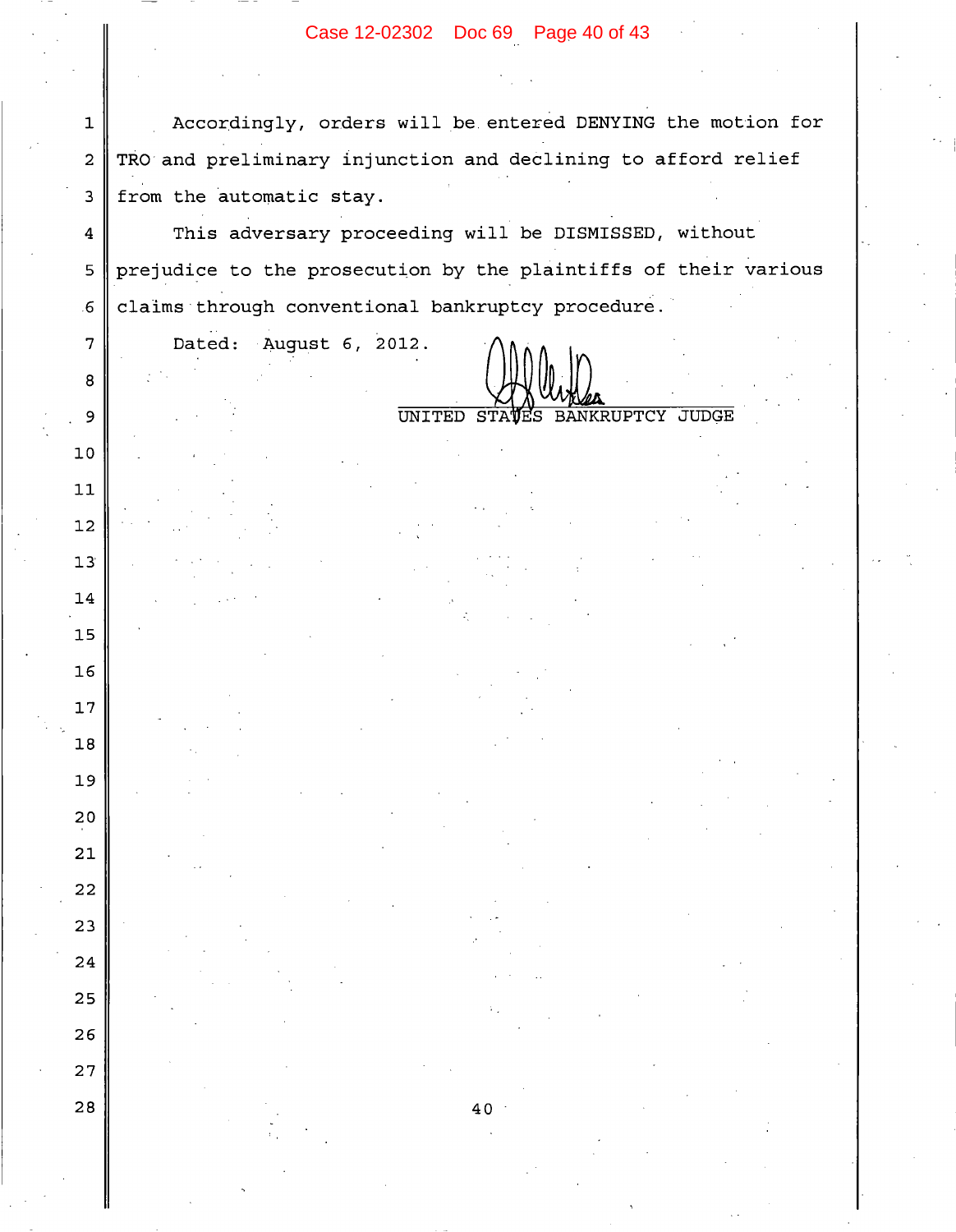# **CERTIFICATE OF SERVICE**

On the date indicated below, I served a true and correct copy(ies) of the attached document by placing said copy(ies) in a postage paid envelope addressed to the person(s) hereinafter listed and by depositing said envelope in the United States mail or by placing said copy(ies) into an interoffice delivery receptacle located in the Clerk's Office.

Marc A. Levinson 400 Capitol Mall #3000 Sacramento CA 95814-4407

Office of the U.S. Trustee Robert T Matsui United States Courthouse 501 I Street, Room 7-500 Sacramento CA 95814

Jerrold E. Abeles 555 W 5th St 48th Fl Los Angeles CA 90013

Steven H. Felderstein 400 Capitol Mall #1450 Sacramento CA 95814-4434

Christina M. Craige 555 W 5th St #4000 Los Angeles CA 90013

Alan C. Geolot 1501 K St NW Washington DC 20005

Guy S. Neal 1501 K St NW Washington DC 20005

Michael M. Lauter 4 Embarcadero Ctr 17th Fl San Francisco CA 94111-4109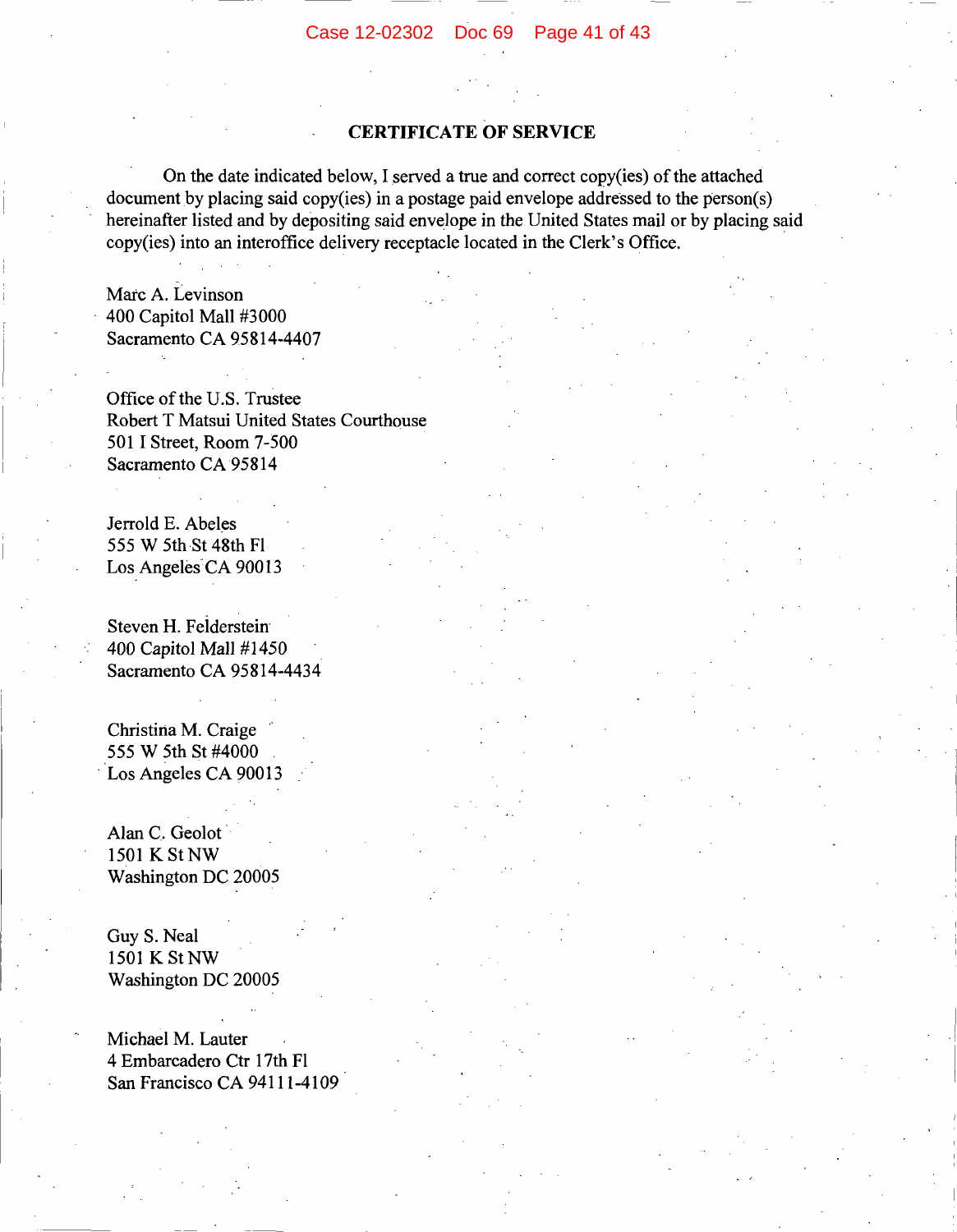Robert S. McWhorter 621 Capitol Mall, 25th Floor Sacramento CA 95814

Allan H. Ickowitz 777 S. Figueroa Street, 34th Floor Los Angeles CA 90017

Roberto J. Kampfner 633 West Fifth Street Suite 1900 Los Angeles CA 90071

James O. Johnston 555 S Flower St 50th Fl Los Angeles CA 90071

Scott H. Olson 560 Mission Street, Suite 3100 San Francisco CA 94105

William A. Van Roo 13863 Quaterhorse Dr. Grass Valley CA 95949

Richard A. Lapping 101 California Street, Ste. 3900 San Francisco CA 94111

Lawrence A. Larose 200 Park Ave New York NY 10166-4193

Sarah L. Trum 1111 Louisiana 25th Fl Houston TX 77002

Donna T. Parkinson 400 Capitol Mall Suite 2560 Sacramento CA 95814